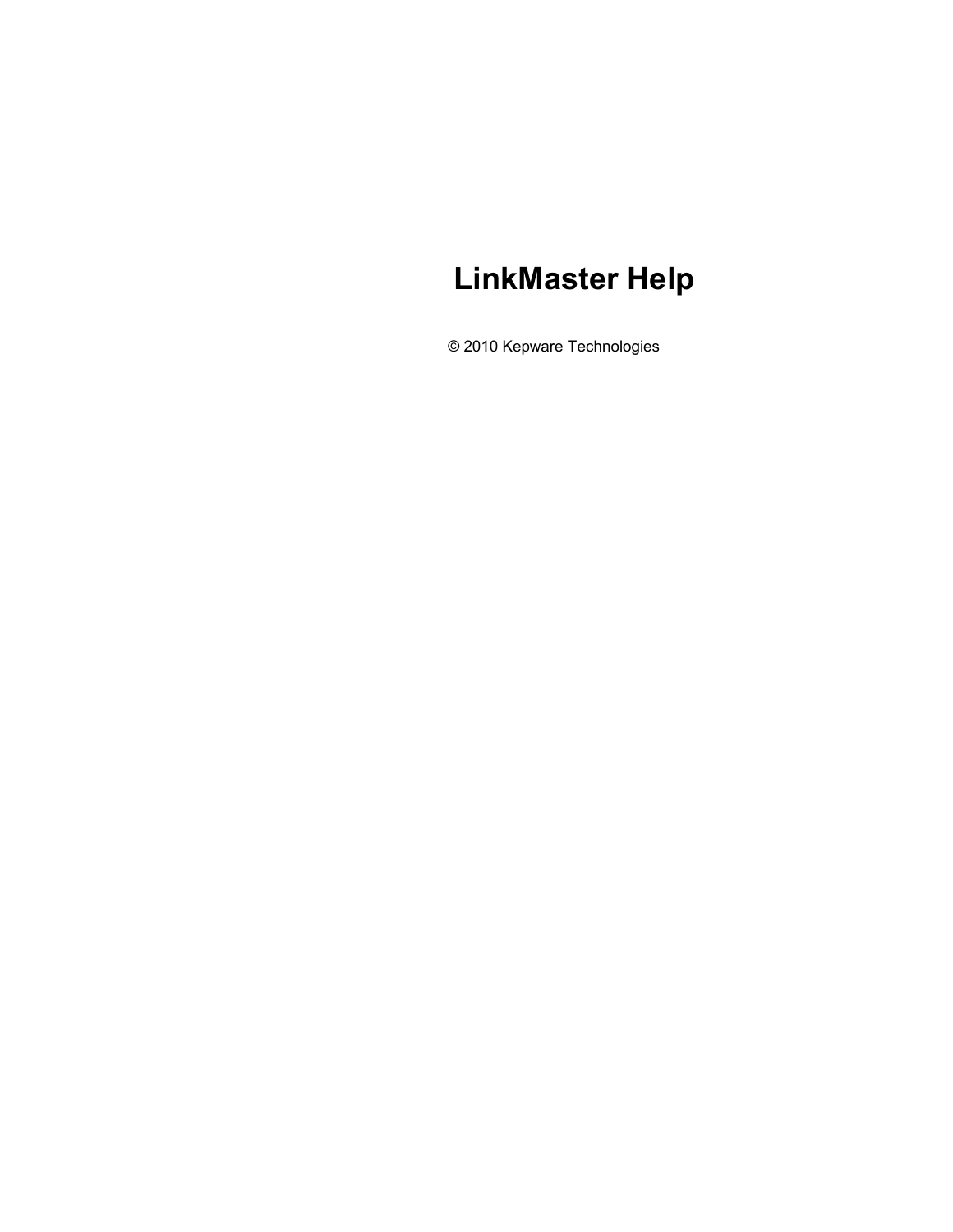| $\mathbf{2}$ |                      |      |
|--------------|----------------------|------|
|              |                      |      |
| 3            |                      |      |
|              |                      |      |
|              |                      |      |
|              |                      |      |
|              | <b>NETDDE</b>        |      |
|              |                      |      |
|              |                      |      |
|              |                      |      |
|              |                      |      |
|              |                      |      |
|              |                      |      |
|              |                      |      |
|              |                      |      |
| 4            |                      |      |
|              |                      |      |
|              |                      |      |
|              |                      |      |
|              |                      |      |
|              |                      |      |
|              |                      |      |
|              |                      |      |
|              |                      |      |
|              |                      |      |
|              |                      |      |
|              |                      |      |
|              | Link Item            |      |
|              |                      |      |
|              |                      |      |
|              |                      |      |
|              |                      |      |
|              | 6 LinkMaster Options | . 40 |
|              |                      |      |
|              |                      |      |
|              |                      |      |
|              |                      |      |
|              |                      |      |
|              |                      |      |
|              |                      |      |
|              |                      |      |
|              |                      |      |
|              |                      |      |
|              |                      |      |
|              |                      |      |

 $\mathbf 1$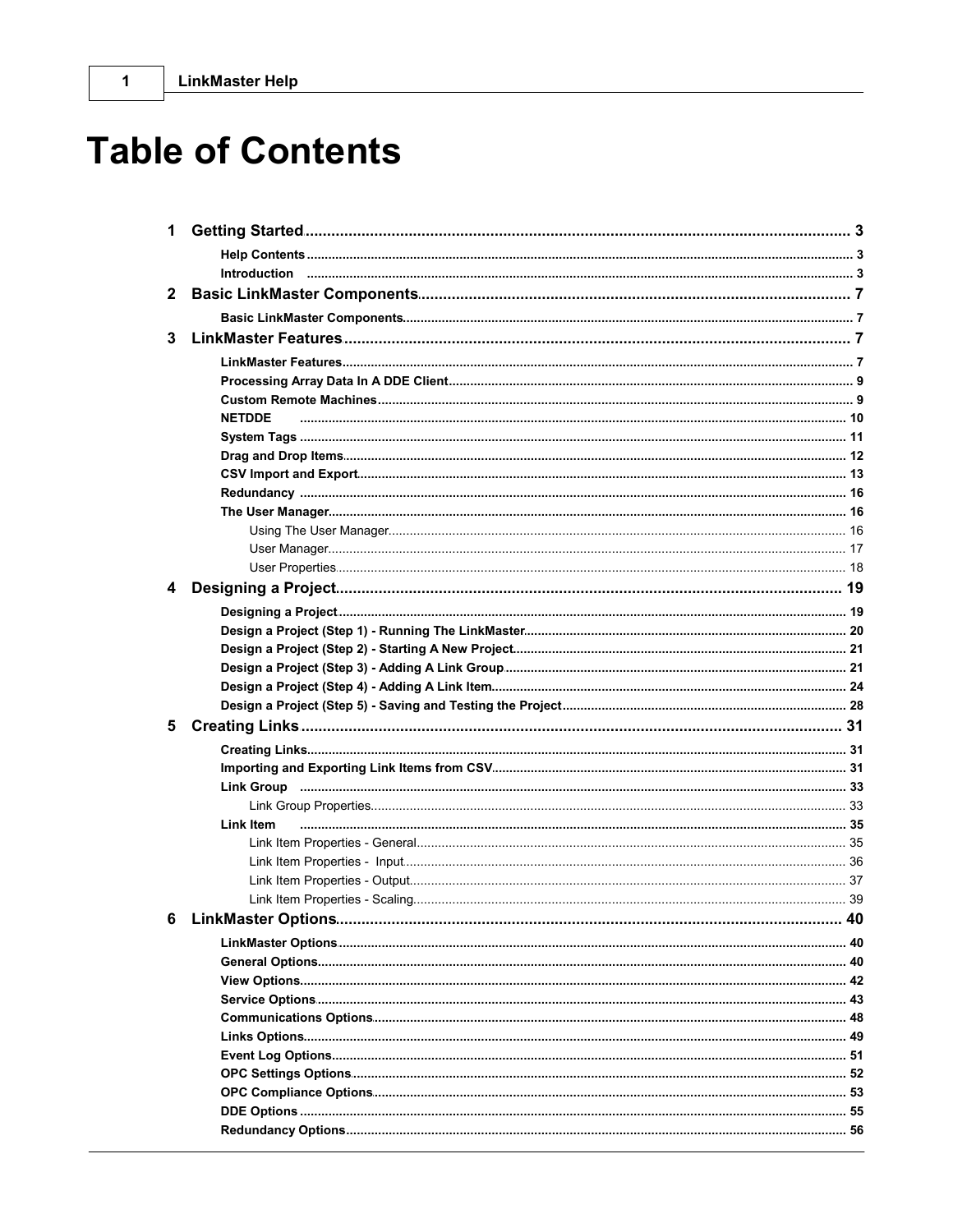## **Contents**

 $\overline{\mathbf{2}}$ 

| 8 |  |
|---|--|
|   |  |
|   |  |
|   |  |
|   |  |
|   |  |
|   |  |
| 9 |  |
|   |  |
|   |  |

# **Index**

69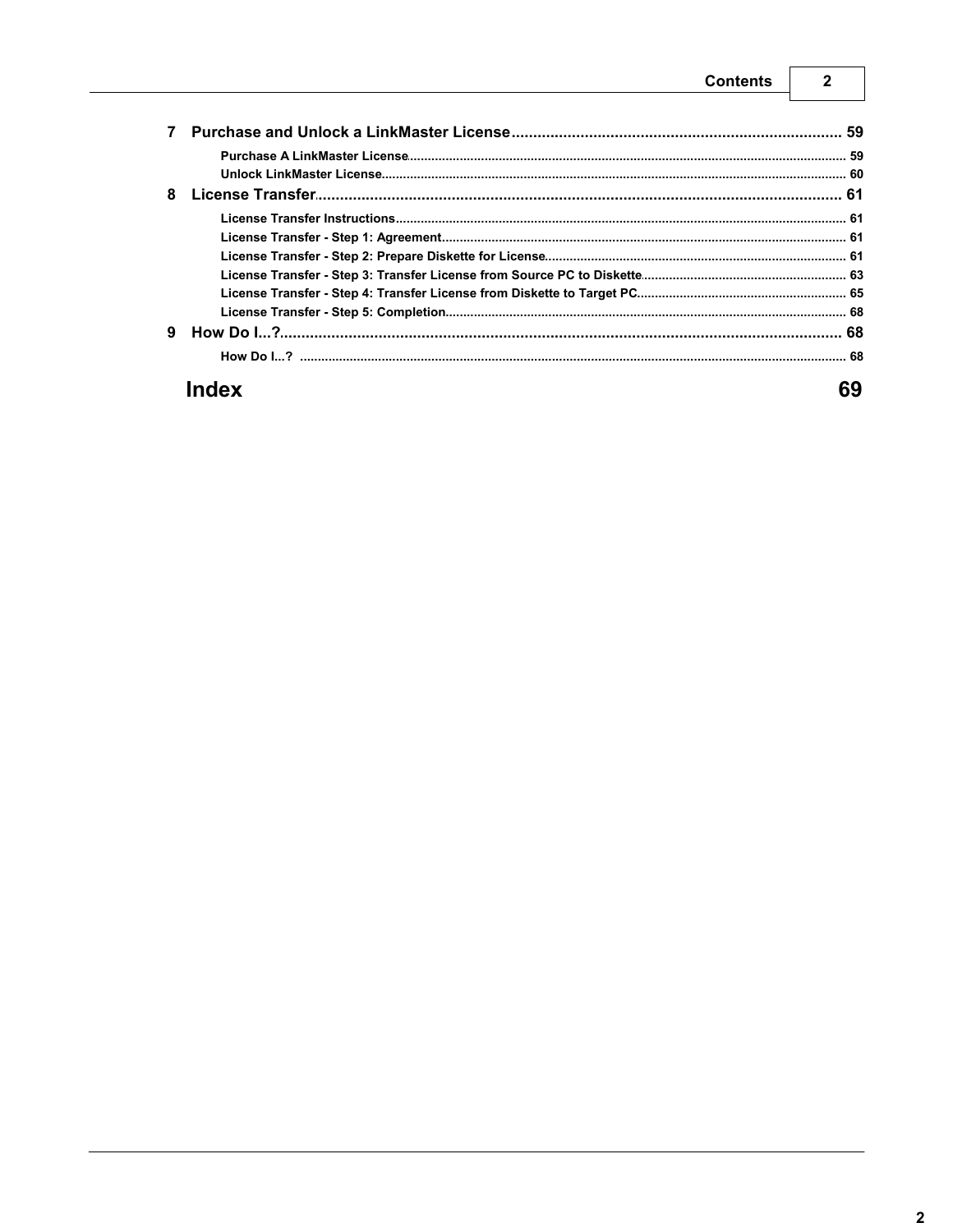<span id="page-3-0"></span>

Help version 1.025

**Help Topics [LinkMaster Features](#page-7-1) [Designing a Project](#page-19-0) [Creating Links](#page-31-0) [LinkMaster Options](#page-40-0) [How Do I...?](#page-68-1) [The User Manager](#page-16-1) [Purchase and Unlock a LinkMaster License](#page-59-0) [Transfer a LinkMaster License](#page-61-1)**

## <span id="page-3-1"></span>**Introduction to LinkMaster**

The LinkMaster is a 32 bit Windows application that provides a means of linking data between OPC servers. As a bonus, it can also act as an OPC to DDE converter for DDE Client Access. LinkMaster has the capabilities of both a Server and a Client application. As a client, the LinkMaster can access data from one or more OPC server(s). As a server, the LinkMaster is able to collect, organize and link data from other OPC servers and offer that data to an OPC/DDE client. In certain situations, there may be a need to transfer data from one server component to another or from one OPC client to another, but the two components were not designed to communicate directly. The LinkMaster solves this problem by acting as a universal go-between for OPC server/client components.

Across many software disciplines and business segments it is very common to hear the term client/server application. In the industrial market, it usually refers to the sharing of manufacturing or production data between a variety of applications ranging from **human machine interface (HMI)** software and data historians, to large MES and ERP applications. Regardless of the business segment served, client/server applications have one thing in common, a standardized method of sharing data. In the industrial segment, many client/server technologies have been developed over the last ten years. Initially some of these technologies were proprietary. In many cases these proprietary client/ server architectures were in wide use, but remained unavailable to third party applications. Early in the development of Windows, Microsoft provided a generic client server technology called **Dynamic Data Exchange (DDE)** . DDE did provide a basic architecture that would allow many Windows applications from a wide range of vendors to share data, but there was one problem. DDE was not designed for the industrial market; it lacked much of the speed and robustness desired in an industrial setting. However, this did not stop DDE from becoming dominant client/server architecture, largely due to its availability in most Windows applications. In time, variations on Microsoft's DDE were developed by some of the leading vendors in the market. These variations addressed some of the speed and reliability issues of DDE, but many people in the industrial segment agreed that a better system for sharing data was needed.

## **OPC (OLE for Process and Control)**

In 1994 a group of vendors representing a broad spectrum of disciplines in the industrial segment formed what is now known as the **OPC Foundation**. The OPC Foundation put forth the goal of developing a single client/server specification that would allow any vendor to develop software and applications that could share data in a fast, robust fashion, and do it in a way that would eliminate the proprietary schemes that forced these same vendors to duplicate development efforts. The OPC Foundation developed the first specification called Data Access Specification 1.0a that was released in early 1996. Using this specification, vendors were able to quickly develop client server software.

A major goal of the OPC Foundation and the **Data Access specification** was to eliminate the need of client application vendor's to develop their own proprietary set of communications drivers. For many vendors, the effort required to develop numerous communications drivers outweighed the development effort involved in the client application itself. With the adoption of OPC technology a vendor could now focus their efforts almost exclusively on the development of the client application. The Data Access specification defines how both the client and the server application interface must be constructed. If the specification is followed properly, a client vendor knows that any OPC server that exists for an industrial device can provide the connectivity needed for data access. Issues like time to market or reliability no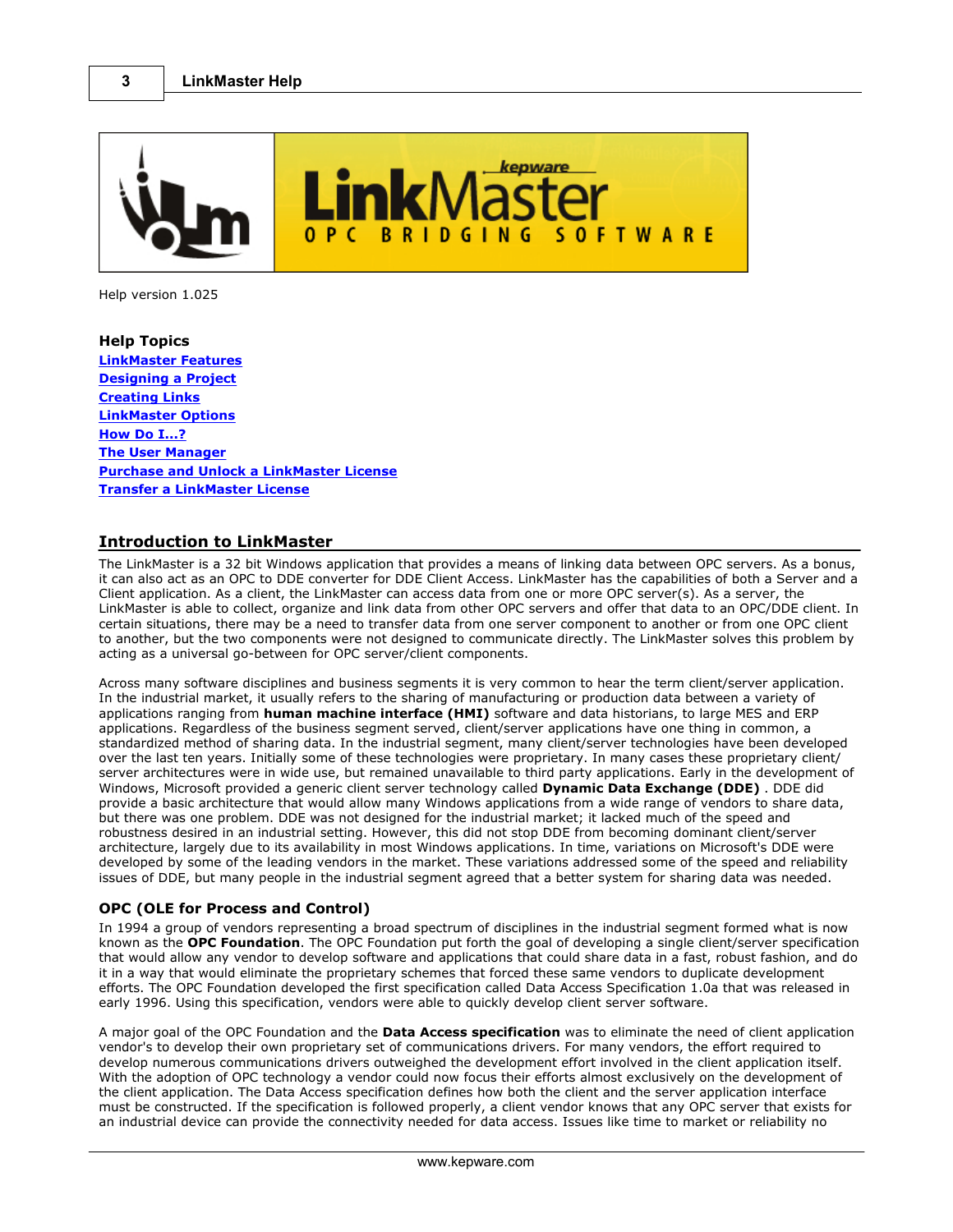longer restrict applications to which any OPC compatible application can address. OPC has given the end user the additional benefit of being able to select the best of breed software to solve application problems. Historically, if the application software did not have the desired communication driver or if the available driver didn't perform adequately, the only solution was to try to persuade the application vendor to either develop the desired driver or repair an existing driver. The time required in either of these cases was usually never short. With OPC, the end user is no longer tied to the resource limitations of the client application vendor. The user can now choose from a variety of OPC server vendors to address a new driver requirement or remedy a performance issue. Equally, the client application vendor can now focus on the continued improvement of their core product without the disruptive effort required to address communication issues and needs. Kepware's goal within the OPC environment is to be a leading provider of the server component of the OPC equation and to do so by providing a product that is reliable and easy to use. LinkMaster is built upon four years of development efforts in communications driver development and OPC technology.

A lot has been said here about OPC, but how does the OPC specification work? The OPC Foundation has provided a good overview of OPC technology. With permission of the OPC Foundation, we have provided the following section of the Data Access specification.

## **OPC Data Access Fundamentals**

This section introduces OPC Data Access and covers topics that are specific to OPC Data Access.

#### **OPC Overview**

This specification describes the OPC COM Objects and their interfaces implemented by OPC Servers. An OPC Client can connect to OPC Servers provided by one or more vendors.



## **Figure 1.0 - OPC Client**

Different vendors may provide OPC Servers. Vendor supplied code determines the devices and data to which each server has access, the data names and the details about how the server physically accesses that data. Specifics on naming conventions are supplied in a subsequent section.

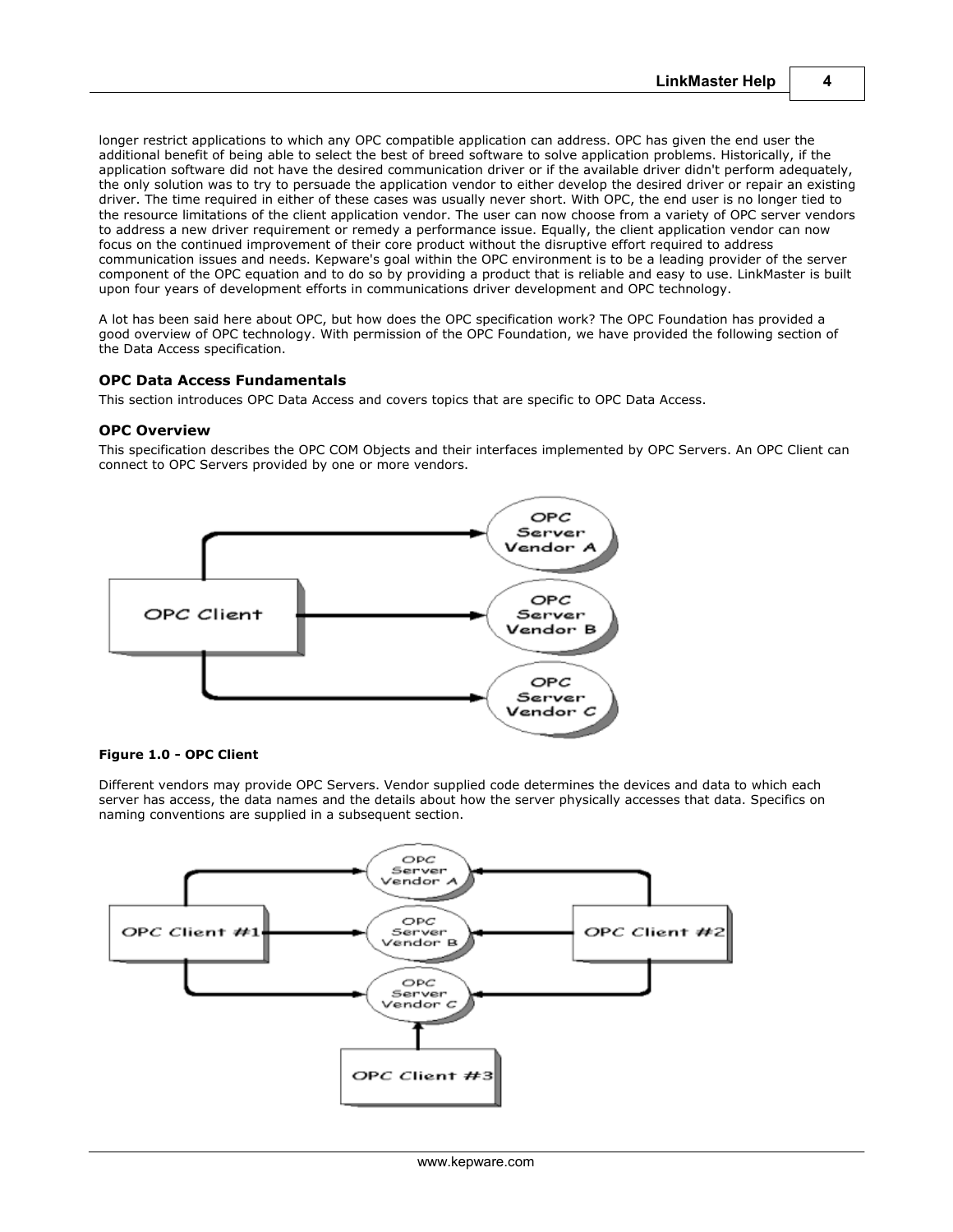#### **Figure 1.1 - OPC Client/Server Relationship**

At a high level, an OPC server is comprised of several objects: the **server**, the **group**, and the **item**. The OPC server object maintains information about the server and serves as a container for OPC group objects. The OPC group object maintains information about itself and provides the mechanism for containing and logically organizing OPC items.

The OPC Groups provide a way for clients to organize data. For example, the group might represent items in a particular operator display or report. Data can be written and read. Exception based connections can also be created between the client and the items in the group and can be enabled and disabled as needed. An OPC client can configure the rate that an OPC server should provide the data changes to the OPC client.

There are two types of groups, **public** and **local** (or 'private'). Public is for sharing across multiple clients, local is localized to a client. Refer to the section on public groups for the intent, purpose, and functionality and for further details. There are also specific optional interfaces for the public groups. Within each group, the client can define one or more OPC Items.



**Figure1.2 - Group/Item Relationship**

The OPC Items represent connections to data sources within the server. An OPC Item, from the custom interface perspective, is not accessible as an object by an OPC Client. Therefore, there is no external interface defined for an OPC Item. All access to OPC Items is via an OPC Group object that contains the OPC item or simply where the OPC Item is defined.

Associated with each item is a **Value**, **Quality** and **Time Stamp**. The value is in the form of a **Variant**, and the Quality is similar to that specified by **Fieldbus**.

Take note that the items are not the data sources; they are just connections to them. For example, the tags in a DCS system exist regardless of whether an OPC client is currently accessing them. The OPC Item should be thought of as simply specifying the address of the data, not as the actual physical source of the data that the address references.

## **Where OPC Fits**

Although OPC is primarily designed for accessing data from a networked server, OPC interfaces can be used in many places within an application. At the lowest level they can get raw data from the physical devices into a SCADA or DCS, or from the SCADA or DCS system into the application. The architecture and design makes it possible to construct an OPC Server which allows a client application to access data from many OPC Servers provided by many different OPC vendors running on different nodes via a single object.



**Figure 1.3 - OPC Client/Server Relationship**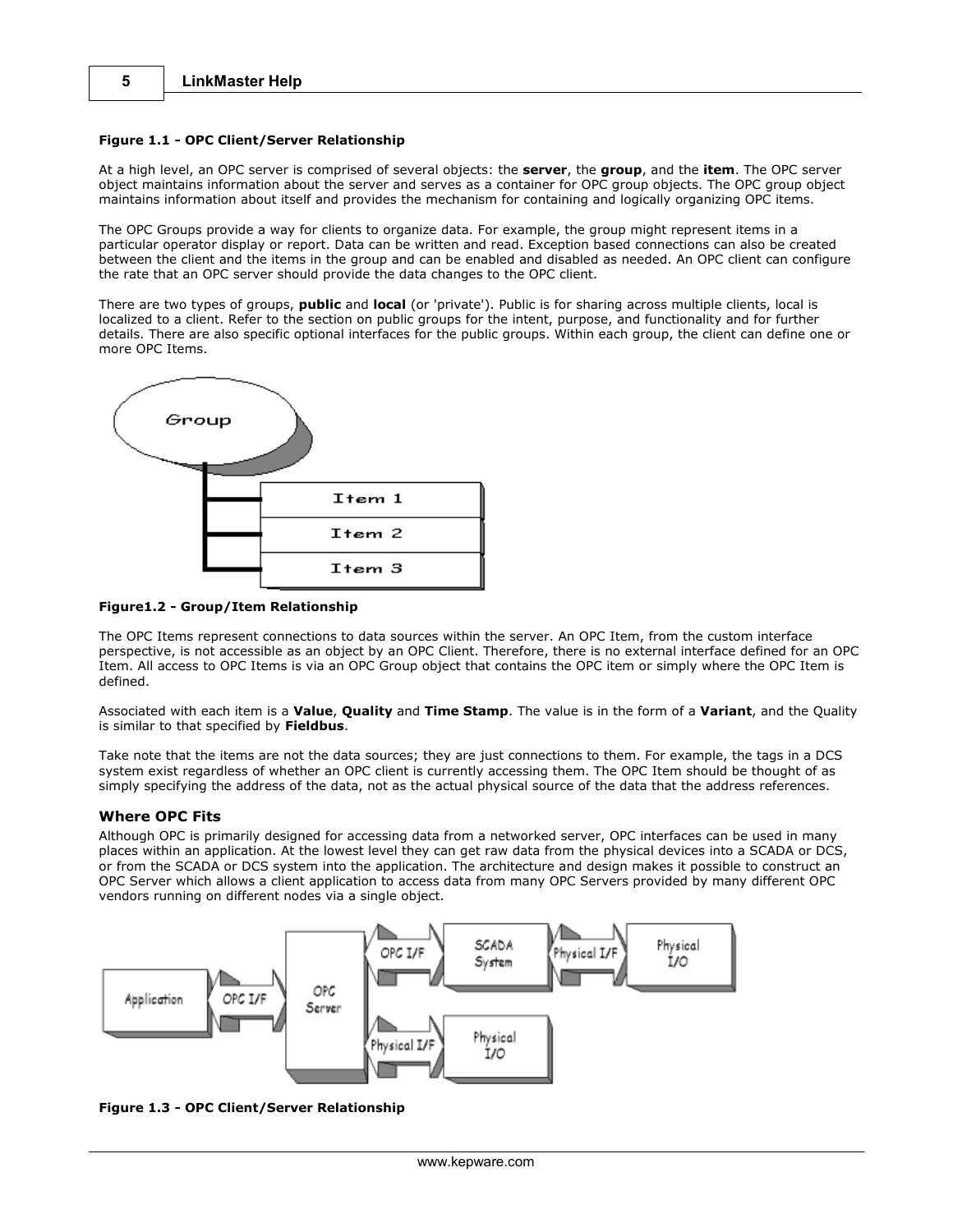## **General OPC Architecture and Components**

OPC is a specification for two sets of interfaces; the **OPC Custom Interfaces** and the **OPC Automation interfaces**. A revised automation interface will be provided with release 2.0 of the OPC specification.



#### **Figure 1.4 - OPC Interfaces**

The OPC Specification identifies what the COM interfaces are, not the implementation of those interfaces. It explains the functionality that the interfaces are expected to provide to client applications that use them.

Included are descriptions of architectures and interfaces that seemed most appropriate for those architectures. Like all COM implementations, the architecture of OPC is a client-server model where the OPC Server component provides an interface to the OPC objects and manages them.

There are several unique considerations in implementing an OPC Server. The main issue is the frequency of data transfer over non-sharable communications paths to physical devices. Thus, we expect that the OPC Server will either be a local or remote EXE, which includes code that is responsible for efficient data collection from a physical device.

An OPC client application communicates to an OPC server through the specified OPC custom and automation interfaces. OPC servers must implement the custom interface, and optionally may implement the automation interface.

An **inproc**, or OPC handler, may be used to marshal the interface and provide the additional item level functionality of the OPC Automation Interface. Refer to the figure below.



#### **Figure 1.5 - Typical OPC Architecture**

It is also expected that the server will consolidate and optimize data accesses requested by the various clients to promote efficient communications with the physical device. For **inputs** (reads), data is returned by the device is buffered for asynchronous distribution or synchronous collection by various OPC clients. For **outputs** (writes), the OPC Server updates the physical device data on behalf of OPC Clients.

#### **DDE Fundamentals**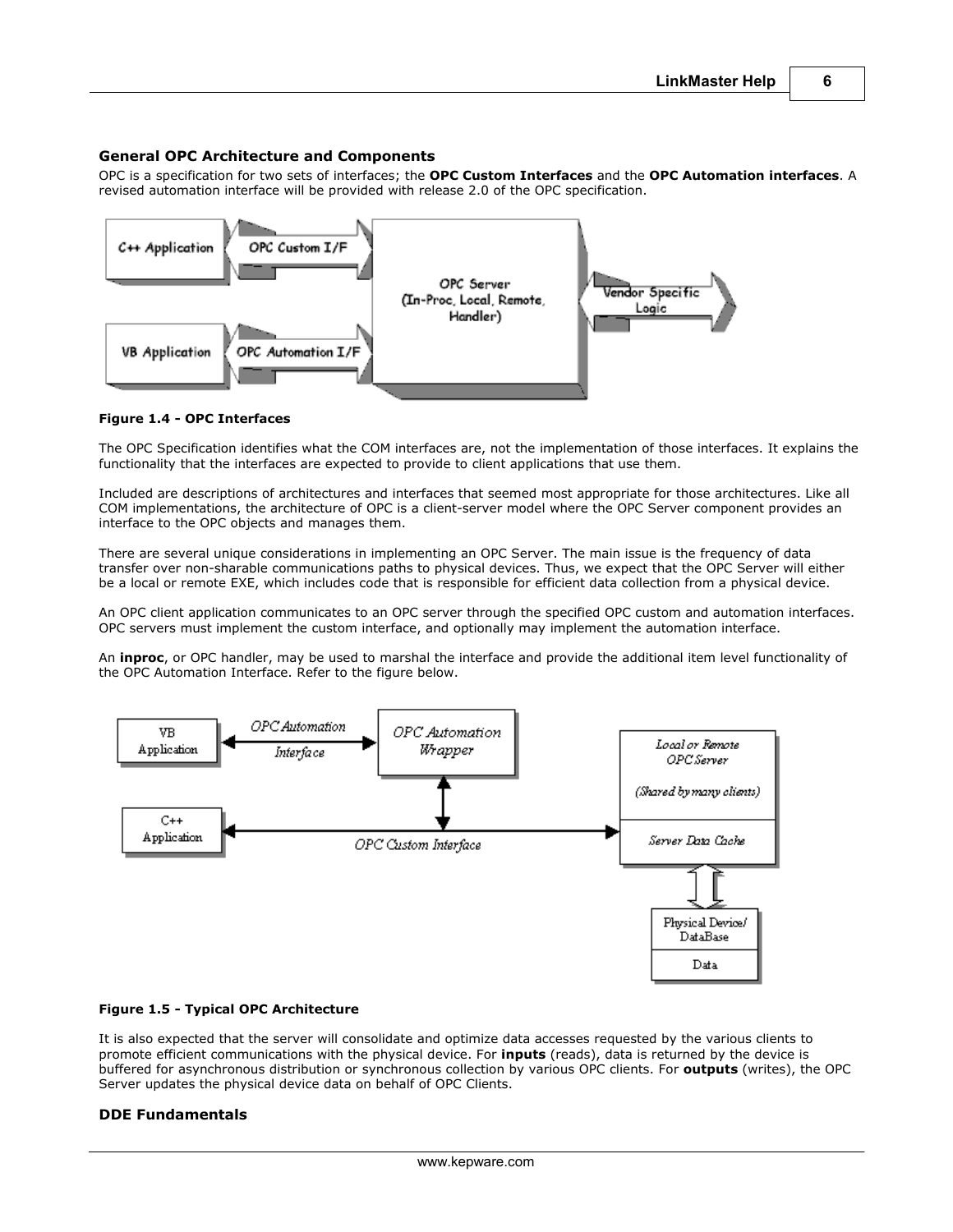Kepware recognizes that a number of legacy applications still depend upon DDE for their underlying client server technology. To address these applications, LinkMaster has been designed to provide the same access to device data via DDE, as can be achieved using OPC.

## **Supported DDE Formats**

- CF\_Text
- XL Table
- AdvancedDDE
- NetDDE

## <span id="page-7-0"></span>**Basic LinkMaster Components**

Click on any area of the figure below in order to learn more about LinkMaster.



## <span id="page-7-1"></span>**LinkMaster Features**

LinkMaster has been designed with the goal of providing a fully featured data-bridging product that demonstrates unparalleled compatibility and performance. Built upon Kepware's OPC client/server technology, the LinkMaster has also incorporated all of the following features:

- Complies with OPC 1.0a and OPC 2.05a Data Access Specification.
- Supports both COM and DCOM.
- Runs as a Windows NT/2000/XP **[service](#page-43-0)**.
- **•** Provides full **[scaling](#page-39-0)** capabilities.
- Transfers data fast and effectively.
- Access **[remote machines](#page-9-1)** by entering either an IP or Machine name.
- Creates links on the fly with both **[Drag and Drop](#page-12-0)** and Tag Browsing capabilities.
- Supports project import and export as a CSV (comma separated variable) text file.
- Tracks errors with a detail oriented Event Viewer log.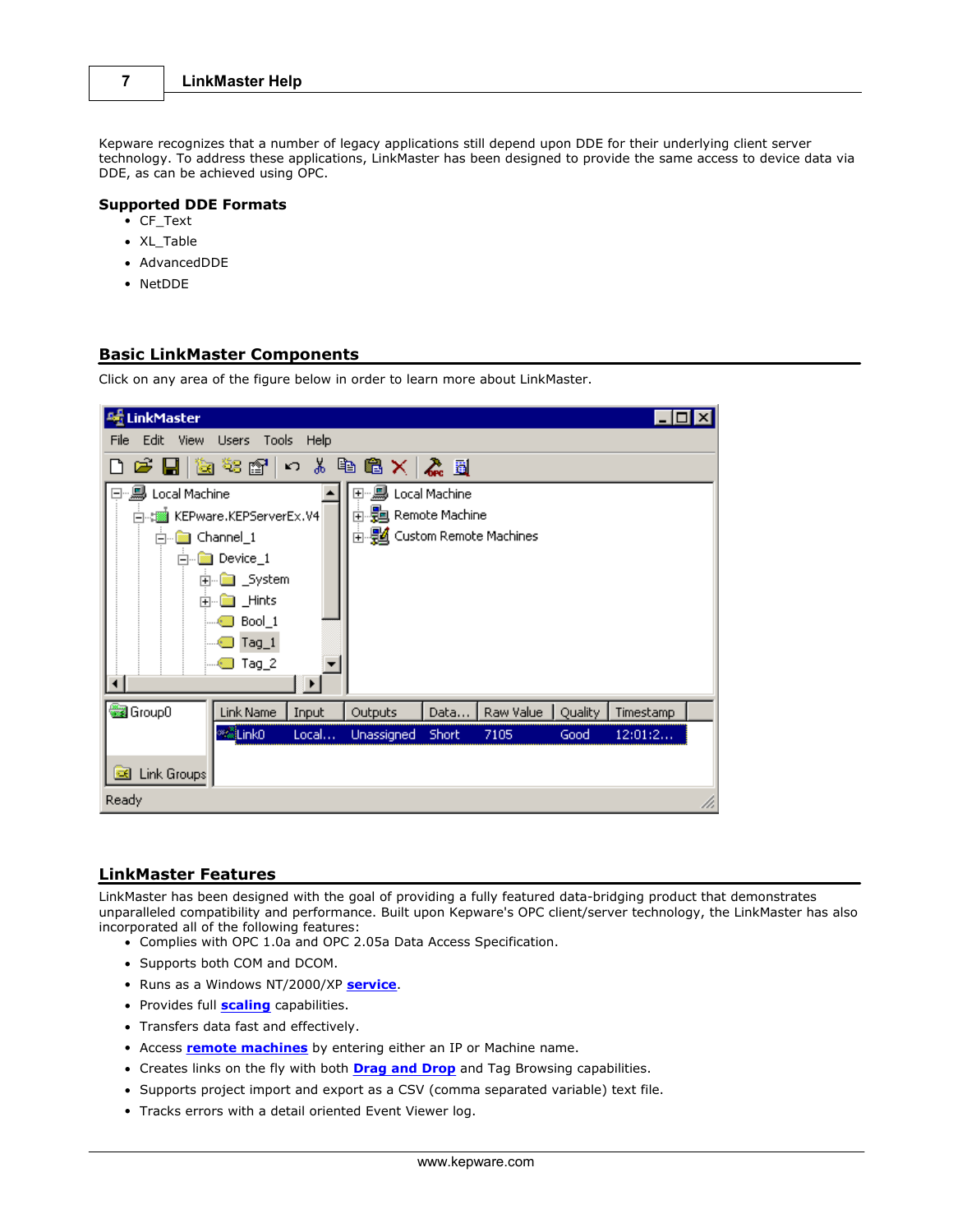**8**

- Functions as an OPC to OPC/DDE client server.
- **Provides [Write Optimizations](#page-49-0)** settings to refine writes to links.
- Supports **[Redundancy](#page-16-0)**.

## **Summary of Feature List**

LinkMaster supports the following client server technologies:

- OPC Data Access Version 1.0a
- OPC Data Access Version 2.05a
- DDE Format CF\_Text
- DDE Format XL\_Table
- DDE Format Advanced DDE

OPC Data Access 1.0a was the original specification the OPC Foundation developed back in 1996. Many of the OPC client applications in use today support this original specification. OPC Data Access 2.0 is the latest version of the OPC interface. The 2.05a version of the interface has been enhanced to make better use of the underlying Microsoft COM technology. Most OPC client applications are being converted to support version 2.05a of the OPC specification. The DDE format CF\_Text is the standard DDE format as defined by Microsoft. All DDE aware applications support the **CF\_Text format**. **AdvancedDDE** is a variation on the normal CF\_Text format. Advanced DDE allows larger amounts of data to transfer between applications at higher rates of speed, and with better error handling than a normal **CF\_Text DDE** link. In keeping with our goal, we created LinkMaster, a data bridging application that can access data from multiple servers and supports all client/server technologies listed above.

## **Supports COM and DCOM**

Based on Microsoft's COM technology, OPC servers can share data with remote client applications using **DCOM** (Distributed COM). DCOM is used to use a single OPC server to provide data to client applications running both locally and on remote machines. DDE is not without its own means of allowing remote access. All of the DDE formats supported by LinkMaster can also be accessed remotely using what is known as **[NETDDE](#page-10-0)**. NETDDE allows a remote DDE client application to use the machine name of a remote DDE server when specifying a DDE link. LinkMaster has been designed to allow both of these methods of remote server access. In terms of OPC connections, LinkMaster will properly configure the DCOM settings to allow remote OPC clients to access and browse LinkMaster. For DDE clients, LinkMaster will automatically start NETDDE services and register all of the required DDE shares, allowing remote DDE clients access to device data. Establishing DDE share names can be a time consuming process for the application; therefore, by default, NETDDE services are not enabled in LinkMaster.

## **Runs as NT Service**

LinkMaster supports running as a service under Windows NT/2000. Service operation is completely user configurable from the **[Tools | Options](#page-40-0)** menu, and can be changed at any time allowing users to move from normal, stand alone program operation to NT service mode. Running as a NT service is crucial for many applications where LinkMaster is providing data to OPC clients via DCOM. For these applications, loss of a DCOM connection cannot be tolerated. Normally, an OPC server that only supports stand alone program operation is forced to shut down when the host machine experiences a user log in or log out. While running as a service, LinkMaster can continue to supply OPC data across user log in sessions and can be configured to interact with the desktop, allowing users to make changes to the LinkMaster project. It can also be configured to have a non-visible presence while running.

## **Data Scaling**

LinkMaster supports direct scaling of link item data. **[Scaling](#page-39-0)** allows raw data to be converted to engineering units for OPC client applications. LinkMaster provides a number of unique scaling features, such as **Linear** and **Square Root** formula scaling. Users can also specify the range of the raw data input and the engineering range of the scaled value. In some cases, the raw data input received may exceed the range set for the raw data. If this occurs, the engineering value can be forced outside of the range that the users desire. To prevent this, LinkMaster is used to clamp the scaled value to the engineering ranges. In most cases, it is always assumed that a scaled value results in a floating-point number. LinkMaster doesn't make this assumption and is used to select the scaled engineering value to be any valid OPC data type. This means users can scale a 16 bit integer value to a 32 bit integer value.

## **CSV Tag Import and Export**

LinkMaster can import and export project data in a CSV (comma separated variable) text file format. This allows for large projects to be created and modified quickly and easily. For example, if the servers linking data with do not contain browsed items, then users would have to enter each server item's access path manually into each link item property page. With the use of a simple text editor or with Microsoft Excel™ users can quickly create and manipulate Inputs, Outputs or any other project attributes existing in the LinkMaster project via the CSV file. **See Also: [CSV Tag Import](#page-13-0)**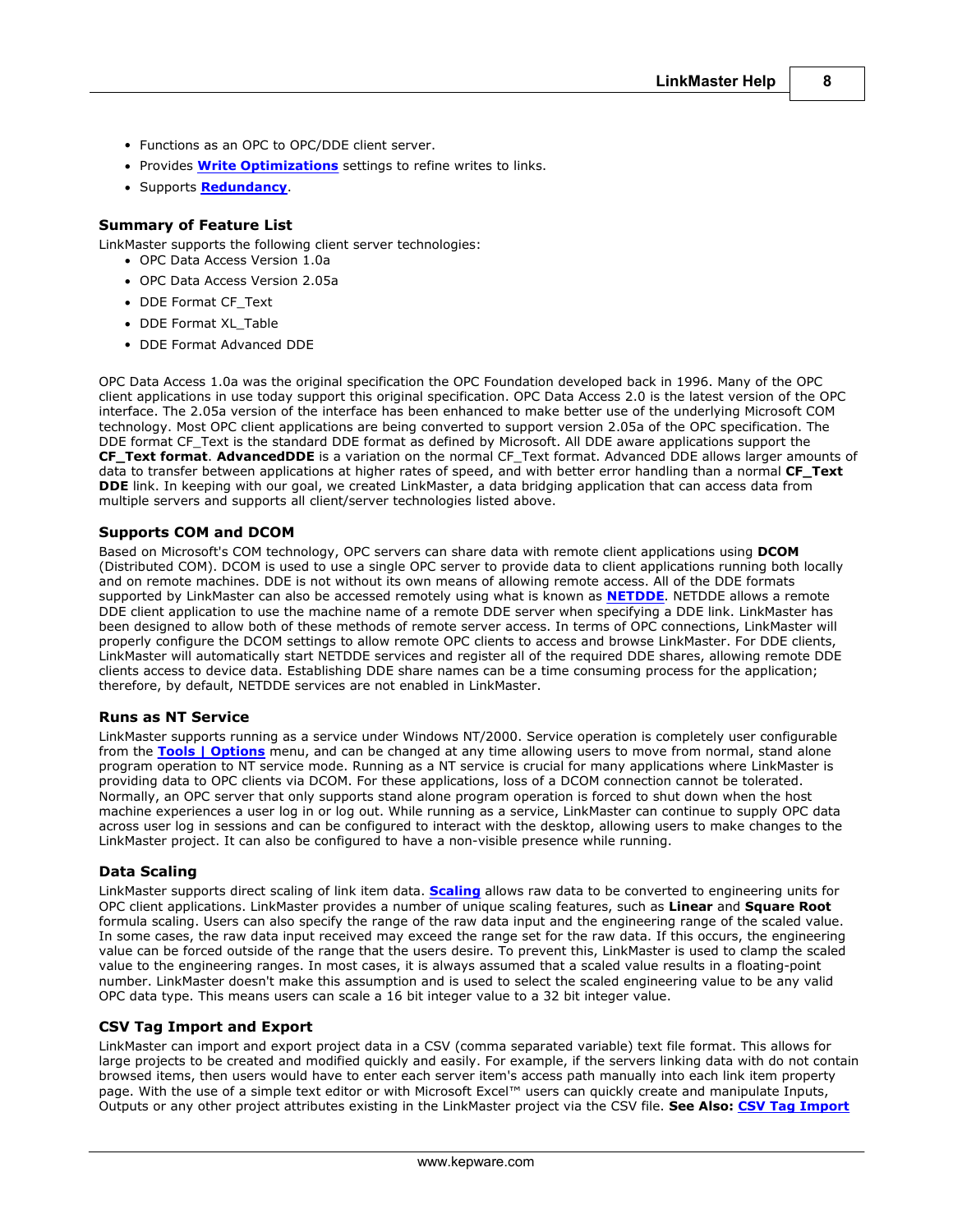## **[and Export](#page-13-0)**.

#### **Link Item Management**

LinkMaster's link management system is used to create a Link database structure that fits the nature of the application. Multiple Link groups can be added and defined to segregate the Link items into meaningful groups. **[Drag and drop](#page-12-0) [editing](#page-12-0)** makes adding a large number of tags easy. Unique Link Management features allow new links to be created on the fly using convenient "Drag and Drop" and "Tag Browsing" methods. Additionally, **[CSV import and export](#page-13-0)** is used to create and edit projects in any desired application.

#### **User Management**

In certain situations, managing what users can and cannot do in the OPC application can be a necessity. LinkMaster includes a built-in **[User Manager](#page-17-0)** that allows complete control over what types of functionality each individual user can access. The default administrator account is used to add multiple users, each with their own set of rights for LinkMaster access. Any user log in/log out is recorded in LinkMaster's event logging system- the EventViewer. By default, all operations are available at all times until priveleges are set.

#### **Event Viewer**

Included with the LinkMaster package is a stand-alone event monitoring application called the EventViewer. The EventViewer is a 32 bit Windows application that monitors and displays events occurring on any running LinkMaster application, either remotely or locally, allowing multiple LinkMaster systems to be monitored concurrently.

#### **Redundancy**

LinkMaster supports operation of two LinkMaster machines as a redundant pair. One LinkMaster machine operates as the primary node actively performing the link transfers while the other node operates as the secondary node. If the primary node fails, the secondary node takes over the role of the primary and performs the link transfers. When the primary node comes back up again, the secondary node stops link transfers and lets the primary node perform its operations. For more information, refer to **[Redundancy](#page-56-0)**.

#### <span id="page-9-0"></span>**Processing Array Data in a DDE Client**

Many servers allow clients to access data in an array format; however, array data is only available to the client when using **Advanced DDE** or **CF\_TEXT** clipboard formats.

For client applications using Advanced DDE, the number of elements in the array is specified in the " **sPACKDDE\_DATAHDR\_TAG struct**". Only single dimensional arrays are supported by this protocol. This structure should be used when poking array data to the server.

For clients using CF\_TEXT, one and two-dimensional arrays are supported. Data in each row is separated by a **TAB (0x09)** character and each row is terminated with a **CR (0x0d)** and a **LF (0x0a)** character. When a client wants to poke an array of data values, the text string written should have this delimiter format.

When poking to an array tag in either format, the entire array does not need to be written, but the starting location is fixed. If users attempt to poke data in an array format to a tag that was not declared as an array, only the first value in the array will be written. If users attempt to poke more data than the tag's array size, only as much data as the tag's array size will be written.

#### <span id="page-9-1"></span>**Custom Remote Machine**

A custom remote machine is defined by name or IP address. Users can add these entries to the **Custom Remote Machines** branch in any of the child Windows to simplify the network browse hierarchy or for machines that are not available through Windows network browsing.

## **Creating a New Custom Remote Machine**

1. Right-click on the **Custom Remote Machines** branch in any of the child windows. Select **New Custom Remote Machine** as illustrated below to invoke the **Machine Name** dialog.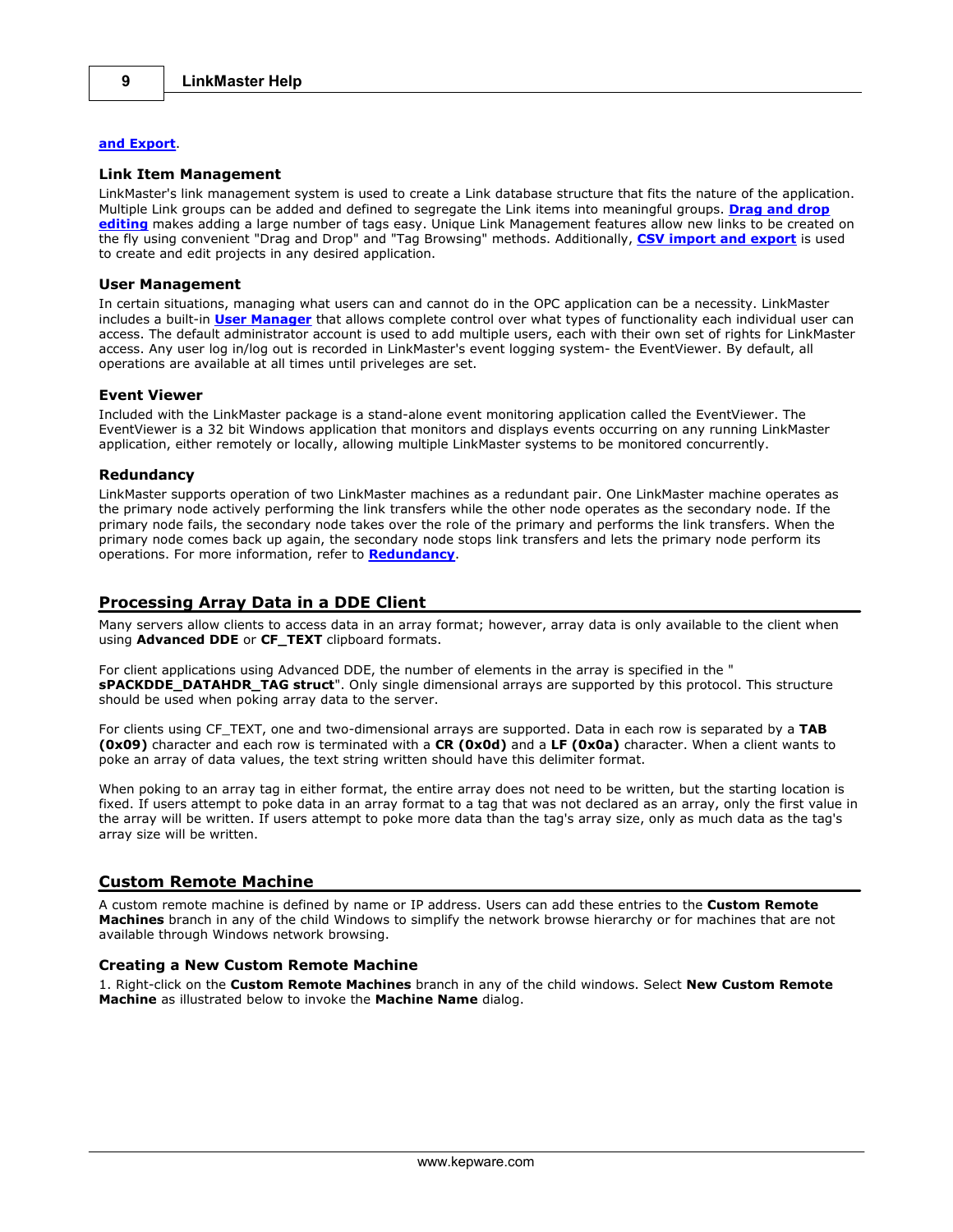| <b>Frauch LinkMaster - [Untitled]</b> |                                                          |  |                       |  |      |  |  |
|---------------------------------------|----------------------------------------------------------|--|-----------------------|--|------|--|--|
| File                                  |                                                          |  | Edit View Users Tools |  | Help |  |  |
|                                       |                                                          |  | 口声目 医物密 口不胜           |  |      |  |  |
|                                       | ┃甲・ <b>鳥</b> Local Machine<br><b>⊞_ B</b> Remote Machine |  |                       |  |      |  |  |
|                                       | Custom Remote Machines                                   |  |                       |  |      |  |  |
|                                       | New Custom Remote Machine                                |  |                       |  |      |  |  |
|                                       |                                                          |  |                       |  |      |  |  |

2. Enter the name or IP address of the machine that is to be added to the **Custom Remote Machine** branch.

| <b>Machine Name</b>                               |        |      |  |
|---------------------------------------------------|--------|------|--|
| Please enter a remote machine name or IP address: |        |      |  |
| 192.168.111.100                                   |        |      |  |
|                                                   | Cancel | Help |  |

3. Expand the custom machine to connect to the server.

#### **Deleting a Custom Remote Machine**

Select the desired machine and press the DEL key. Alternatively, select **Edit** | **Delete** from the Edit menu or toolbar.

## <span id="page-10-0"></span>**NETDDE**

DDE provides a way to share data between Windows applications, as long as those applications exist on the same machine. Net DDE is used to share data from a DDE server on a local PC with client applications located on remote PCs. To do this, the PC must have a unique computer name. If a network is already installed and running, then all of the computers will already have unique names. Users can find the computer name by looking at the network settings from the Windows Control Panel. To do so, simply double-click on the network icon. The computer name should be in the first visible field. Once users have the computer name for the PC running LinkMaster, they can access that data from remote clients using the following format:

Use the following convention to establish a **Net DDE** link from a remote client application to LinkMaster:

<'\\JohnDoe\NDDE\$'>|<'\_LMDDEDATA\$'>!<'LinkGroups.Group0.Link0'>

#### **Where:**

Application = \\JohnDoe\NDDE\$ Topic =\_LMDDEDATA\$ Item =LinkGroups.Group0.Link0

**Note 1:** The  $\lt$  characters above are for clarity only and are not a normal part of a DDE link reference.

**Note 2:** When making a NetDDE connection from a DDE application to the Server, each section of the formula must be enclosed in single quotes (' '). Some DDE applications do not recognize the dollar symbol \$ as valid character in their DDE links.

**Note 3:** When overriding the default configuration of a dynamic tag from a DDE application, the entire item name will need to be enclosed in single quotes. Like the dollar symbol, the at @ symbol is not normally recognized as a valid character in a formula.

#### **Client Configuration**

To use Net DDE, users may be required to manually start the Net DDE services on the client computer before running the client application. From Windows NT, use the Services Applet from the Control Panel. From Windows95, run the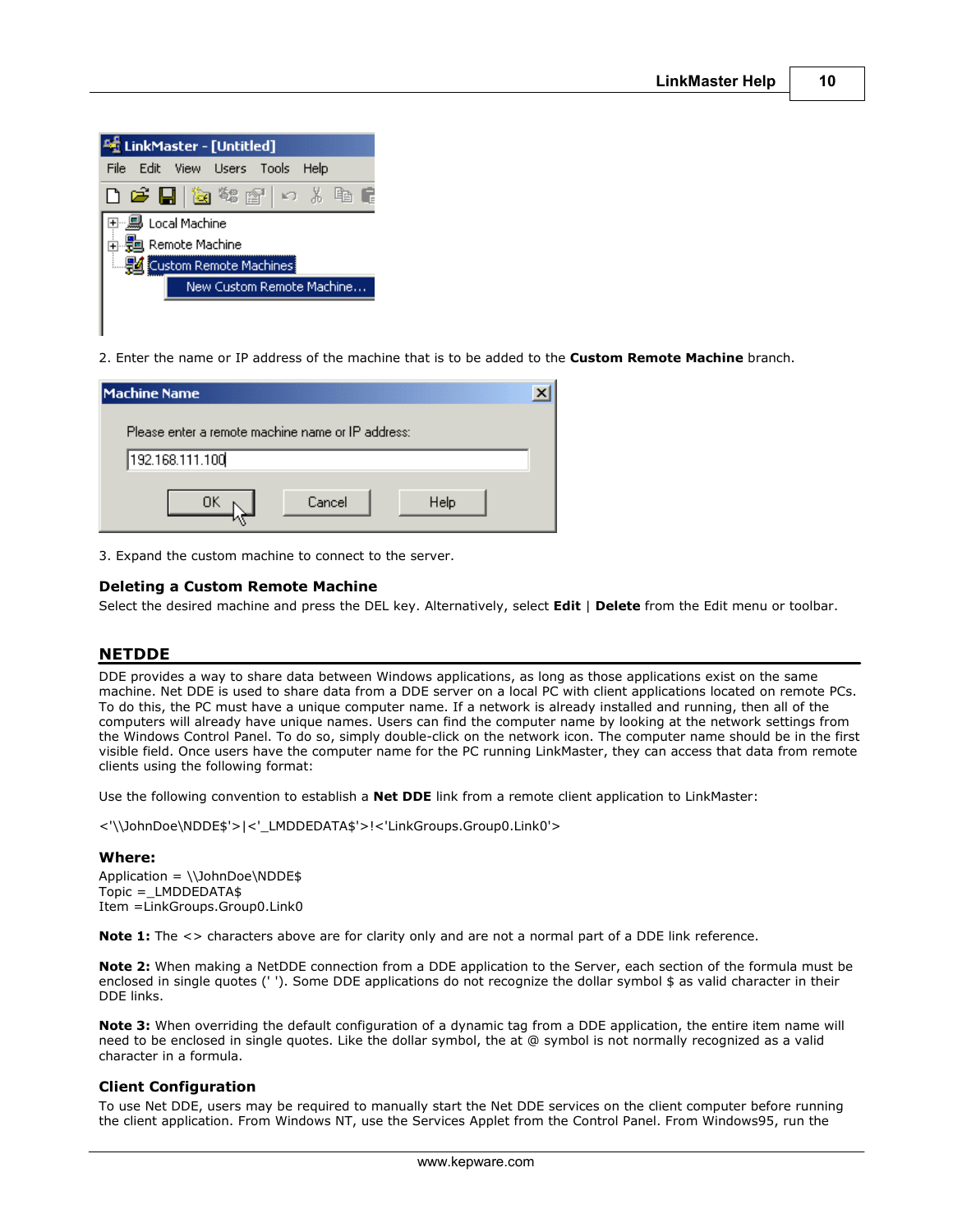#### program **NETDDE.EXE**.

#### **LinkMaster Configuration**

NetDDE must be enabled in LinkMaster before it is connected by a remote client. To enable Net DDE services, click on **Tools** and select **Options**. Then, click the **DDE** tab and select **Enable Net DDE**. For more information, refer to **[DDE](#page-55-0) [Options](#page-55-0)**.

**Note:** For optimum server performance under Windows 95 and Windows NT versions previous to 4.0, users should not enable Net DDE services unless needed.

#### **DDE Shares**

If Net DDE services are enabled, a DDE share is created each time a client application connects to the server. When the server is taken offline, these shares are removed.

If users recieve a warning message indicating failure to create a DDE share for a given device, it probably means that a share of that name already exists. If LinkMaster created the share then the message is harmless. If the share was created by another application, then the assigned device name cannot be used and must be renamed (or the existing DDE share should be removed).

To remove a DDE share under Windows NT, users would use the program DDESHARE.EXE. To remove a DDE share under Windows95, users must remove the share name from the registry under **HKEY\_LOCAL\_MACHINE\Software\Microsoft\Net DDE\DDE Shares**. Before attempting this operation, refer to the documentation for the appropriate operating system.

## <span id="page-11-0"></span>**System Tags**

The system tags are used to provide general error feedback to client applications and allow some control over when a Link Group and its Link Items are operating.

#### **System Tags for Link Groups**

**\_Enabled** is the only tag that can be written to. It can be disabled in **[OPC Settings](#page-52-0)** under **Tools**| **Options**. There are currently three built-in system tags available on each **[Link Group](#page-33-0)**. They are as follows:

| <b>System Tag</b>           | <b>Description</b>                                                                                                                                                                                                                                                                                                                                               |
|-----------------------------|------------------------------------------------------------------------------------------------------------------------------------------------------------------------------------------------------------------------------------------------------------------------------------------------------------------------------------------------------------------|
| Enabled<br>(Read/Write)     | The Enabled tag is a Boolean tag that allows the<br>active state of the Link Group to be turned On or Off.<br>When this tag is set to FALSE, all user-defined Link<br>Items in the Link Group will be marked as invalid and<br>Link writes will discontinue. When this tag is set to<br>TRUE, normal link functionality will continue within<br>that Link Group. |
| Status<br>(Read Only)       | The Status tag is a Short tag that returns the<br>current error state of the Link Group. When<br>displaying "0" (zero) the Link Group is operating<br>properly. When displaying a value other than zero,<br>the LinkMaster has detected an error within the Link<br>Group.                                                                                       |
| StatusString<br>(Read Only) | The StatusString tag is a string type tag that<br>returns a description for the error state of the Link<br>Group in string format. When the Link Group reads<br>"Good", it is operating properly. Otherwise, the Link<br>Group has detected an error.                                                                                                            |

## **System Tags for Link Items**

Link Item system tags can be browsed in an OPC client, but can also be disabled for browsing under the **[OPC Settings](#page-52-0)**. There are currently two built-in system tags available for each **[Link Item](#page-33-0)**. They are as follows:

| Status                                                                               | <b>System Tag</b> | <b>Description</b>                                                                        |
|--------------------------------------------------------------------------------------|-------------------|-------------------------------------------------------------------------------------------|
|                                                                                      |                   | The Status tag is a Short tag that returns the current error state of the Link Item. When |
|                                                                                      |                   | displaying "0" (zero), the Link Item is operating properly. When displaying a value other |
| than zero, the LinkMaster has detected an error within the Link Item.<br>(Read Only) |                   |                                                                                           |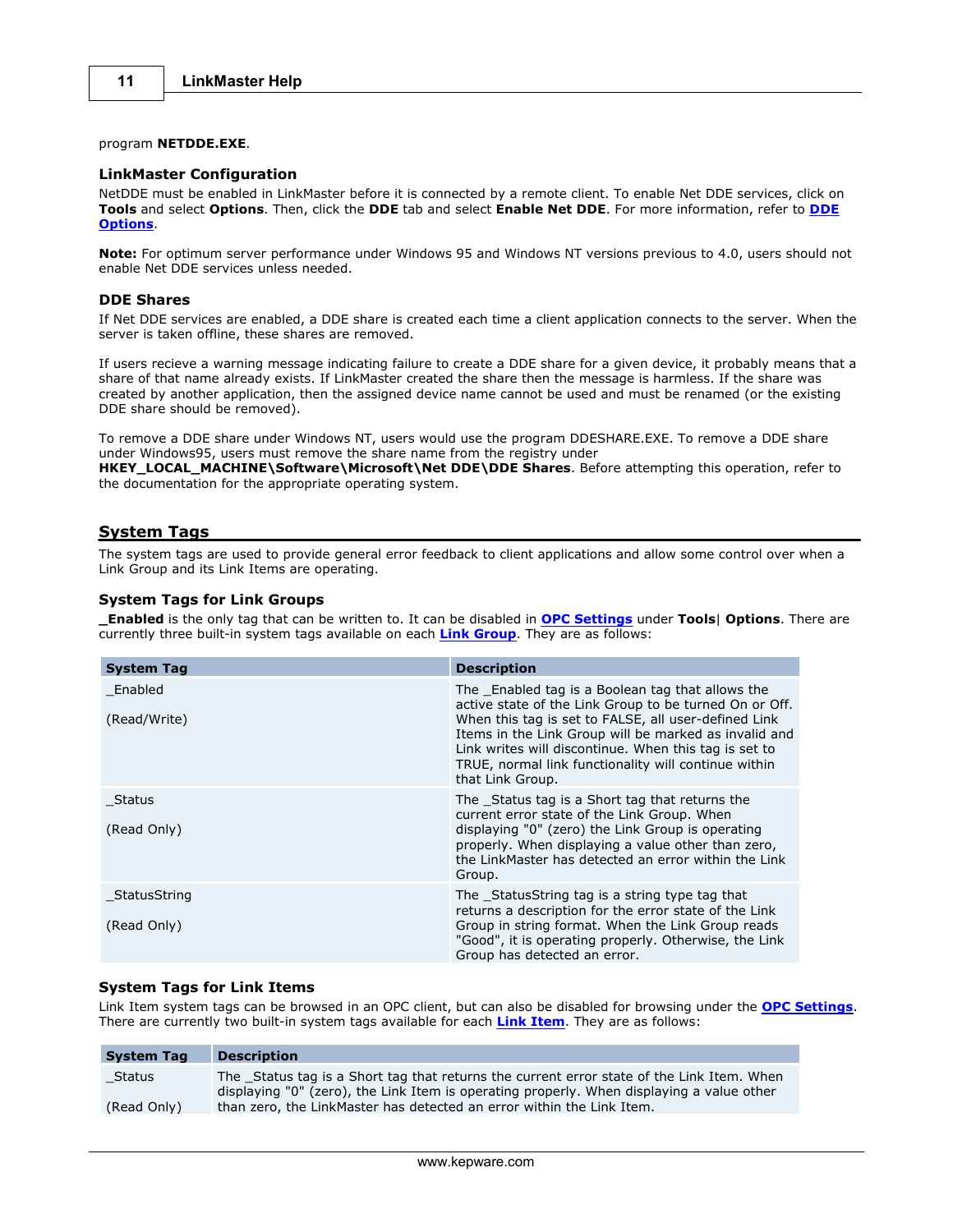\_String

(Read Only)

The \_StatusString tag is a string type tag that returns a description for the error state of the Link Item in string format. When the Link Item reads "Good", it is operating properly; otherwise, LinkMaster has detected an error.

When using an OPC client, the system tags will be found under the **\_System branch** of the LinkMaster browse space, for a given Link Group. The following diagram is taken from the supplied OPC Quick Client. It shows how the system tags appear to an OPC client. This example only shows Link Group level status tags.

| <b>Add Items</b>                                                                                                                                                                                                                                                            | $\mathbf{x}$         |
|-----------------------------------------------------------------------------------------------------------------------------------------------------------------------------------------------------------------------------------------------------------------------------|----------------------|
| Item Properties<br>Access Path:<br>٣<br>€<br>Item ID:<br>Data Type:<br>Native<br>図<br>⊽<br>Active<br>ß<br>Browsing                                                                                                                                                          | 0K<br>Cancel<br>Help |
| Branch Filter:<br>Leaf Filter:<br>Type:<br>Access:<br>$\boldsymbol{\times}$<br>×<br>Native<br>Any<br>KEPware.LinkMaster.V1<br><b>B</b> _Enabled<br>冃<br>LinkGroups<br>Fŀ<br><b>■</b> _Status<br>œ<br>Group0<br>Ė- <b>ė</b><br><b>6</b> StringStatus<br><b>Excess</b> System |                      |
| Browse flat address space on selected branch<br>U                                                                                                                                                                                                                           | Add Leaves           |
| Validate item before adding it to the list<br>ш                                                                                                                                                                                                                             | Item Count: 0        |

The \_System branch found under the Link Group branch is always available. In order to reference a system tag from a DDE application given the above example and the DDE defaults, the link would appear as follows:

= linkmaster|\_LMDDEDATA!LinkGroups**.**Group0**.**\_System**.**\_Enabled

The **\_Enabled** tag provides a very flexible means of controlling the OPC applications. In some cases, it can be convenient to disable all Link Groups except the Link Group currently being accessed. Additionally, using the Enable tag to allow the OPC or DDE application to turn a particular LinkMaster Link Group off while server sources are serviced can eliminate harmless but unwanted communications errors in the **Event Viewer** log.

**Important:** The **\_Status** and **\_StringStatus** tags do not return TRUE when a device is set inactive via the \_Enable tag.

## <span id="page-12-0"></span>**Drag and Drop Items**

For more convenient **Link** creation, users can also drag items from an available server tree in LinkMaster's main window and then drop that item onto a highlighted Link group icon, the Link item display or a link item itself (for outputs). The example below shows how to drag an item from the server tree to either the highlighted Link group or Link item display. This creates the Link item **Input**.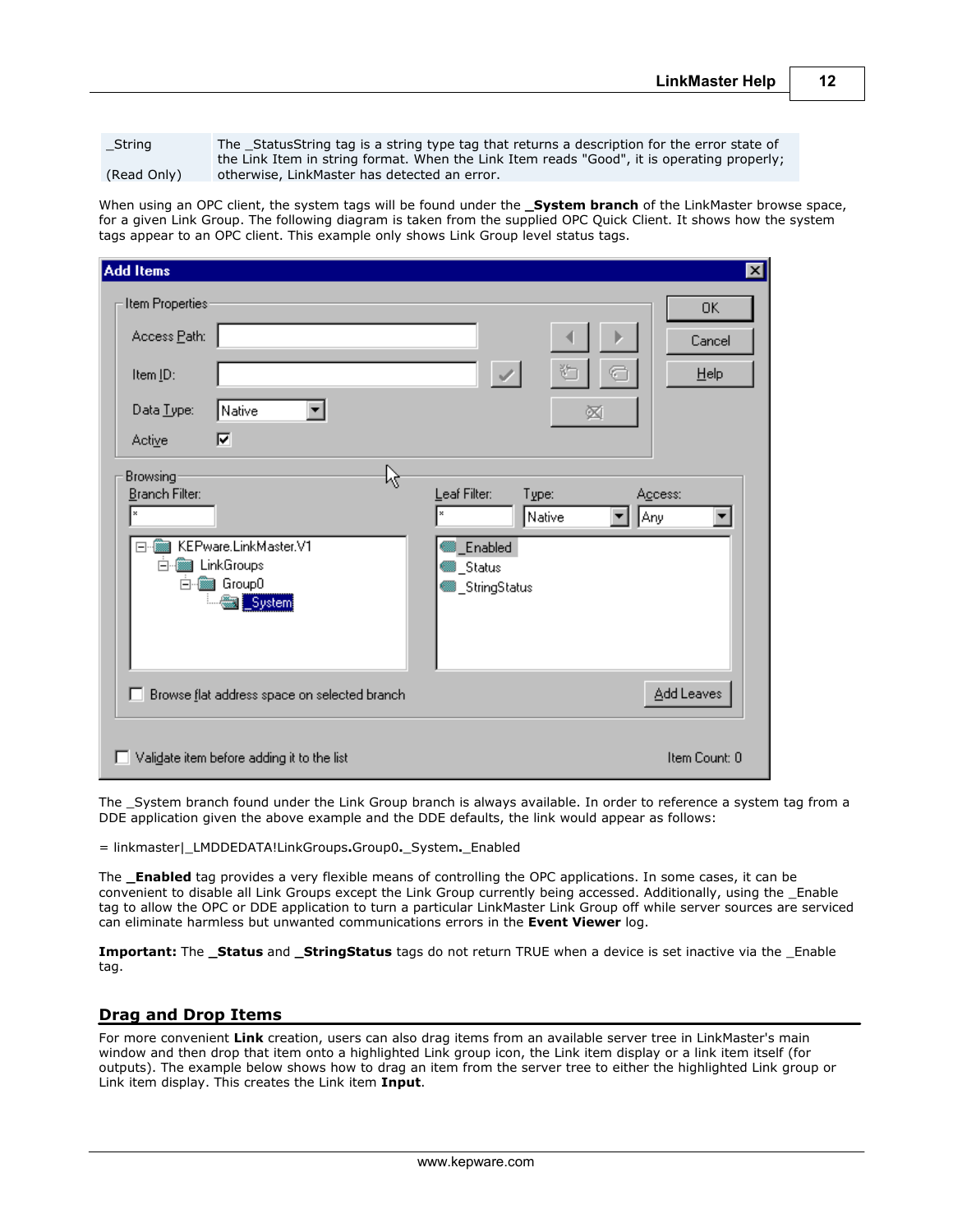| <b>M</b> LinkMaster - [Untitled *] (Demo Expires 01:31:05)<br>$\overline{\phantom{a}}$ $\overline{\phantom{a}}$ $\overline{\phantom{a}}$ $\overline{\phantom{a}}$ $\overline{\phantom{a}}$ |  |
|--------------------------------------------------------------------------------------------------------------------------------------------------------------------------------------------|--|
| Edit View Users Tools Help<br><b>File</b>                                                                                                                                                  |  |
| <del>ゴ 日 をなぎ へ メ ね 電 ×   太 国</del>                                                                                                                                                         |  |
| ⊞∵⊞<br>Local Machine<br><b>்</b> Device_1                                                                                                                                                  |  |
| 由 - Janote Machine<br>் பி்ப்ப்ப்பட்டது. System                                                                                                                                            |  |
| <b>்∎</b> Hints                                                                                                                                                                            |  |
| $Tag$ $R$                                                                                                                                                                                  |  |
| a Chapvel 2<br>F-1                                                                                                                                                                         |  |
| <b>Group0</b><br>Link Name<br>К<br>Data Type<br>Raw Value<br>Scaled Value<br>Timestamp<br>Quality<br><b>Outputs</b><br>Input                                                               |  |
| \િ Tag_R<br>\િ Tag_R                                                                                                                                                                       |  |
| Link Groups<br><b>ICK</b>                                                                                                                                                                  |  |
| Ready                                                                                                                                                                                      |  |

The example below shows how to add a **Link Output** onto an existent highlighted Link item (input).

|                       |                             | 『 LinkMaster - [Untitled *] (Demo Expires 01:12:05) |                |           |           |              |         |
|-----------------------|-----------------------------|-----------------------------------------------------|----------------|-----------|-----------|--------------|---------|
| File                  | Edit View Users Tools Help  |                                                     |                |           |           |              |         |
| D                     |                             | FEを装置してもセメA型                                        |                |           |           |              |         |
| <b>். ெ</b> Channel_2 |                             | 国…鳳<br>Local Machine                                |                |           |           |              |         |
|                       | <b>E</b> Device_1           | <b>⊞ Remote Machine</b>                             |                |           |           |              |         |
|                       | ்<br>⊟- <u>ண</u> ெ _ System |                                                     |                |           |           |              |         |
|                       | <b>ங்</b> ⊞ Hints           |                                                     |                |           |           |              |         |
|                       | $\Box$ Tag K                |                                                     |                |           |           |              |         |
| <b>Co</b> Group 0     | Link Name                   | Input                                               | <b>Outputs</b> | Data Type | Raw Value | Scaled Value | Quality |
|                       | <b>Z</b> Link_RK            | Local Machine\KEPware                               | Unassi         | Word      | 3097      | 3097         | Good    |
|                       | \િ Tag_K                    |                                                     |                |           |           |              |         |
|                       |                             |                                                     |                |           |           |              |         |
| G Link Groups   4     |                             |                                                     |                |           |           |              |         |
| Ready                 |                             |                                                     |                |           |           |              |         |

## <span id="page-13-0"></span>**CSV Import and Export**

LinkMaster can import and export project data in a **CSV (comma separated variable)** text file format, thus allowing large projects to be created and modified quickly and easily. For example, if the servers that a user is linking data with do not contain browsed items, they would normally have to enter each server item's access path manually into each link item's property page. With the use of a simple text editor or with Microsoft Excel™, however, users can quickly create and manipulate Inputs, Outputs or any other project attributes existing in the LinkMaster project via the CSV file.

**Note:** The easiest way to create a LinkMaster CSV file is to start with a template. To create a template, save a basic LinkMaster project in CSV format by clicking **File** | **Export CSV**. This selection will create a template. The basic project should contain at least one link group, a link item and a link item output.

A LinkMaster CSV file defines a complete project. When LinkMaster imports a CSV file, it creates a new project that contains only those groups and items defined in the CSV file. To add items to an existing project, first export the project as a CSV file, edit that file, and then import it back into LinkMaster.

## **Exporting LinkMaster Projects**

This generates a file that contains a record for each link group, link item and link item output defined in the project.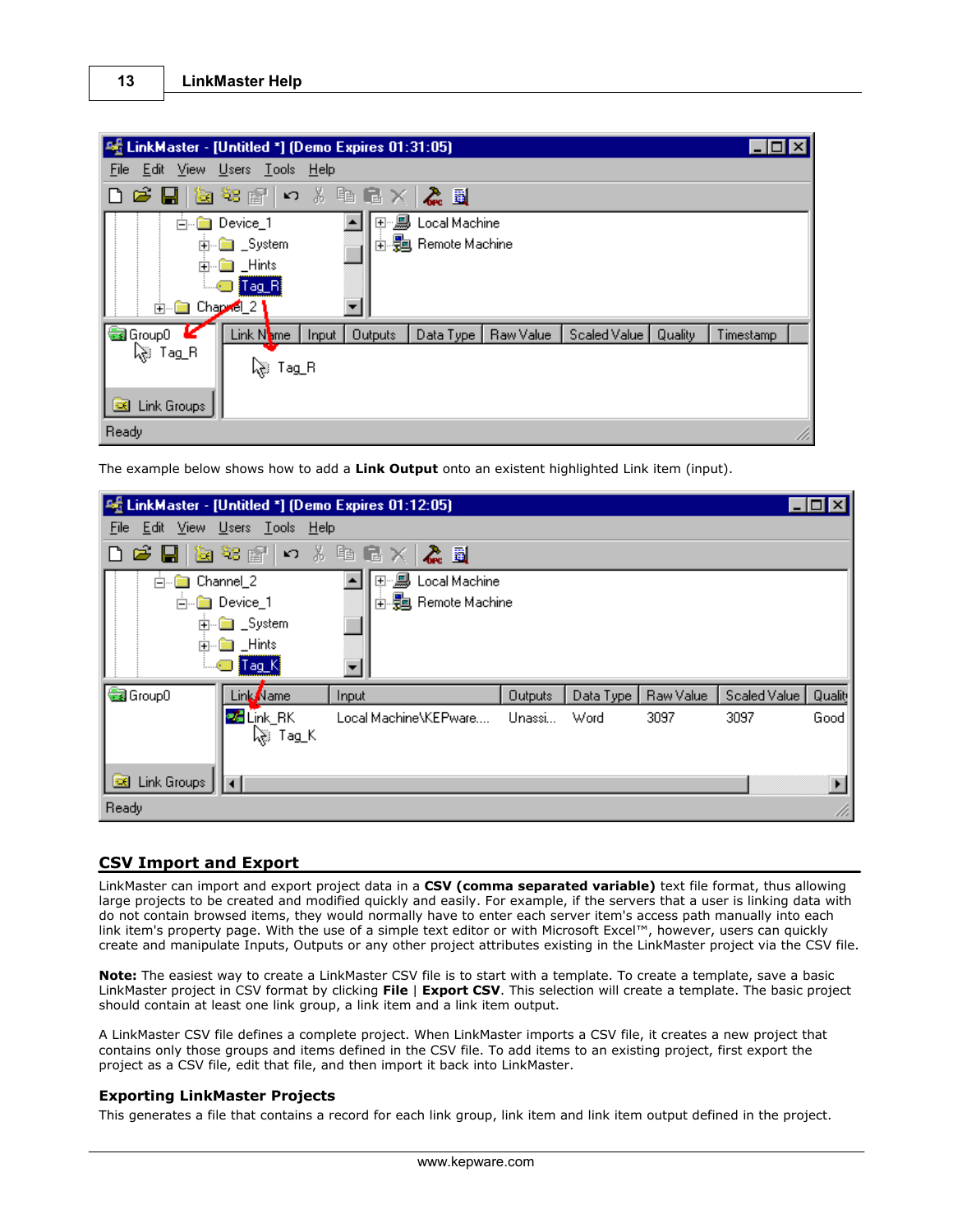There are three blocks of records in a LinkMaster CSV file. They are as follows:

- The first block contains records that define the link groups.
- The second block defines the link items belonging to the link groups defined in the first block.
- The third block defines the link item outputs belonging to the link items defined in the second block.

**Note:** Each block has a **Field Identification** or header record. A description of each is provided in the table below.

## **Link Group Fields**

| <b>Column Name</b>     | <b>Values</b>                                                                                                                         | <b>Required</b>          |
|------------------------|---------------------------------------------------------------------------------------------------------------------------------------|--------------------------|
| Record Type            | "LINKGROUP"                                                                                                                           | Yes - must be 1st column |
| Name                   | Any valid group name unique to project                                                                                                | Yes                      |
| Server Update Rate     | Decimal (ms)                                                                                                                          | <b>No</b>                |
| Client Refresh Rate    | Decimal (ms)                                                                                                                          | <b>No</b>                |
| Enable Link Transfers  | "0" (not enabled), "1" (enabled)                                                                                                      | <b>No</b>                |
| Remove Item References | "0" (remove item references when link transfer is<br>disabled), "1" (do not remove item references when link<br>transfer is disabled) | <b>No</b>                |
| Description            | Up to 64 characters                                                                                                                   | <b>No</b>                |

## **Link Item Fields**

| <b>Column Name</b>   | <b>Values</b>                                                                                                         | <b>Required</b>                               |
|----------------------|-----------------------------------------------------------------------------------------------------------------------|-----------------------------------------------|
| Record Type          | "LINKITEM"                                                                                                            | Yes - must be 1st column                      |
| Link Group           | Name of owner group as defined in link group block                                                                    | Yes - must be 2nd column                      |
| Name                 | <b>Yes</b>                                                                                                            | Any valid item name, unique<br>to owner group |
| <b>Client Access</b> | "RO" (Read Only) "R/W" (read & write)                                                                                 | <b>No</b>                                     |
| Machine Name         | Name of machine OPC server is running on                                                                              | <b>Yes</b>                                    |
| Server Name          | Name of OPC server                                                                                                    |                                               |
| Access Path          | Access path as defined in OPC server                                                                                  | <b>No</b>                                     |
| Item ID              | Item ID as defined in the OPC server                                                                                  | Yes                                           |
| Data Type            | "Word" "Short", "Float", etc. (Data type LinkMaster<br>will use for link item data)                                   | No.                                           |
| Scaling              | "Linear", "Square Root", blank (no scaling)                                                                           | <b>No</b>                                     |
| Raw Low              | Low raw value (float)                                                                                                 | No.                                           |
| Raw High             | High raw value (float)                                                                                                | <b>No</b>                                     |
| Scaled Low           | Scaled low value (float)                                                                                              | <b>No</b>                                     |
| Scaled High          | Scaled high value (float)                                                                                             |                                               |
| Scaled Data Type     | "Word", "Short", "Float", etc. (data type that<br>LinkMaster will use for link item data after scaling is<br>applied) | <b>No</b>                                     |
| Clamp Low            | 0 (don't clamp), 1 (force resulting scaled value to stay<br>within the limit of Scaled Low)                           | No                                            |
| Clamp High           | 0 (don't clamp), 1 (force resulting scaled value to stay<br>within the limit of Scaled High)                          | No.                                           |
| Eng Units            | String denoting engineering units of scaled value                                                                     | <b>No</b>                                     |
| Description          | Up to 64 characters                                                                                                   | No                                            |

## **Link Item Output Fields**

| Column Name | <b>Values</b>                                        | Required                 |
|-------------|------------------------------------------------------|--------------------------|
| Record Type | "LINKITEMOUTPUT"                                     | Yes - must be 1st column |
| Link Item   | Name of owner link item as defined in link group and | Yes - must be 2nd column |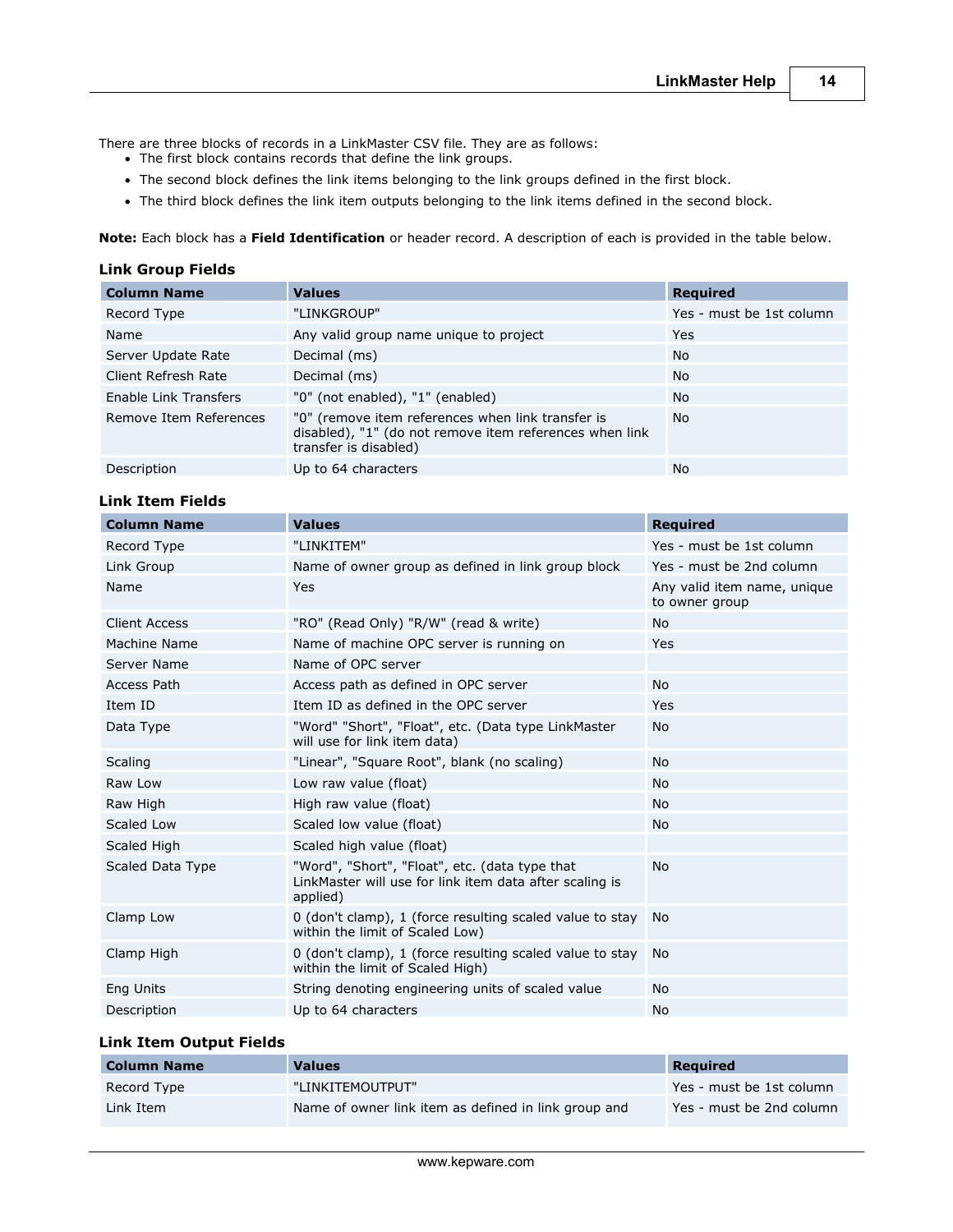|              | item blocks <group>.<item></item></group>                                                        |           |
|--------------|--------------------------------------------------------------------------------------------------|-----------|
| Machine Name | Name of machine OPC server is running on                                                         | Yes       |
| Server Name  | Name of OPC server                                                                               | Yes       |
| Access Path  | Access path as defined in OPC server                                                             | <b>No</b> |
| Item ID      | Item ID as defined in OPC server                                                                 | Yes       |
| Data Type    | "Word", "Short", "Float", etc. (data type that LinkMaster<br>will use for link item output data) | <b>No</b> |

## **Editing a LinkMaster CSV file**

A LinkMaster CSV file is best edited by using a spreadsheet application such as Microsoft Excel™. A simple LinkMaster CSV file would appear in Excel as it does below.

| Microsoft Excel - Ramp.csv |                                                                       |                                       |                   |                                                                                     |           |  |
|----------------------------|-----------------------------------------------------------------------|---------------------------------------|-------------------|-------------------------------------------------------------------------------------|-----------|--|
|                            | File<br>Edit<br>Insert Format Tools<br>View<br>Data<br>Window<br>Help |                                       |                   |                                                                                     |           |  |
|                            | 6 Q<br>C H<br>B                                                       | ₩<br>るも色ぐ                             | KO H<br>Cities.   | $2 f_*$ $\frac{1}{2}$ $\left\  \frac{1}{2} \right\ $ $\left\  \frac{1}{2} \right\ $ | Arial     |  |
|                            | J31                                                                   | =                                     |                   |                                                                                     |           |  |
|                            | А                                                                     | B                                     | С                 | D                                                                                   | E         |  |
| 1                          |                                                                       |                                       |                   |                                                                                     |           |  |
| 2                          | ; Link Group Definitions                                              |                                       |                   |                                                                                     |           |  |
| 3                          |                                                                       |                                       |                   |                                                                                     |           |  |
| 4                          | Record Type                                                           | Name                                  |                   | Server Update Rate Client Refresh Rate Enable Lin                                   |           |  |
| 5                          | LINKGROUP                                                             | GroupD                                | 250               | Ω                                                                                   |           |  |
| 6                          | LINKGROUP                                                             | Group1                                | 300               | 10                                                                                  | 1         |  |
| 7                          |                                                                       |                                       |                   |                                                                                     |           |  |
| 8<br>9                     | ; Link Item Definitions                                               |                                       |                   |                                                                                     |           |  |
| 10                         |                                                                       |                                       | Name              | <b>Client Access</b>                                                                | Machine N |  |
| 11                         | Record Type<br><b>LINKITEM</b>                                        | Link Group                            | Link <sub>0</sub> | <b>R/W</b>                                                                          | Local Mac |  |
| 12                         | <b>LINKITEM</b>                                                       | GroupO<br>GroupO                      | Link1             | RW                                                                                  | Local Mac |  |
| 13                         | <b>LINKITEM</b>                                                       | Group1                                | LinkO             | <b>R/W</b>                                                                          | Local Mac |  |
| 14                         | <b>LINKITEM</b>                                                       | Group1                                | Link1             | RW                                                                                  | Local Mac |  |
| 15                         |                                                                       |                                       |                   |                                                                                     |           |  |
| 16                         | ; Link Item Output Definitions                                        |                                       |                   |                                                                                     |           |  |
| 17                         |                                                                       |                                       |                   |                                                                                     |           |  |
| 18                         | Record Type                                                           | Link Item                             | Machine Name      | Server Name                                                                         | Access Pa |  |
| 19                         | LINKITEMOUTPUT                                                        | Group0.Link0                          | Local Machine     | KEPware.KEPServerEx.V4                                                              |           |  |
| 20                         | LINKITEMOUTPUT                                                        | Group <sub>O.</sub> Link <sub>O</sub> | Local Machine     | KEPware.KEPServerEx.V4                                                              |           |  |
| 21                         | <b>LINKITEMOUTPUT</b>                                                 | GroupD.Link1                          | Local Machine     | KEPware.KEPServerEx.V4                                                              |           |  |
|                            |                                                                       |                                       |                   |                                                                                     |           |  |

## **When editing a LinkMaster CSV file, note the following:**

- 1. Data blocks must be defined in order: link groups first, then link items and then link item outputs.
- 2. Column names must be exactly the same as those listed above.
- 3. Except where noted above, columns may be in any order.
- 4. Columns for fields not required by LinkMaster are optional.
- 5. Parameters not explicitly defined in the CSV file will be assigned appropriate default values by LinkMaster.
- 6. All link items must reference the link group to which it belongs. If the parent link group is not added during import, due to omission from the CSV file or other referencing errors, the link item will not be added.
- 7. All link item outputs must reference the link item it belongs to. If the parent link item is not added during import,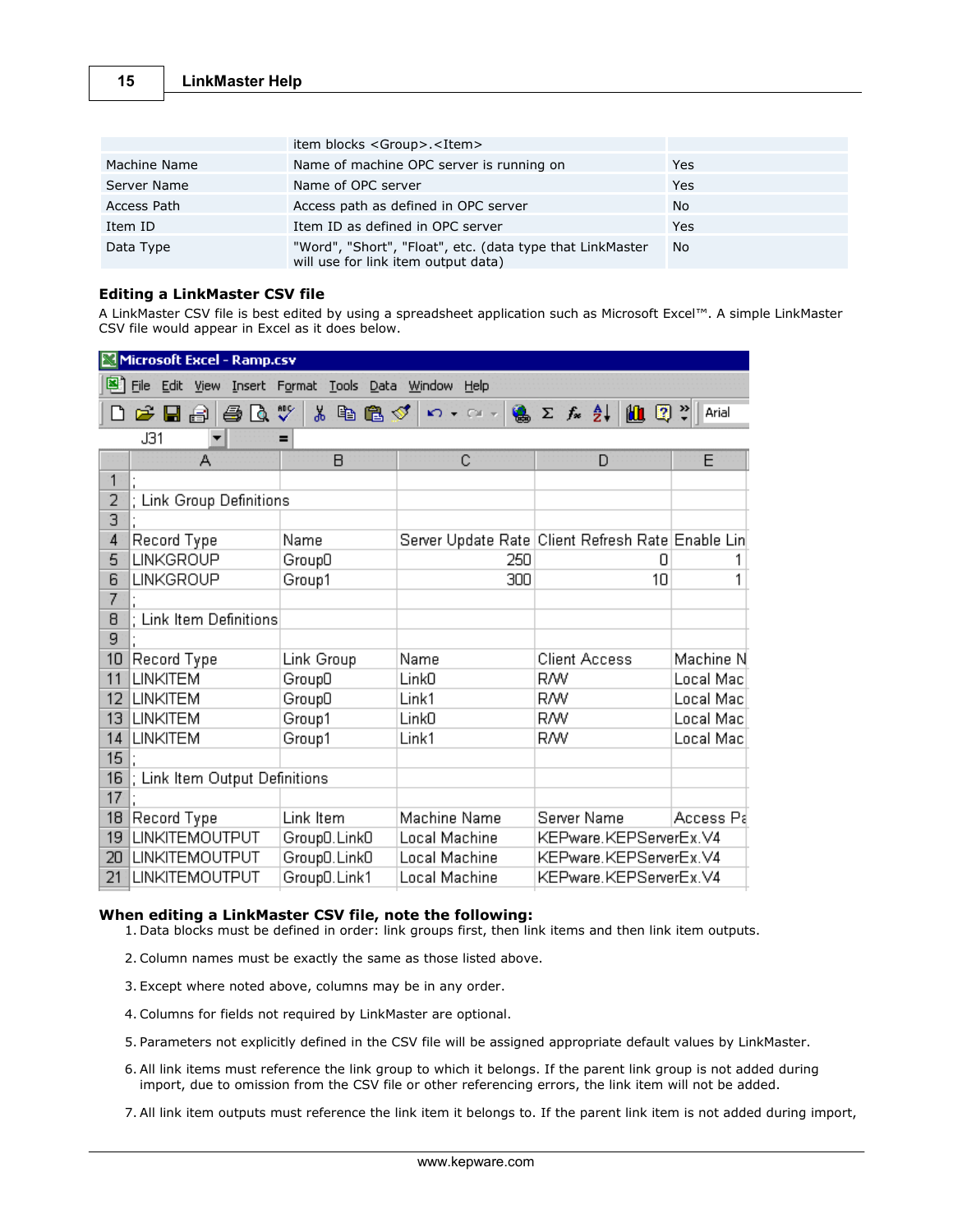due to omission from the CSV file or other referencing errors, the link item output will not be added.

- 8. Comments are allowed and must begin with a semicolon ";". Blank lines are tolerated and can be added anywhere in the CSV file.
- 9. Item identifier records may not have any blank fields, unless they are used to pad the end of the record. Some applications, such as Microsoft Excel™, will add additional commas at the end of rows.

#### **Importing Link Group Data**

Once the CSV file has been edited and saved, it can be imported back into LinkMaster by clicking **File** | **Import CSV**. Users will be prompted to save the current project if it has not already been done. LinkMaster will then create a new project that contains all of the groups and items defined in the CSV file.

**Note 1:** If an item identifier record is found to be invalid during import, LinkMaster will not attempt to read any additional records.

**Note 2:** Errors logged during CSV import can be seen with the Event Viewer application.

Note 3: When saving a file in CSV format, Microsoft Excel™ may issue a warning similar to "File.csv may contain features that are not compatible with CSV (MS-DOS). Do you want to keep the workbook in this format?" This is simply a reminder that CSV is a pure text format, and any Excel specific formatting, etc., will be lost. Answer **Yes**. Other applications may issue a similar warning.

## <span id="page-16-0"></span>**Redundancy**

LinkMaster gives users the option of running two LinkMaster machines as a redundant pair. The Redundancy feature increases the LinkMaster connections' reliability and the OPC data being transferred. When Redundancy is enabled: One LinkMaster machine operates as the **primary node** actively performing link transfers.

The other LinkMaster machine operates as the **secondary node**.

The primary node informs the secondary node that it is up and running by periodically sending a **ping**. If the secondary node does not receive the ping from the primary node for a pre-configured amount of time, the secondary node automatically takes over the role of the primary node and performs the link transfers. When the primary node comes back up again, the secondary node stops performing link transfers and the primary node resumes its operations.

**Note:** For a more detailed description, including how to configure and enable LinkMaster redundancy, refer to **[Redundancy Options](#page-56-0)**.

#### <span id="page-16-1"></span>**Using the User Manager**

To gain access to the **[User Manager](#page-17-0)** dialog box, click **Users** from the taskbar menu and select **Log**.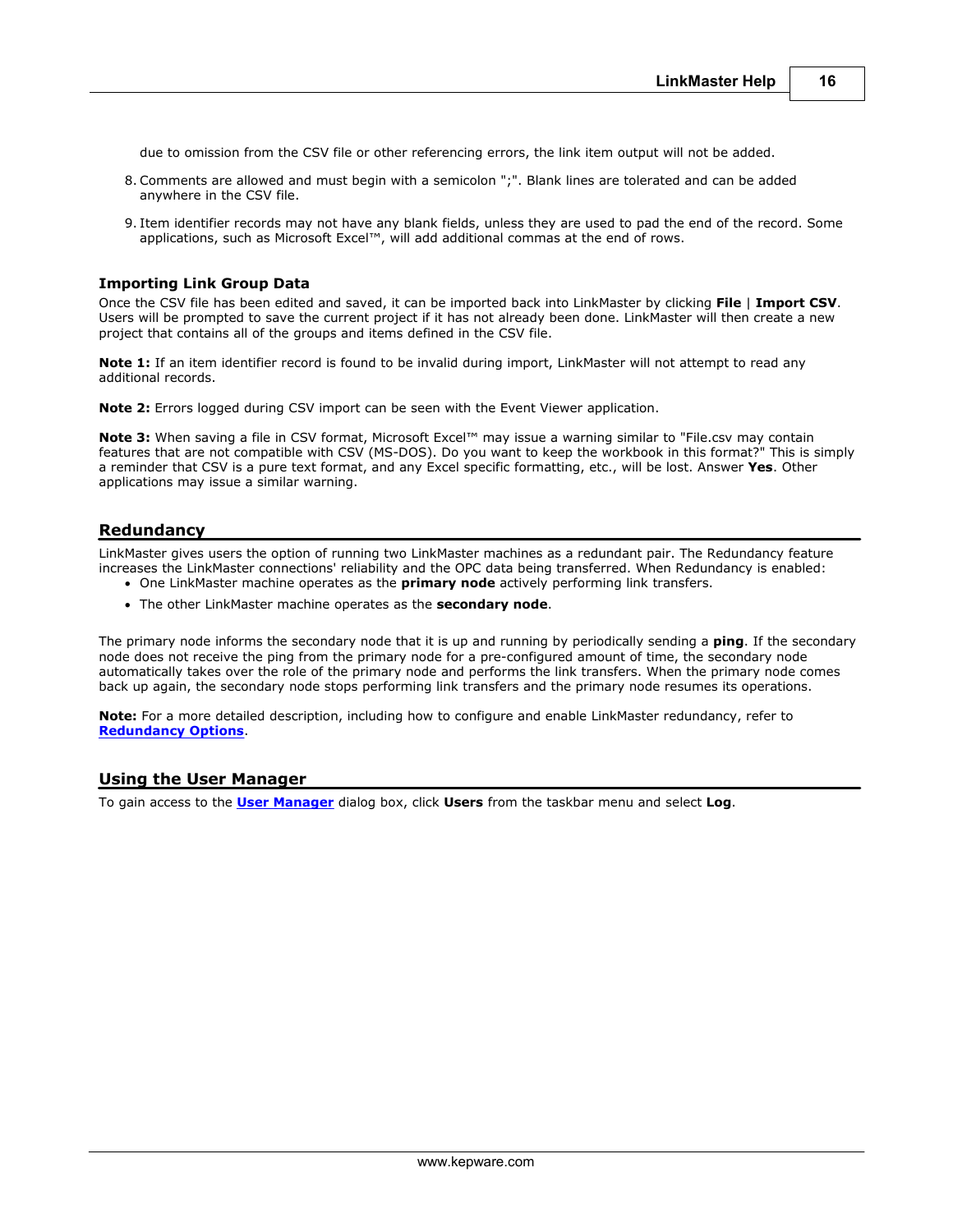| E <mark>d</mark> LinkMaster - [Untitled *] (Demo Expires 01:26:38) |                           |         |                                   |           |          |
|--------------------------------------------------------------------|---------------------------|---------|-----------------------------------|-----------|----------|
| Edit View<br>File                                                  | Users   Tools             | $He$ lp |                                   |           |          |
| $\mathcal{L} = \mathbf{E} \cdot \mathbf{E}$                        | Log In<br>Log <u>O</u> ut |         | $\mathbf{B}$ . An $\mathbf{B}$ is |           |          |
| 甲- <b>鳥 Local Mac</b>                                              |                           |         | al Machine                        |           |          |
| 古 - 鶗 Remote M                                                     | User Manager              |         | hote Machine                      |           |          |
|                                                                    |                           |         |                                   |           |          |
| Group0                                                             | Link Name                 | Input   | <b>Outputs</b>                    | Data Type | Raw Valu |
| Sil Link Groups                                                    |                           |         |                                   |           |          |
|                                                                    |                           |         |                                   |           |          |
| Log in a registered user.                                          |                           |         |                                   |           |          |

There are always two user accounts available by default: the **Administrator** account and the **Default User** account. Only the Administrator account can be used to add additional user accounts to the system or to change the settings of existing accounts. By default, the password for the Administrator account is **Administrator**. It should be changed immediately, if the user management system is to be used. The Administrator account cannot be deleted, but its name and password can be changed.

| Log In    |                                                   |    |        |
|-----------|---------------------------------------------------|----|--------|
| Password: | User name: Administrator<br><b>xxxxxxxxxxxxxx</b> | Μĝ | Cancel |

**Note:** For more information, refer to **[User Manager](#page-17-0)**.

## <span id="page-17-0"></span>**User Manager**

The User Manager is used to control the actions operators can and cannot access in LinkMaster. The default user account grants full access to the features of LinkMaster. If limited access to the project is unnecessary, the User Manager system does not need to be edited.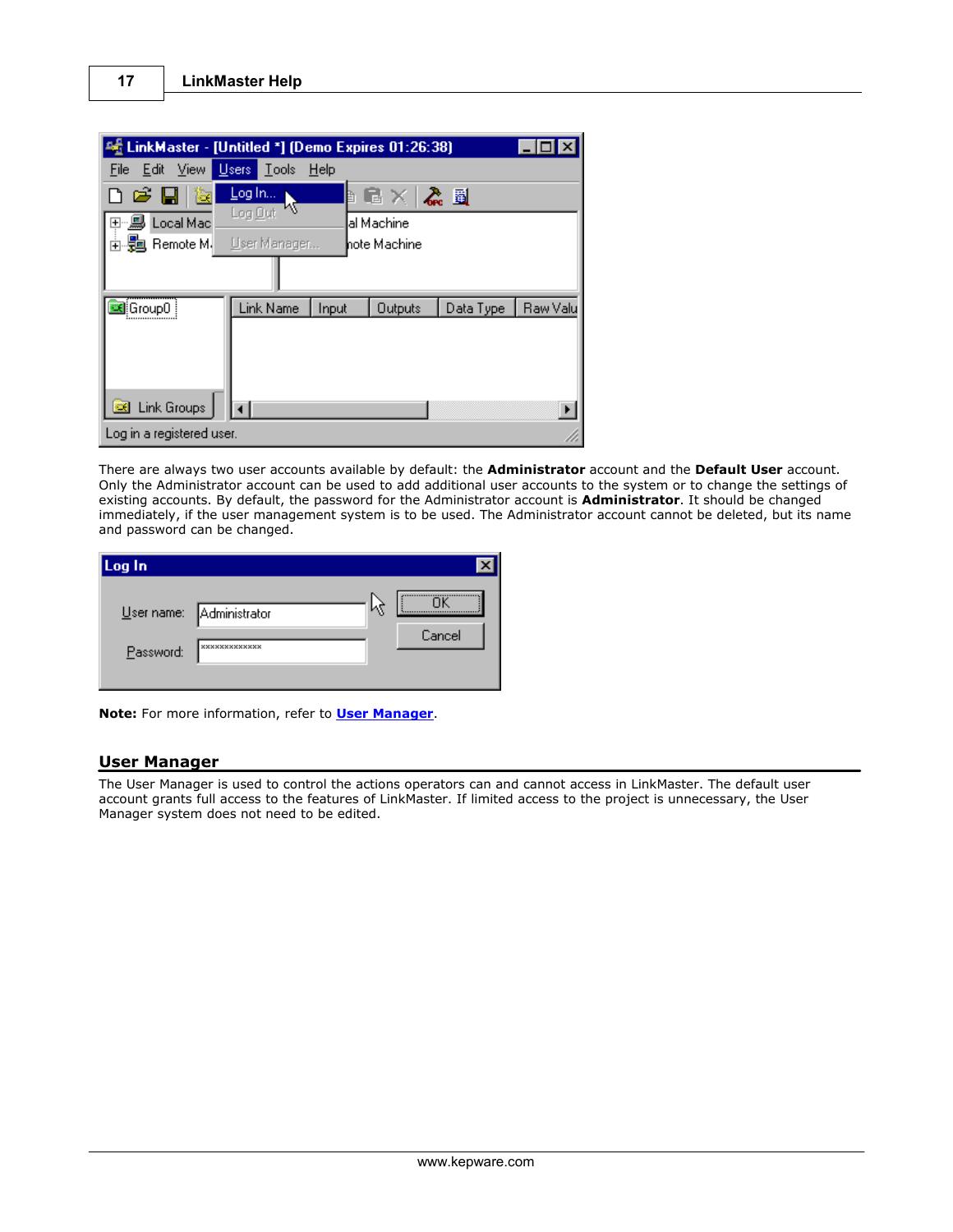| <b>Registered Users</b>                                   |                       |                  | $\vert x \vert$ |
|-----------------------------------------------------------|-----------------------|------------------|-----------------|
| $\mathbf{\underline{x}}$<br>$\overline{\mathcal{L}}$<br>坙 |                       |                  |                 |
| User Name                                                 | Description           |                  |                 |
| Administrator                                             | Administrator account |                  |                 |
| <b>Default User</b>                                       | Default user account. |                  |                 |
| Operator1                                                 | Shift 1 operator      |                  |                 |
|                                                           |                       |                  |                 |
|                                                           |                       |                  |                 |
|                                                           |                       |                  |                 |
|                                                           |                       |                  |                 |
|                                                           |                       |                  |                 |
|                                                           |                       |                  |                 |
|                                                           |                       |                  |                 |
|                                                           |                       |                  |                 |
|                                                           |                       |                  |                 |
|                                                           |                       | Close<br>$He$ lp |                 |
|                                                           |                       |                  |                 |

There are always two user accounts available by default: the **Administrator** account and the **Default User** account. Only the Administrator account can be used to add additional user accounts to the system or to change the settings of existing accounts. By default, the password for the Administrator account is **Administrator**. It should be changed immediately if the user management system is to be used. The Administrator account cannot be deleted, but its name and password can be changed. The administrator account can also be used to add additional user accounts. To do so, click on the new user icon to display the **[User Properties](#page-18-0)** dialog. To edit an existing user account, select the account and double-click on the **Edit User** icon. To delete a user account, simply select the account and press the **Delete User** icon.

The **Default** user account is used when no other account is active. This is the normal condition of the LinkMaster. Although the Default User account is similar to the Administrator account in that it cannot be deleted, its name and password are fixed. The only way to disable the Default account is to deny all privileges to it. This can only be completed when logged in as the Administrator.

When the **User Management** system is used, LinkMaster will log the current account name to the event log for all server actions taken by the user. Thus, the **Reset Event Lot** should be disabled on all accounts to prevent the log from being lost.

## <span id="page-18-0"></span>**User Properties**

LinkMaster's **User Management** system controls what actions a user can take within a project. The **User Properties** dialog is used to configure the name, password and privileges available for the account.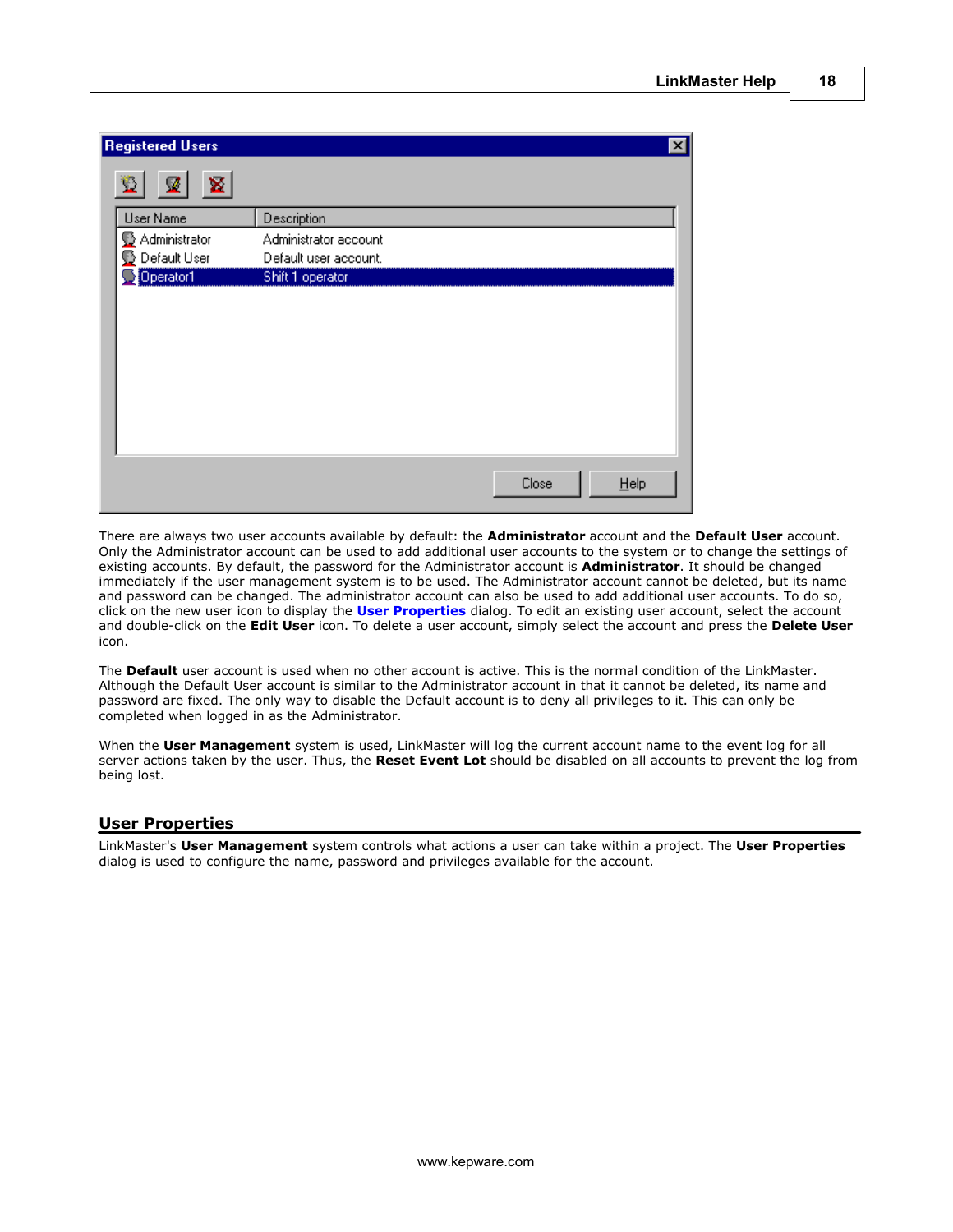| <b>User Properties</b>                  |                                                                          | ×      |
|-----------------------------------------|--------------------------------------------------------------------------|--------|
| <b>Identification</b>                   |                                                                          | 0K     |
| Name:                                   | Operator1                                                                | Cancel |
| Description:                            | Shift 1 operator                                                         | Help   |
| Password                                |                                                                          |        |
| Password:                               |                                                                          |        |
| Confirm:                                |                                                                          |        |
| <b>Privileges:</b>                      |                                                                          |        |
| $\nabla$ Make changes to project files. | $\triangledown$ Make changes to application settings.                    |        |
|                                         | $\nabla$ Perform functions that cause active clients to be disconnected. |        |

Descriptions are as follows:

- The **Name** parameter is used to specify a name for the user. The name can be up to 31 characters in length.
- The **Description** parameter is used to give each user account a brief description. This can be used to help insure that operators are using the proper account when they log in.
- The **Password** parameter is used to specify the password the user must enter to log in to the system. The password can be up to 15 characters in length. For the change to be accepted, the password must be entered correctly in both the Password and Confirm fields. Each time a user account is edited, the password must be reentered. If the password field is left blank, the password will be removed from the account.
- The **Privileges** selection is used to control what actions a given user account can access. When enabled, the **Make changes to project** selection will allow the user to modify the LinkMaster project freely. If disabled, the user will not be able to make any changes to the project. The **Make changes to application** selection will allow an operator to make changes to LinkMaster **[Options](#page-40-1)**. When enabled, the **Disconnect Client** selection will allow the user to perform actions that may cause OPC and DDE clients to be disconnected from the server. When the **Disconnect Client** selection is disabled, the user will not be able to cause disruptions to currently active clients.

## <span id="page-19-0"></span>**Designing a LinkMaster Project**

When building a project, use LinkMaster's user interface to create Link Groups and Link Items. The following steps will provide instructions on building a project. Throughout the example, a number of additional help links will be presented to include other relevant pieces of information. With that in mind, use the **Back** button on the Help File's toolbar to return to the original example.

**Note:** The demonstration shown uses Kepware's KEPServerEX simulator driver. The Simulator driver is a memorybased driver that provides both static and changing data for demonstration purposes. The simulator driver supports three types of addresses: **R**, **K** and **S**. Numeric types are R and K addresses. S data is a string type. R data increases (ramps) one unit on every read. S and K data are constant and only change if data is written to them.

#### **Project Demonstration**

**[Running the LinkMaster \(Step1](#page-20-0) [Starting a new Project \(Step2\)](#page-21-0) [Adding a new Link Group \(Step3\)](#page-21-1) [Adding a new Link Item \(Step4\)](#page-24-0)**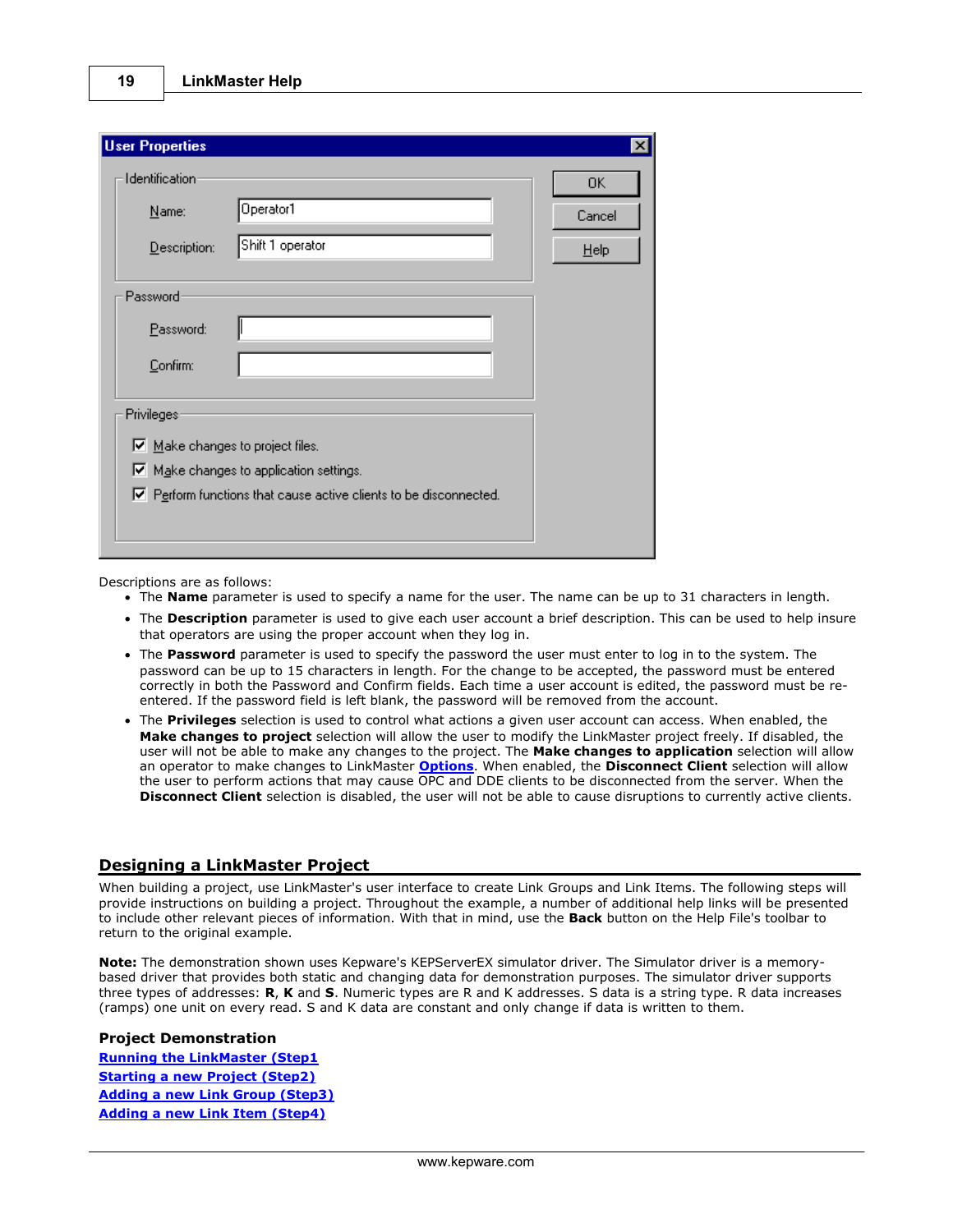## **[Saving and Testing the Project \(Step5\)](#page-28-0)**

**Topics of Interest [Processing array data in a DDE client](#page-9-0) [Configuring LinkMaster to run as a NT Service](#page-43-0) [Using NetDDE with LinkMaster](#page-10-0) [Scaling link items in LinkMaster](#page-39-0) [LinkMaster System Tags](#page-11-0) [Drag and Drop items](#page-12-0) [LinkMaster's General Settings](#page-40-1) [CSV Import and Export](#page-13-0) [Redundancy](#page-16-0)**

## <span id="page-20-0"></span>**Design a Project (Step 1) - Running the LinkMaster**

LinkMaster can also be started automatically with an OPC client. One of the benefits of OPC technology is that the remote or local OPC client can conveniently invoke the LinkMaster whenever it attempts to connect and collect data. LinkMaster, in turn, then invokes all participating servers for that particular project. A project must first be created and configured before this automatic mode of operation can occur. Afterwards, LinkMaster will select and load the most recently used project when invoked by an OPC client.

To start, manually invoke LinkMaster using either the desktop icon or by selecting LinkMaster from the Windows Start menu. Depending on any changes that may have been made to the interface, LinkMaster should appear as shown below. For more information on the various elements of the user interface, refer to **[Basic LinkMaster Components](#page-7-0)**.

| <b>NH</b> LinkMaster       |                                 |       |         |  |  |                               |         | $  \mathbb{Z}$ |
|----------------------------|---------------------------------|-------|---------|--|--|-------------------------------|---------|----------------|
|                            | File Edit View Users Tools Help |       |         |  |  |                               |         |                |
| D S H & \$ @ O & & & X & & |                                 |       |         |  |  |                               |         |                |
|                            | 甲- <b>島</b> Local Machine       |       |         |  |  |                               |         |                |
| 中 <i>。</i> Remote Machine  | 中 <i>。</i> 是 Remote Machine     |       |         |  |  |                               |         |                |
| 由 图 Custom Remote Machines | 由 题 Custom Remote Machines      |       |         |  |  |                               |         |                |
|                            |                                 |       |         |  |  |                               |         |                |
|                            |                                 |       |         |  |  |                               |         |                |
|                            | Link Name                       | Input | Outputs |  |  | Data Type   Ra   Scaled Value | Quality | Timestamp      |
|                            |                                 |       |         |  |  |                               |         |                |
|                            |                                 |       |         |  |  |                               |         |                |
|                            |                                 |       |         |  |  |                               |         |                |
|                            |                                 |       |         |  |  |                               |         |                |
|                            |                                 |       |         |  |  |                               |         |                |
|                            |                                 |       |         |  |  |                               |         |                |
|                            |                                 |       |         |  |  |                               |         |                |
| C Link Groups              | ⊣                               |       |         |  |  |                               |         |                |
| Ready                      |                                 |       |         |  |  |                               |         |                |

**Important:** Refer to the system requirements discussed below before continuing.

## **Minimum System Requirements**

200 Mhz Pentium 32 MB of Ram 10 MB of Hard Disk Space Windows NT(SP5 or above)/2000/XP/Server2003 Available Serial Port or Ethernet Card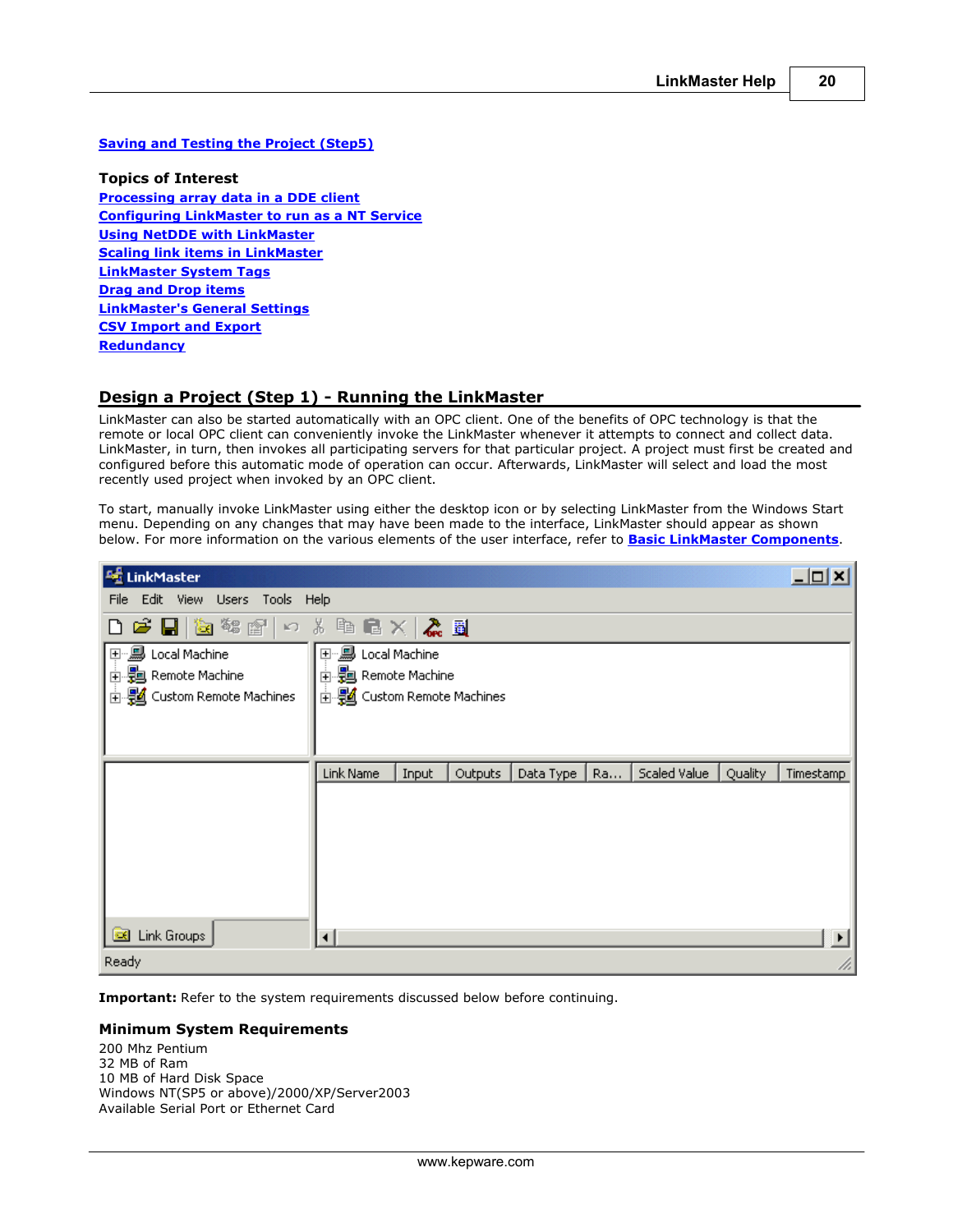#### **Recommended System Requirements**

400 Mhz Pentium 64 MB of Ram 10 MB of Hard Disk Space Available Serial Port or Ethernet Card

**Note:** Users may have to install Microsoft Internet Explorer version 4.0 or better. In the past, Microsoft has chosen to supply some system patches as part of the Internet Explorer install. Most notably, the common controls dialog DLLs have been patched in this way. If odd behavior is experienced while using the user interface of LinkMaster and Internet Explorer is not currently installed, users may be required to install it in order to remedy the issue.

## <span id="page-21-0"></span>**Design a Project (Step2) - Starting A New Project**

The overall concept of the LinkMaster is to choose input items from one OPC server and link them to one or more output items from any other OPC server, thus creating what is called a **[Link Item](#page-35-0)**. Before link items are created, a [Link Group](#page-33-0) must be specified. Link groups, links items and their inputs and outputs are the components the application provides for creating a project. The application also provides the ability to define multiple project files, save and load them as needed.

While most of the configuration done within Linkmaster is contained within a project file, there are also a number of configuration options that are global to LinkMaster and are applied to all projects. These global options are configured in the **Tools** | **Options** menu. The global options include **[General](#page-40-1)**, **[Event Logger](#page-51-0)**, **[DDE](#page-55-0)**, **[OPC Settings](#page-52-0)**, **[Compliance](#page-53-0)**, **[Service](#page-43-0) [Communications](#page-48-0)**, **[Links](#page-49-0)** and **[Redundancy](#page-56-0)**. All global options are stored within a Windows INI file called "Linkmaster.INI". This file is located in the root directory of LinkMaster. While it is normal practice to store global options like these in the Windows registry, the use of the INI file is used to conveniently move these global settings from one machine to another.

The following project will illustrate the operation of LinkMaster, which can be used to connect to multiple OPC servers on multiple local and remote machines. For simplicity, the demonstration project will access a single OPC server on the local machine and link a ramping input value to a non-ramping output address in order to demonstrate a successfully updating link. To properly follow the demonstration, install the server provided with LinkMaster.

**Note:** For more information, refer to **[Adding a New Link Group](#page-21-1)**.

## <span id="page-21-1"></span>**Design a Project (Step 3) - Adding A Link Group**

When starting a new project in LinkMaster, the first step is to define a new link group. As many link groups as needed can be defined within a single project.

1. A new link group can be added by using the **Edit** | **New Link Group** path on the taskbar, by right-clicking on the context menu or by clicking the **Toolbar New Link Group** icon. The following figures demonstrate two methods for adding new link groups.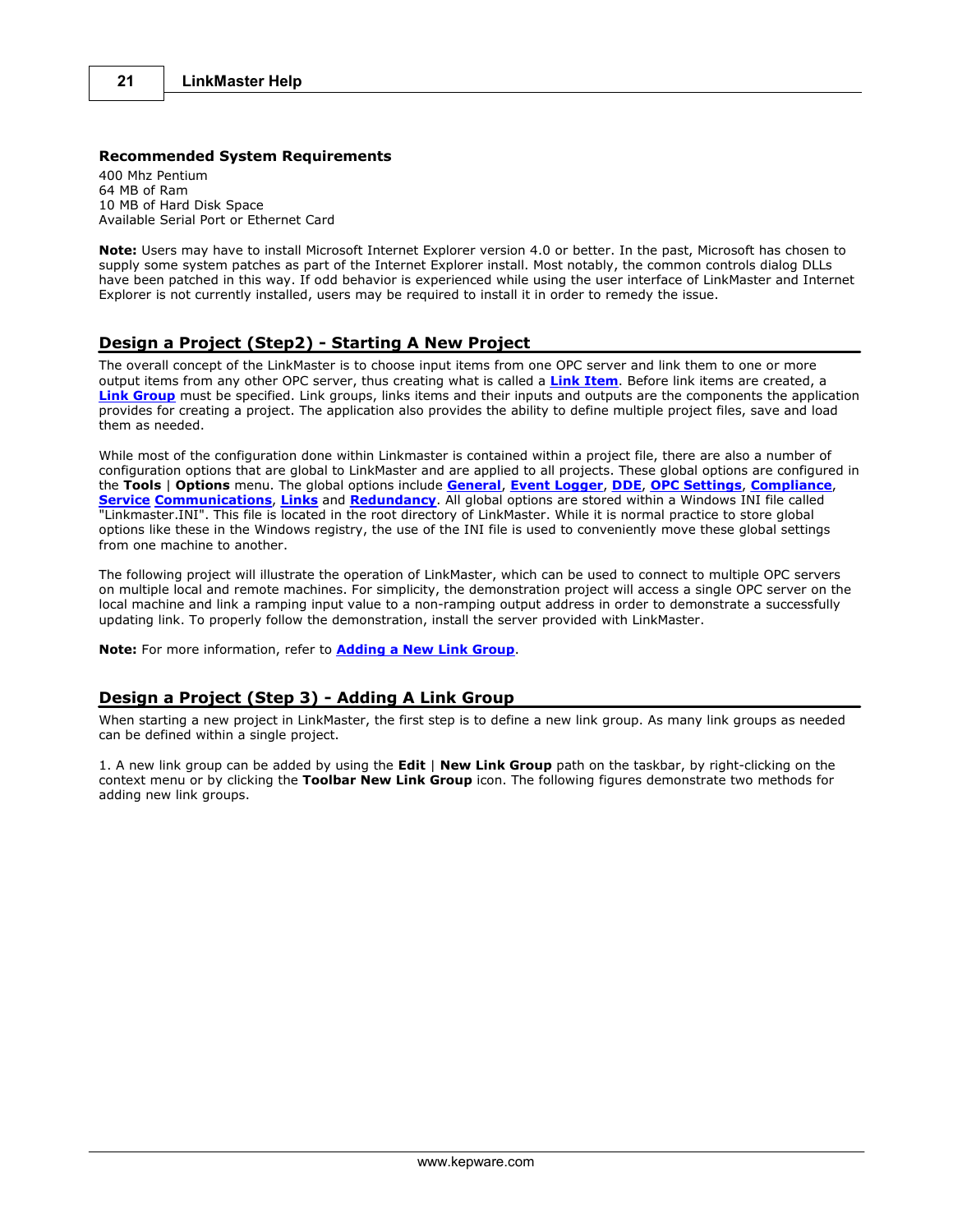|                                                   | 4월 LinkMaster - [Untitled *]   |                                   |  |  |  |  |
|---------------------------------------------------|--------------------------------|-----------------------------------|--|--|--|--|
| File                                              | View Users Tools<br>Edit       | Help                              |  |  |  |  |
|                                                   | Undo                           | Ctrl+Z<br>ふり                      |  |  |  |  |
| ⊡…∭                                               | New Custom Remote Machine      | lchine                            |  |  |  |  |
| Ů.                                                | New Link Group                 | Machine                           |  |  |  |  |
| ≐ ¶                                               | New Link                       | Remote Ma                         |  |  |  |  |
|                                                   | Cut<br>Copy<br>Paste<br>Delete | Ctrl+X<br>Ctrl+C<br>Ctrl+V<br>Del |  |  |  |  |
|                                                   | Properties                     |                                   |  |  |  |  |
| <b>B</b> Link Groups<br>Create a new link group . |                                |                                   |  |  |  |  |

**Figure 1.0 - New Link Group by the Taskbar Edit.**

| E LinkMaster - [Untitled *]                                   |                                                                                                  |
|---------------------------------------------------------------|--------------------------------------------------------------------------------------------------|
| File<br>Edit View Users Tools<br>Help                         |                                                                                                  |
| $\blacksquare$ is a finite set of $\lambda$ is $\blacksquare$ |                                                                                                  |
| $\overline{+}$<br>由 覺 Custom Remote Machines                  | Local Machine<br>⊡∵⊯<br>- 题 Remote Machin<br>$\overline{+}$<br>⊟… <mark>e</mark> n Custom Remotr |
|                                                               | Link Name                                                                                        |
| New Link Group                                                |                                                                                                  |
| Link Groups<br>Œ.                                             |                                                                                                  |
| Create a new link group .                                     |                                                                                                  |

**Figure 1.1 - New Link Group by Context menu.**

2. In the invoked Properties dialog, users can name and describe the link group, as well as configure both the **Server Update Rate** and **Client IO Refresh Rate** for the links that will be contained within the group. For more information, refer to **[Link Group Properties](#page-33-0)**. In this example, the groups is named **Group0**.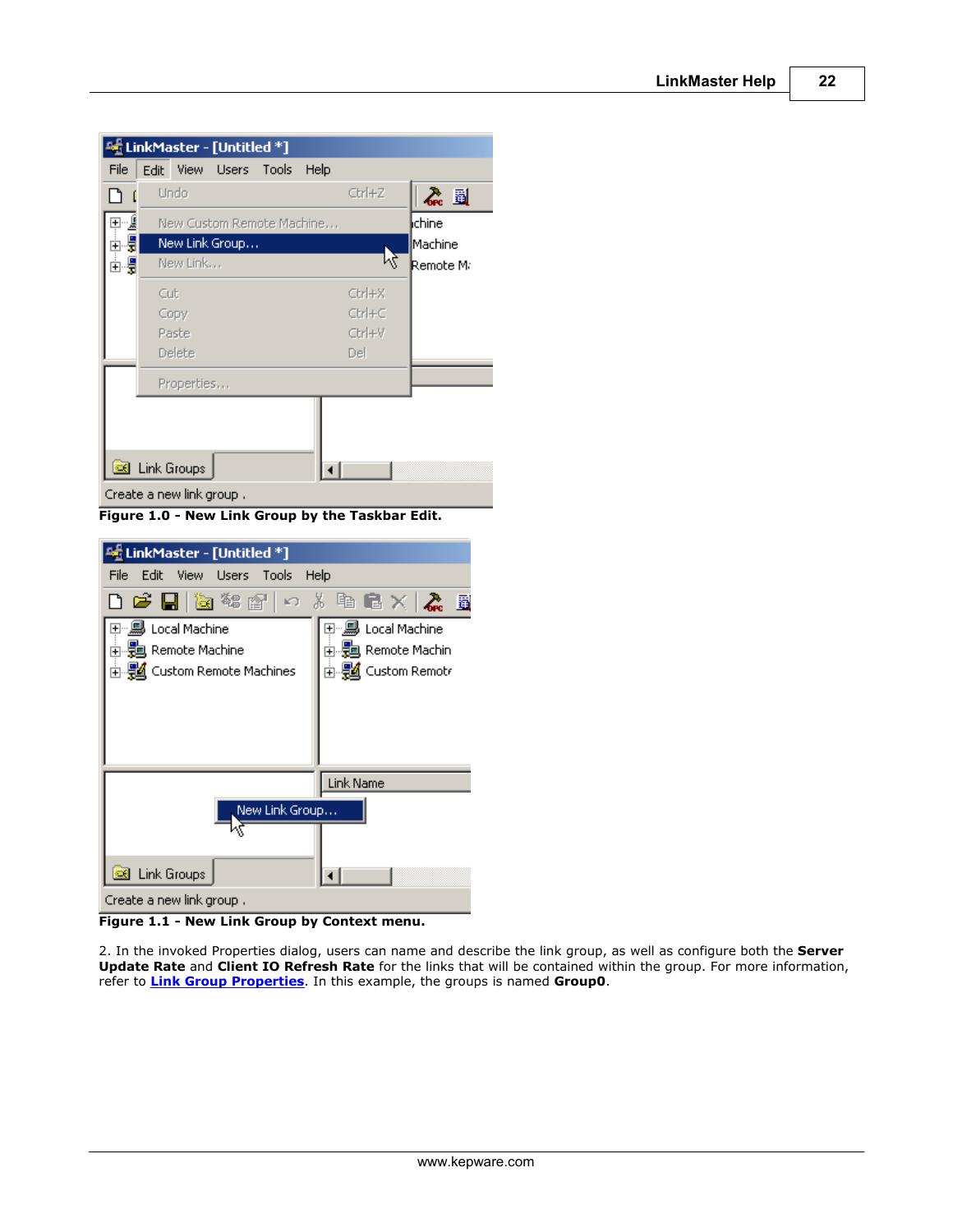| <b>Link Group Properties</b>                                 |  |
|--------------------------------------------------------------|--|
| General                                                      |  |
| Identification                                               |  |
| Group0<br>Name:                                              |  |
| Description:                                                 |  |
| Settings                                                     |  |
| 싂<br>250<br>milliseconds<br>Server update rate:              |  |
| 극<br>Iо<br>milliseconds<br>Client 1/0 refresh rate:          |  |
|                                                              |  |
| $\nabla$ Enable link transfers                               |  |
| $\Box$ Remove item references when link transfer is disabled |  |
| 0K<br>Cancel<br>Help                                         |  |

3. Click **OK** to complete the addition of the link group.

| 4월 LinkMaster - [Untitled *]                                                                                                                                      | $ \Box$ $\times$ |
|-------------------------------------------------------------------------------------------------------------------------------------------------------------------|------------------|
| File Edit View Users Tools<br><b>Help</b>                                                                                                                         |                  |
| DFFFFを留√ი↓●●×F≈■                                                                                                                                                  |                  |
| 甲·· <b>恩</b> [Local Machine]<br>国·思 Local Machine<br><b>⊞_ 是</b> Remote Machine<br>由 鬼 Remote Machine<br>由 题 Custom Remote Machines<br>由 覺 Custom Remote Machines |                  |
| <b>B</b> Group0<br>Link Name<br>Description<br><b>B</b> Link Groups                                                                                               |                  |
| Ready                                                                                                                                                             |                  |

4. If the group was added correctly, the group icon **Solutish** should be visible in the lower left hand window of LinkMaster. If the group icon turns gray at any point during the project run, there is mostly likely an item in the group that is in error. If so, consult the event log. If the group color is red **all**, the link transfers for that group have been disabled.

**Note:** For more information, refer to **[Adding a New Link Item](#page-24-0)**.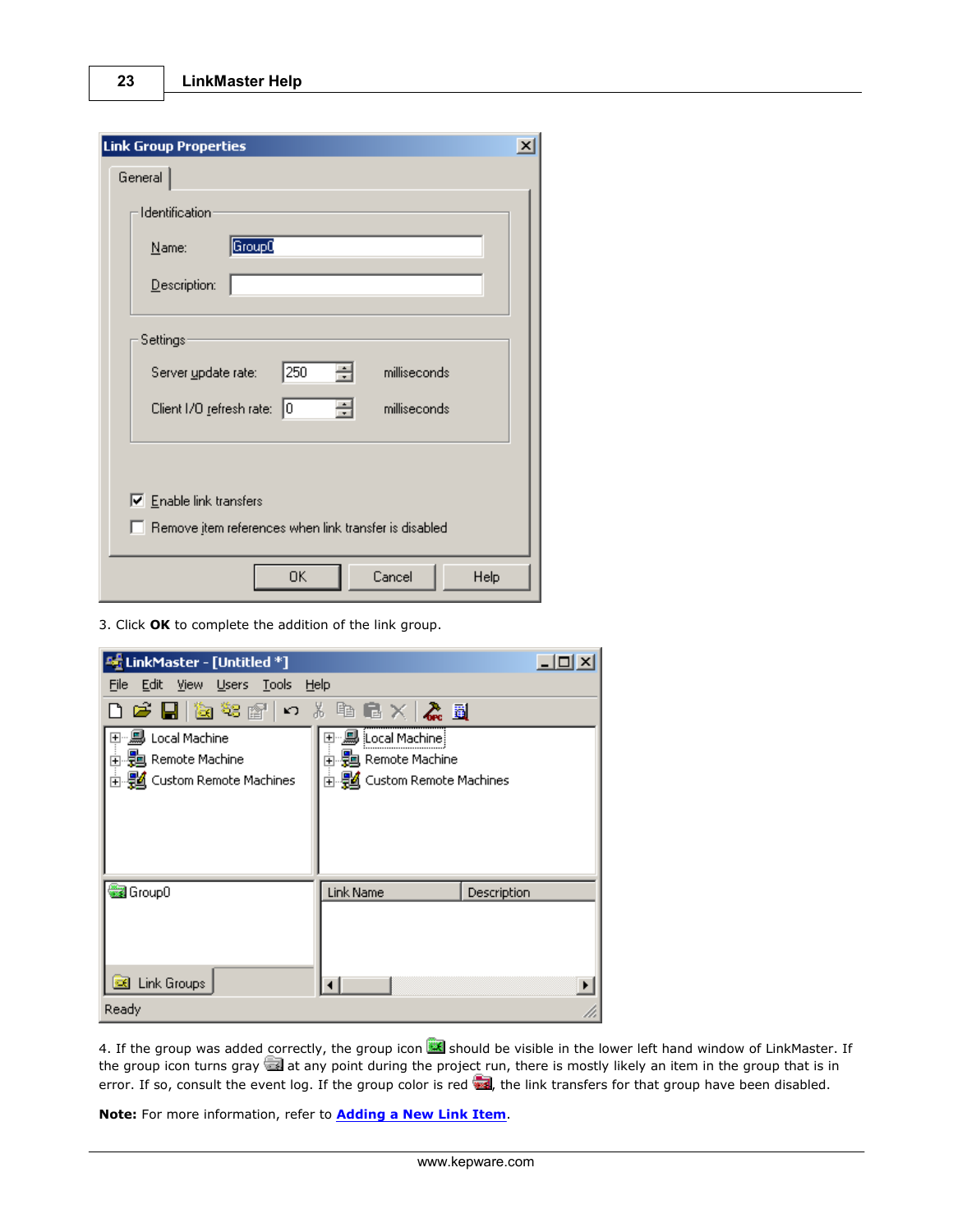## <span id="page-24-0"></span>**Design a Project (Step 4) - Adding A Link Item**

The following example uses the KEPServerEX OPC simulator driver project called simdemo.opf, which can be found in the KEPServerEX projects folder. Make sure that the project has been loaded into the KEPServerEX before adding a link tag to the LinkMaster project.

1. To add a link item, first select the link group where the item will be contained. If the group has not yet been created, refer to **[Adding A Link Group](#page-21-1)** for more information. If using the project created as part of this example, the view should appear as shown below. **Group0** is the currently selected Link group.

| 4월 LinkMaster - [Untitled *]          |                                                | $ \Box$ $\times$ |  |  |  |  |
|---------------------------------------|------------------------------------------------|------------------|--|--|--|--|
| Edit View Users Tools<br>Help<br>File |                                                |                  |  |  |  |  |
|                                       | DFE   をなぎ  っょもほく  太量                           |                  |  |  |  |  |
| 田 黒 Local Machine                     | 国·· <b>鳳 Local Machine</b>                     |                  |  |  |  |  |
| 中。 <b>题</b> Remote Machine            | 由 - 日 Remote Machine                           |                  |  |  |  |  |
| 由 图 Custom Remote Machines            | 由 - <mark>党</mark> 公    Custom Remote Machines |                  |  |  |  |  |
|                                       |                                                |                  |  |  |  |  |
|                                       |                                                |                  |  |  |  |  |
|                                       |                                                |                  |  |  |  |  |
|                                       |                                                |                  |  |  |  |  |
| Group0,                               | Link Name                                      | Description      |  |  |  |  |
|                                       |                                                |                  |  |  |  |  |
|                                       |                                                |                  |  |  |  |  |
|                                       |                                                |                  |  |  |  |  |
| <b>Link Groups</b><br>C.              |                                                |                  |  |  |  |  |
| Ready                                 |                                                |                  |  |  |  |  |

2. Next, either click **Edit** and select **New Link** or click on the Toolbar's **New Link** icon. There are two methods for adding new links to projects, as shown in Figure 1.2 and Figure 1.3 below.

| ष्ट्री LinkMaster - [Untitled *]                                                                                        |
|-------------------------------------------------------------------------------------------------------------------------|
| File Edit View Users Tools He                                                                                           |
| D & 日 & \$16<br>$\sqrt{2}$<br>匣… <b>凰 Local Machine</b><br>New Link<br>中,国 Remote Machine<br>由 显 Custom Remote Machines |
|                                                                                                                         |
| <b>B</b> Group0                                                                                                         |
| <b>Ed</b> Link Groups                                                                                                   |
| Ready                                                                                                                   |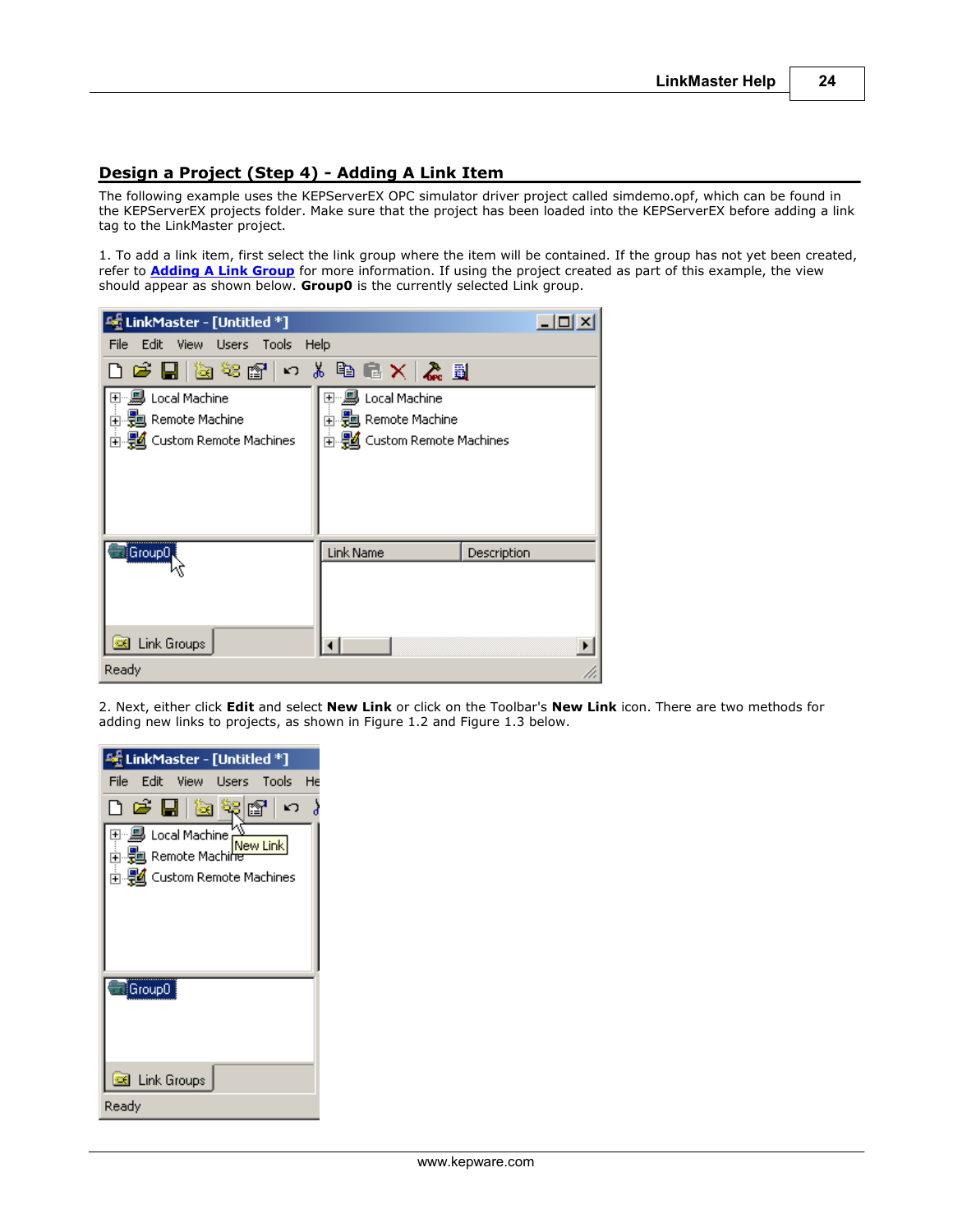#### **Figure 1.2 - Add Link by toolbar select New Link icon**

| E LinkMaster - [Untitled *]        |      |                                             |                  |  |      |        |  |  |  |
|------------------------------------|------|---------------------------------------------|------------------|--|------|--------|--|--|--|
| File                               | Edit |                                             | View Users Tools |  | Help |        |  |  |  |
|                                    |      | Undo                                        |                  |  |      | Ctrl+Z |  |  |  |
| . ۾.<br>پ<br>⊞<br>.ģ<br>∔          |      | New Custom Remote Machine<br>New Link Group |                  |  |      |        |  |  |  |
| $\frac{1}{\vert \mathbf{H} \vert}$ |      | New Link…                                   |                  |  |      |        |  |  |  |
|                                    | Cut  |                                             |                  |  |      | Ctrl+X |  |  |  |
|                                    |      | Copy                                        |                  |  |      | Ctrl+C |  |  |  |
|                                    |      | Paste                                       |                  |  |      | Ctrl+V |  |  |  |
|                                    |      | Delete                                      |                  |  |      | Del    |  |  |  |
|                                    |      | Properties                                  |                  |  |      |        |  |  |  |
|                                    |      |                                             |                  |  |      |        |  |  |  |
|                                    |      |                                             |                  |  |      |        |  |  |  |
| <b>Link Groups</b><br>C.           |      |                                             |                  |  |      |        |  |  |  |

**Figure 1.3 - Add New Link by Menu**

3. The **New Link** properties dialog box controls the properties of the link item. As shown below, the **[general dialog](#page-35-0)** can be used to name, describe and select Client Access for the link. In this example, the default link item name **Link0** is used. Click the **Input** tab to add an input to the link.

| $\mathbf{x}$<br><b>Link Item Properties</b>       |
|---------------------------------------------------|
| General   Input   Output   Scaling                |
| Identification:<br>Link0<br>Name:<br>Description: |
| Settings-<br>Read-only client access              |
|                                                   |
| Cancel<br><b>OK</b><br>Help                       |

4. In the example below, the machine name is **Local Machine** and the server is Kepware's KEPServerEX. To define the **[Input Item](#page-36-0)** for this link item, enter a path to the appropriate server and item. If the server supports tag browsing, simply click the browse box to the left of the **Item ID field** to search. If not, refer to the OPC server's documentation to determine valid item names for the location in question.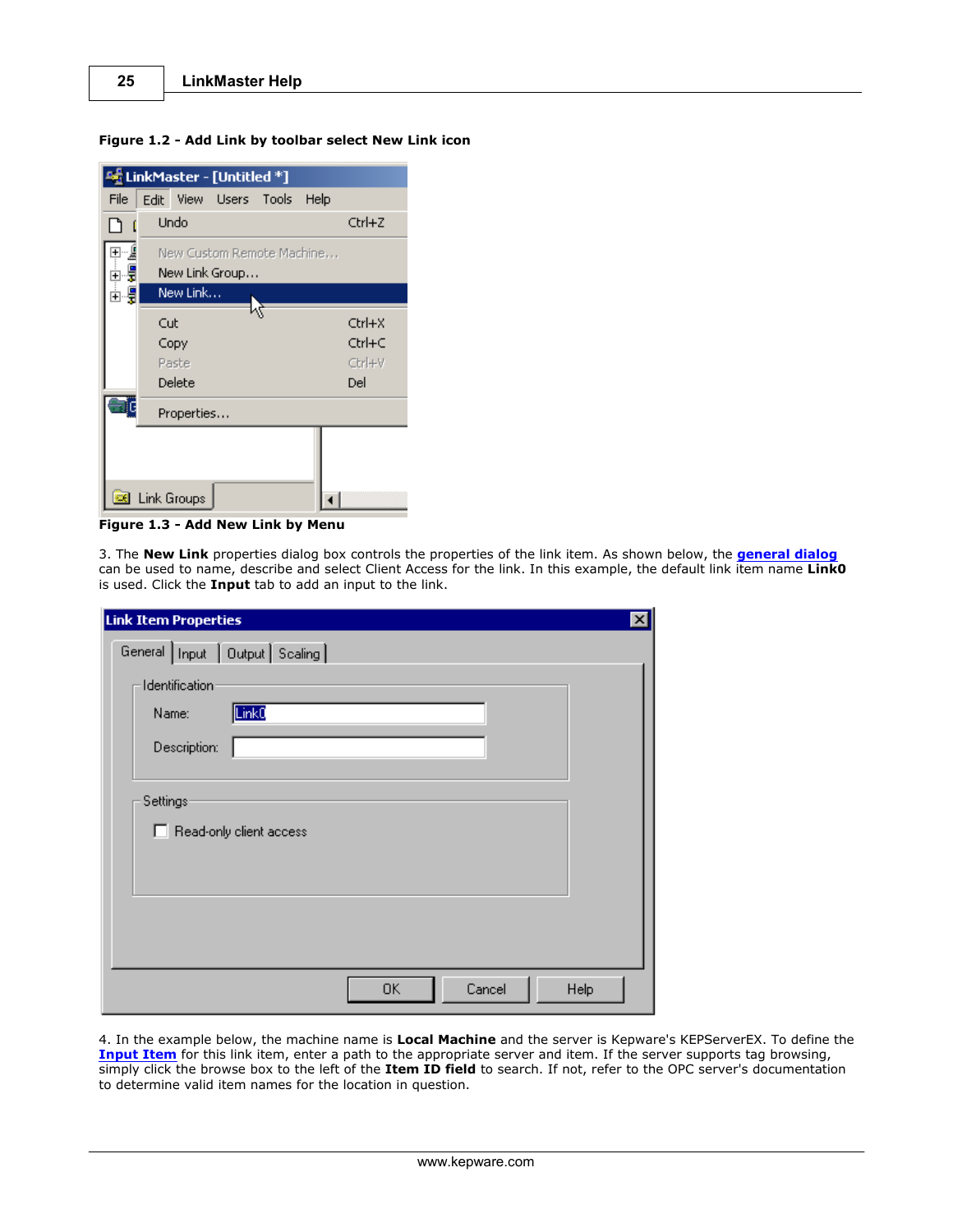| <b>Link Item Properties</b><br>$\vert x \vert$ |
|------------------------------------------------|
| Output   Scaling  <br>General Input            |
| Properties                                     |
| Machine name: Local Machine                    |
| KEPware.KEPServerEx.V4<br>Server name:         |
| Access path:                                   |
| Item ID:                                       |
|                                                |
| Data type:<br>Native                           |
|                                                |
|                                                |
|                                                |
| 0K<br>Cancel<br>Help                           |

5. Click on the browse box to arrive at the **Quick Browse** window, which can be used to expand the server tree and find the desired input tag. In the example below, the item is called **Tag\_R**. This item, which happens to be a simulated ramping value from the simulator project, will be the input for **Link0**. Double-click to choose this item.



6. Close the browser window by clicking in the **Close** box in the upper-right corner. The new input path **Channel\_1. Device\_1.Tag\_R** will appear in the **Item ID** field.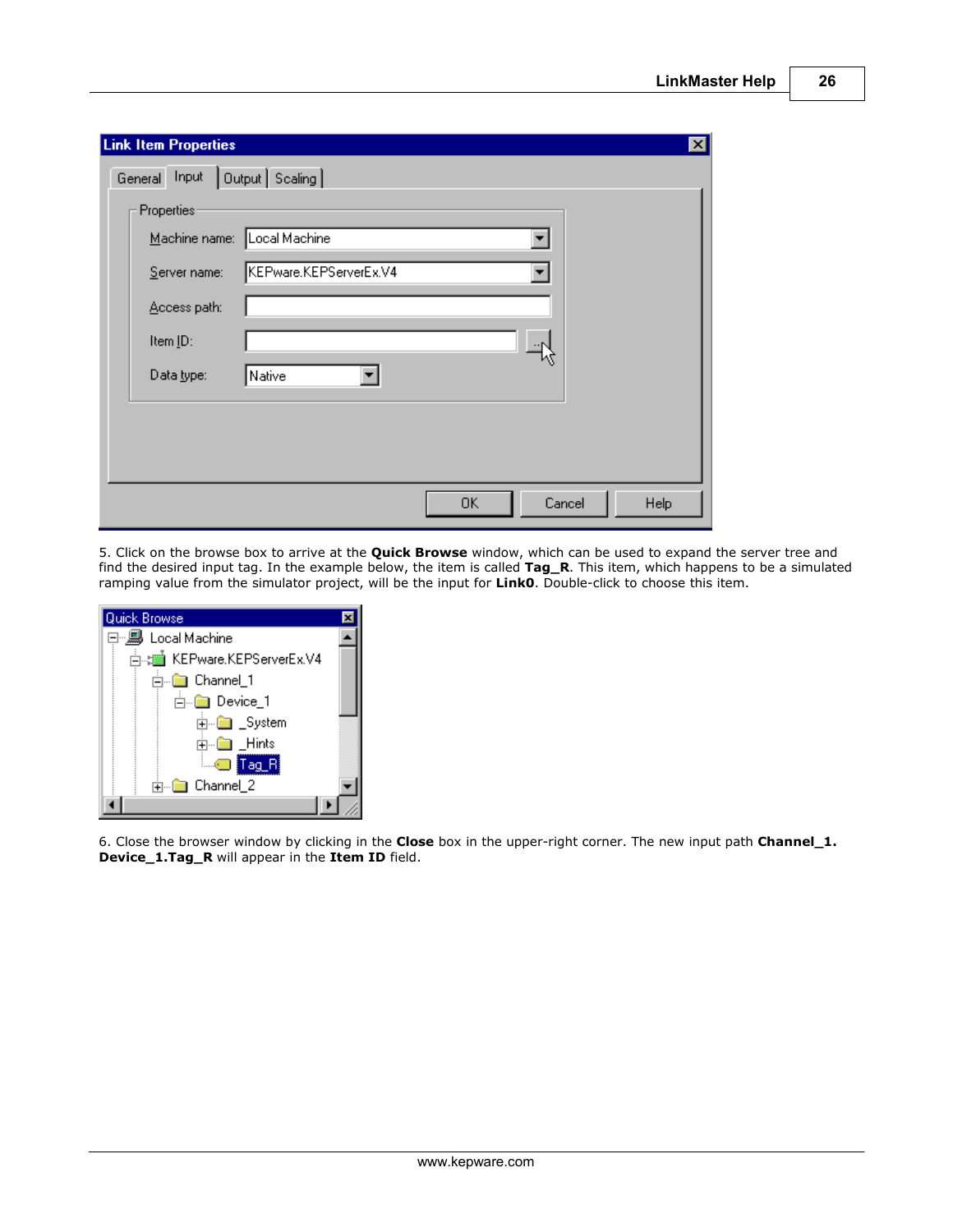| <b>Link Item Properties</b> |                             | $\vert x \vert$ |
|-----------------------------|-----------------------------|-----------------|
| General Input               | Output   Scaling            |                 |
| Properties                  |                             |                 |
|                             | Machine name: Local Machine |                 |
| Server name:                | KEPware.KEPServerEx.V4      |                 |
| Access path:                |                             |                 |
| Item ID:                    | Channel_1.Device_1.Tag_R    |                 |
| Data type:                  | Boolean                     |                 |
|                             |                             |                 |
|                             |                             |                 |
|                             |                             |                 |
|                             | 0K<br>Cancel<br>Help        |                 |

7. Next, select the **[output item](#page-37-0)** by clicking on the output tab. Use the Quick Browse to quickly locate the correct server. Double-click on the item **Tag\_K** on **Channel\_2.Device\_1**, located on the same server of the local machine, to add the output item. This instantly creates an active link from input **Tag\_R** to output **Tag\_K**.

| Quick Browse                 |  |
|------------------------------|--|
| 日 - 鳳 Local Machine          |  |
| 白 - 1 KEPware.KEPServerEx.V4 |  |
|                              |  |
| <b>். © Channel_2</b>        |  |
| <del>்</del> Device_1        |  |
| ட்- <mark>வ</mark> ை _System |  |
| <b>ங்</b> ா் ⊟ints           |  |
|                              |  |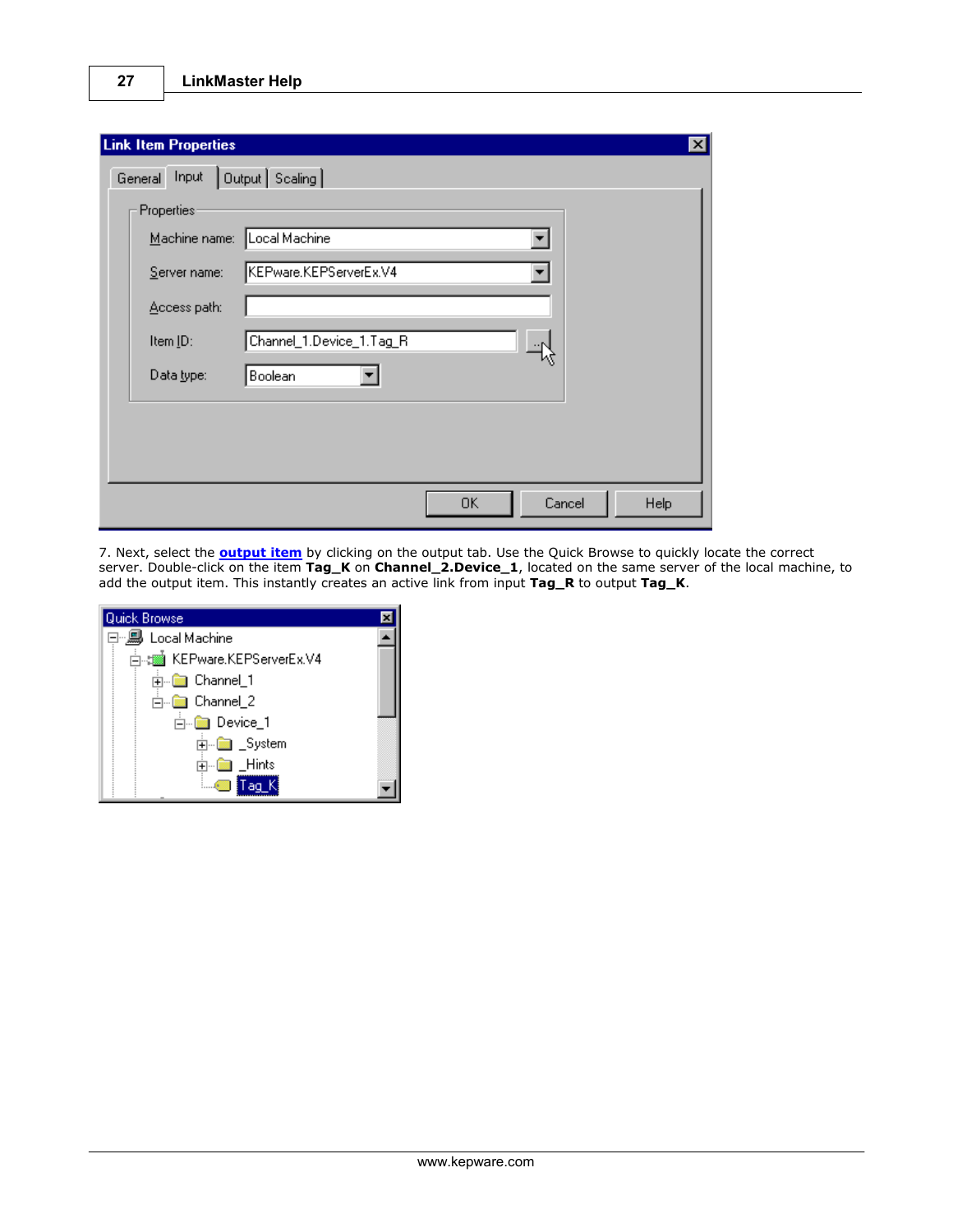**28**

| <b>Link Item Properties</b>                                                                                                                    |             |                                     | $\vert x \vert$                       |
|------------------------------------------------------------------------------------------------------------------------------------------------|-------------|-------------------------------------|---------------------------------------|
| Output Scaling<br>General   Input                                                                                                              |             |                                     |                                       |
| Properties<br>Local Machine<br>Machine name:<br>KEPware.KEPServerEx.V4<br>Server name:<br>Access path:<br>Channel_2.Device_1.Tag_K<br>Item ID: |             | ۰<br>$\ldots$                       | Add<br><b>Remove</b><br>Update        |
| Word<br>Data type:                                                                                                                             |             |                                     |                                       |
| Machine<br>Server<br>Local Machine KEPware.KEPServerE                                                                                          | Access Path | Item ID<br>Channel_2.Device_1.Tag_K | Data<br>Word<br>$\blacktriangleright$ |
|                                                                                                                                                |             | Close<br>Cancel                     | Help                                  |

#### **Creating Link Items with the Drag and Drop Feature**

Link items can also be created by dragging and dropping link inputs and outputs from the LinkMaster's main window. For more information, refer to **[Drag and Drop](#page-12-0)**.

## **Link Item Icon**

If the link item was correctly added, the link icon  $\mathcal{F}$  should be visible in the lower window of LinkMaster. If the link icon turns gray  $\frac{1}{2}$  at any point during the project run, there is most ikely an incorrect input or output for that item. If

the link item color is red  $\overline{\mathcal{F}}$ , then the link transfers for that link, as well as its group, have been disabled.

The ramping Input item **Tag\_R** has now been linked to a constant Output item **Tag\_K**.

**Note:** If planning to link items that have two different data types, scale the link item's input to match the output's data type. For more information, refer to **[Scaling](#page-39-0)**.

**See Also: [Importing and Exporting Link Items from CVS](#page-31-1)**

## <span id="page-28-0"></span>**Design a Project (Step 5) - Saving and Testing the Project**

The LinkMaster project must be saved to disk. Like any Windows application, LinkMaster is saved by clicking **File**|**Save**. When the file save dialog is displayed, give the project the name "LinkExample1". Once this is done, the two KEPServerEX tags can be accessed from an OPC client to verify the link.

**Note:** OPC technology allows an OPC client application to automatically invoke any other OPC server when the client needs data. The OPC server however, needs to know what project to run when invoked in this fashion. A client will load the most recently configured or loaded project. To determine what server project will load, look at the first project file listed in the **Most Recently Used** file list found on the file menu in the server.

## **Testing the Project**

A full featured OPC test client is included with LinkMaster and KEPServerEX. The **Quick Client** supports all of the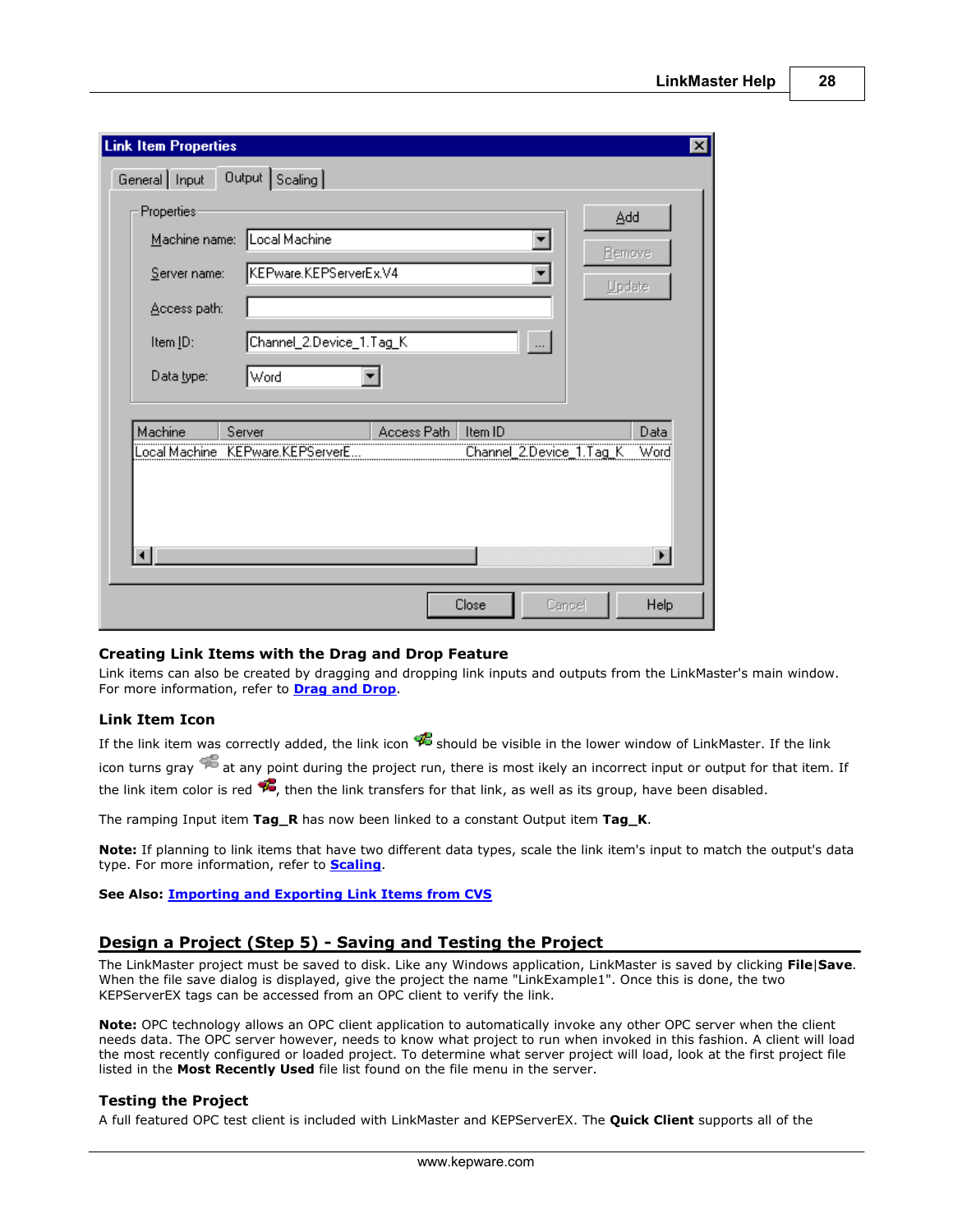operations available in any OPC client application. The Quick Client is used to access all of the data available in the server application. The Quick Client can be used to read and write data, perform structured test suites and test server performance. The Quick Client also provides detailed feedback regarding any OPC errors returned by the server.

1. To run the OPC Quick Client program, click the **interally contrary the KEPServerEX** taskbar. This will automatically run the OPC Quick Client and add the two KEPServerEX items: **Tag\_R** and **Tag\_K**. Expand the connection tree, as shown below.

|                     | OPC Quick Client - Untitled * |       |                                                                       |                   |               |  |  |
|---------------------|-------------------------------|-------|-----------------------------------------------------------------------|-------------------|---------------|--|--|
|                     | File Edit View Tools Help     |       |                                                                       |                   |               |  |  |
|                     | C B B 古味素母 X 电电×              |       |                                                                       |                   |               |  |  |
|                     | KEPware.KEPServerEx.V4        |       | Item ID                                                               | Data Type   Value |               |  |  |
|                     | Channel 1.Device 1            |       |                                                                       |                   |               |  |  |
|                     | Channel_1.Device_1._System    |       |                                                                       |                   |               |  |  |
|                     | Channel_2.Device_1            |       |                                                                       |                   |               |  |  |
|                     | Channel_2.Device_1._System    |       |                                                                       |                   |               |  |  |
|                     |                               |       |                                                                       |                   |               |  |  |
| Date                | Time                          | Event |                                                                       |                   |               |  |  |
| $\bullet$ 5/10/01   | 4:37:23 PM                    |       | Added group 'Channel_2.Device_1._System' to 'KEPware.KEPServerEx.V4'. |                   |               |  |  |
| 65/10/01            | 4:37:23 PM                    |       | Added group 'Channel_2.Device_1' to 'KEPware.KEPServerEx.V4'.         |                   |               |  |  |
| $\bigoplus$ 5/10/01 | 4:37:23 PM                    |       | Added 3 items to group 'Channel_2.Device_1._System'.                  |                   |               |  |  |
| 65/10/01            | 4:37:23 PM                    |       | Added 1 items to group 'Channel_2.Device_1'.                          |                   |               |  |  |
|                     |                               |       |                                                                       |                   |               |  |  |
| Ready               |                               |       |                                                                       |                   | Item Count: 8 |  |  |

2. Data should now be able to be accessed from KEPServerEX's project "simdemo.opf" which contains "Tag\_R" on "Channel\_1.Device\_1" and "Tag\_K" on "Channel\_2.Device\_1". Both tags will appear ramping. To test the link, view the link's group properties and disable the link transfer.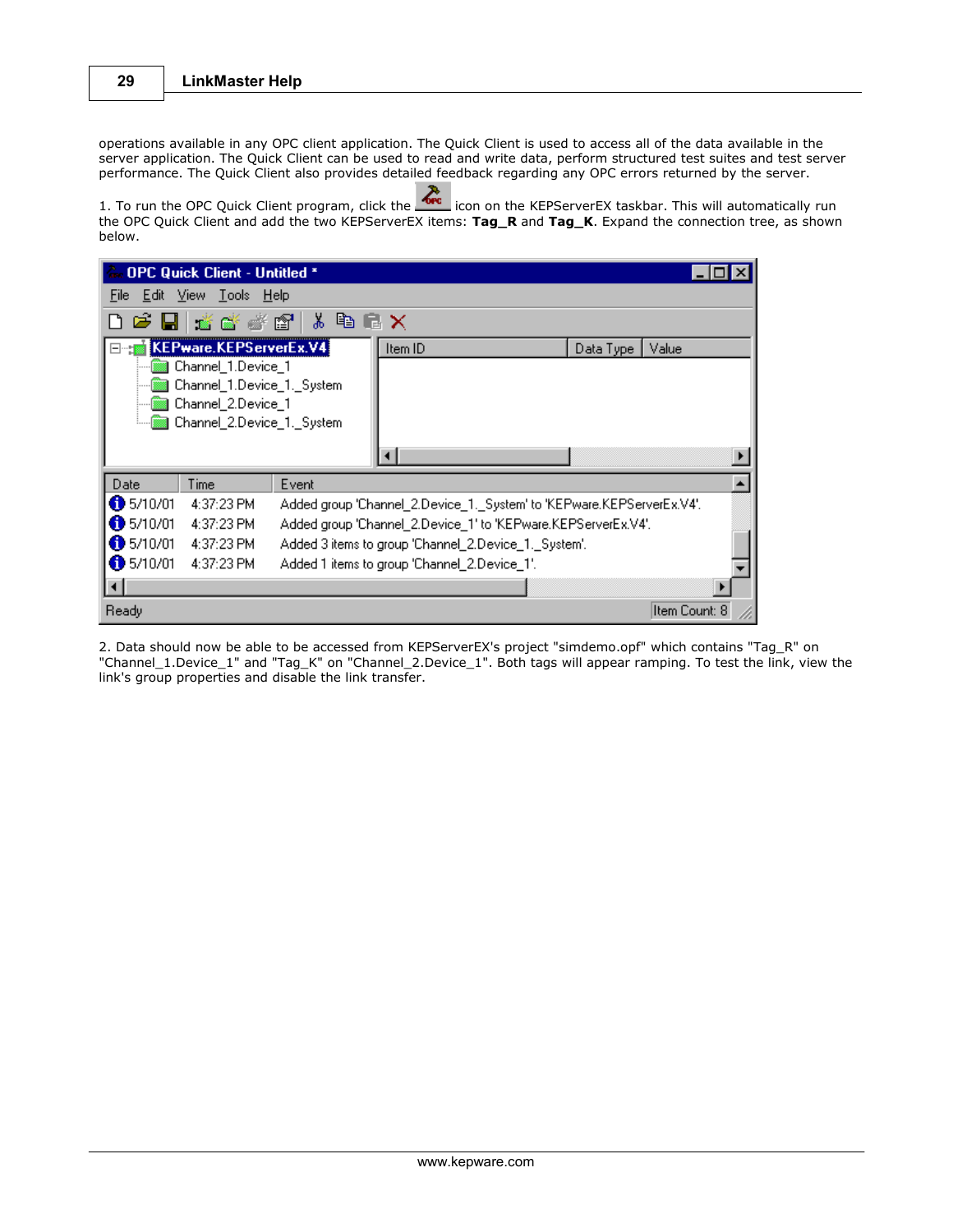| <b>Link Group Properties</b>                                                    | $\boldsymbol{\times}$ |
|---------------------------------------------------------------------------------|-----------------------|
| General                                                                         |                       |
| <b>Identification</b>                                                           |                       |
| Group0<br>Name:                                                                 |                       |
| Description:                                                                    |                       |
| Settings                                                                        |                       |
| 250<br>÷<br>milliseconds<br>Server update rate:                                 |                       |
| 쉬<br>Iо<br>Client I/O refresh rate:<br>milliseconds                             |                       |
| Enable link transfers<br>(Remove item references when link transfer is disabled |                       |
| Cancel<br>OΚ<br>Help                                                            |                       |

3. After disabling Link0, the output item Tag\_K will stop ramping. Start the transfer back up by enabling the group's transfer setting and the tag will begin ramping again.

|                    | OPC Quick Client - Untitled *                           |                    |                                                                       |           |       |               |
|--------------------|---------------------------------------------------------|--------------------|-----------------------------------------------------------------------|-----------|-------|---------------|
| File               | Edit View Tools Help                                    |                    |                                                                       |           |       |               |
|                    |                                                         | SH S S S R & B G X |                                                                       |           |       |               |
|                    | KEPware.KEPServerEx.V4                                  |                    | Item ID                                                               | Data Type | Value |               |
|                    | Channel_1.Device_1                                      |                    | Channel_2.Device_1.Tag_K                                              | Word      | 34663 |               |
|                    | Channel_1.Device_1._System<br><b>Channel 2.Device 1</b> |                    |                                                                       |           | MС    |               |
|                    | Channel_2.Device_1._System                              |                    | ⊣∣                                                                    |           |       |               |
| Date               | Time                                                    | Event              |                                                                       |           |       |               |
| 65/10/01           | 4:37:23 PM                                              |                    | Added 1 items to group 'Channel 1.Device 1'.                          |           |       |               |
| 65/10/01           | 4:37:23 PM                                              |                    | Added group 'Channel_2.Device_1._System' to 'KEPware.KEPServerEx.V4'. |           |       |               |
| 65/10/01           | 4:37:23 PM                                              |                    | Added group 'Channel_2.Device_1' to 'KEPware.KEPServerEx.V4'.         |           |       |               |
| $\bigcirc$ 5/10/01 | 4:37:23 PM                                              |                    | Added 3 items to group 'Channel 2.Device 1. System'.                  |           |       |               |
| 65/10/01           | 4:37:23 PM                                              |                    | Added 1 items to group 'Channel 2.Device 1'.                          |           |       |               |
|                    |                                                         |                    |                                                                       |           |       |               |
| Ready              |                                                         |                    |                                                                       |           |       | Item Count: 8 |

**Note 1:** If using Visual Basic, remember to examine the supplied example projects. These two projects give both a simple and complex example of how OPC technology can be used directly in Visual Basic applications.

**Note 2:** The OPC Quick Client, as it is supplied, is designed and tested to connect with KEPServerEX and LinkMaster. Therefore, attempting to connect with servers other than Kepware's OPC components may generate unforeseen errors.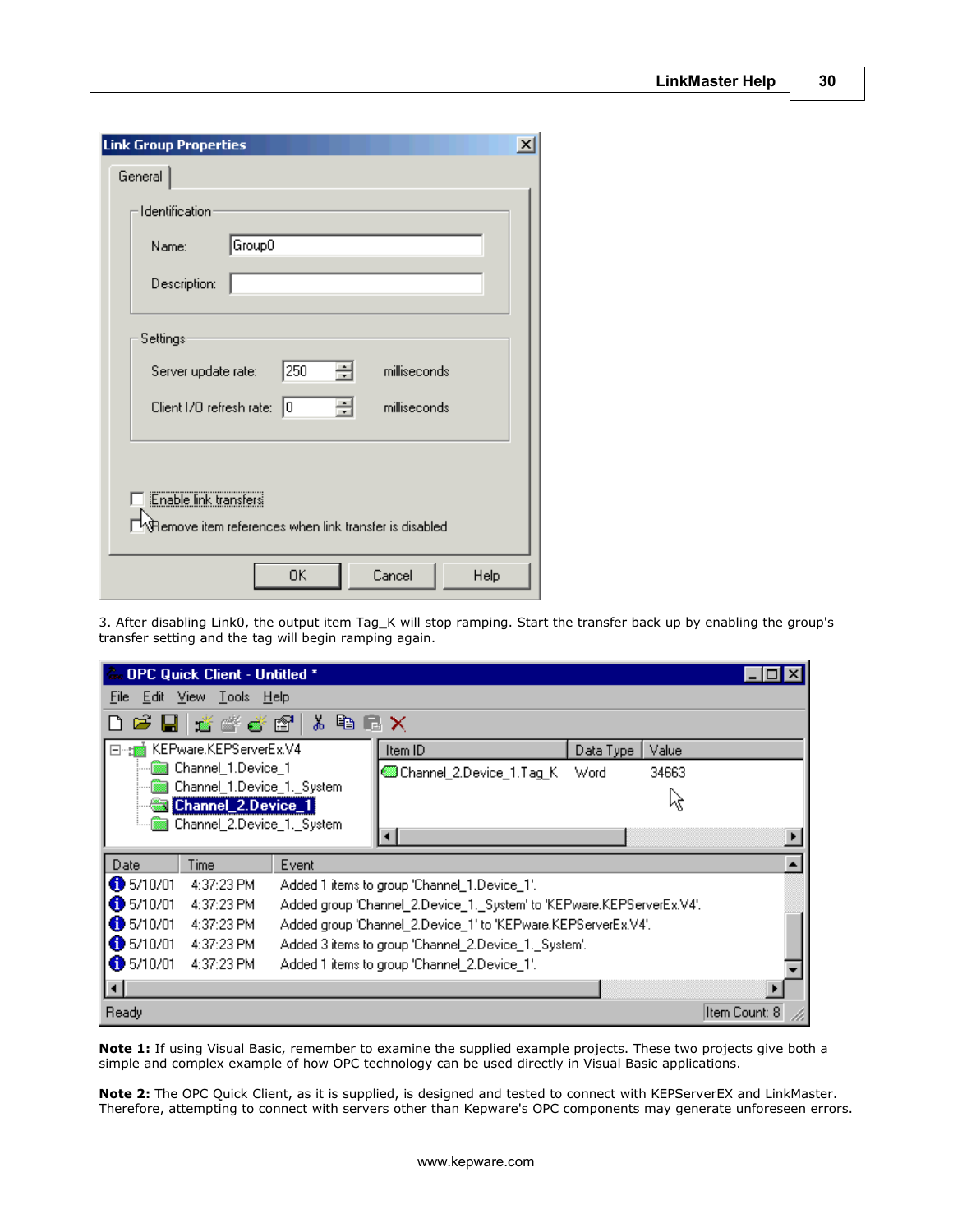## <span id="page-31-0"></span>**Creating Links**

The first step required when defining a LinkMaster project is to establish a Link Group, which holds all link items. The link group must be added before defining the data items that will be linked together. The link group's Properties dialog is used to control and operate the link items, and can be used to adjust the rate of data transferred from the Link inputs to the Link outputs, as well as to enable and disable all of the transfers contained in the group. Users can utilize LinkMaster's system tags to access the link group's properties through the an OPC client application.

#### **See Also:**

**[Design a Project \(Step3\) - Adding A Link Group](#page-21-1) [Design a Project \(Step4\) - Adding A Link Item](#page-24-0) [Link Group Properties](#page-33-0) [Link Item Properties - General](#page-35-0)**

## <span id="page-31-1"></span>**Importing and Exporting Link Items from CSV**

## **Importing Link Items from CSV**

Users can import a single Link Group CSV from a selected Link Group. Doing so only utilizes items belonging to that selected Link Group: other Link Groups and their associated Link Items will be ignored. For more information, refer to the instructions below.

**Note:** An error will occur if the CSV file contains invalid input data.

1. To start, right-click on the selected group. Then, select **Import Link Items from CSV...**. Alternatively, click to select the desired group. Then, click **Edit** | **Import Link Items from CSV...**.

| lGr | New Link Group<br>New Link… | <b>List</b><br>(Nam<br>hkO |
|-----|-----------------------------|----------------------------|
|     | Import Link Items from CSV  |                            |
|     | Export Link Items to CSV    |                            |
|     | Cut                         | Ctrl+X                     |
|     | Copy                        | $C$ trl+ $C$               |
|     | Delete                      | Del                        |
|     | Properties                  |                            |
|     |                             |                            |
| o,  | Link Groups                 |                            |

2. In **Import from CSV**, locate the appropriate CSV file. Then, click **Open**.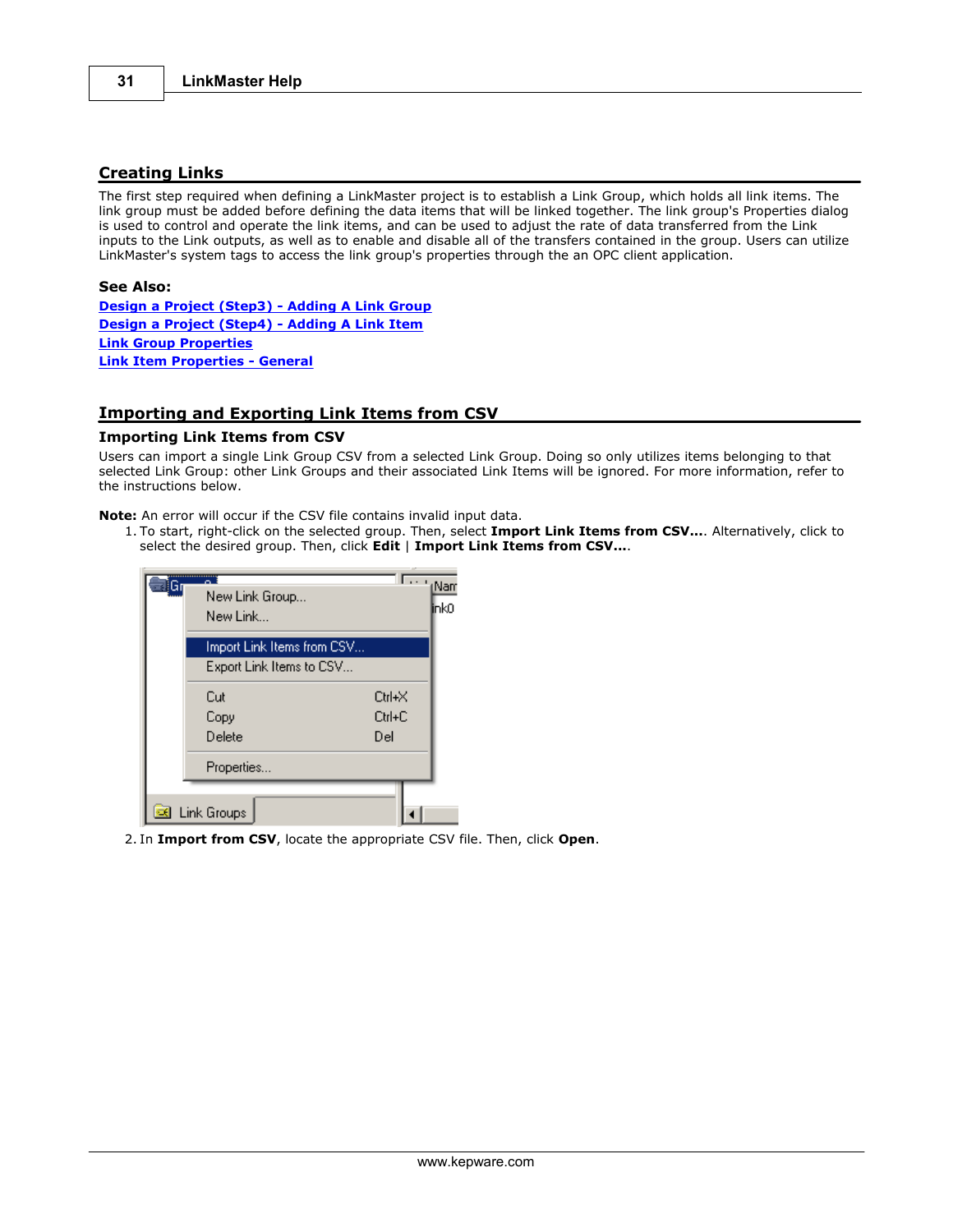| Import from CSV          |                   |         | $\cdot$ |
|--------------------------|-------------------|---------|---------|
| Look in: CSV Files       |                   | J¢ad*⊞∙ |         |
| Group0.csv<br>Group1.csv |                   |         |         |
| File name:               | Group1.csv        |         | Qpen    |
|                          |                   |         | Cancel  |
| Files of type:           | CSV Files (*.csv) |         |         |

**Note 1:** When a project-level import is initiated, all existing Link Groups and their associated Link Items will be removed from the current active project and replaced with the Link Groups and Link Items associated with the CSV file.

**Note 2:** When a Link Group-level import is initiated, the Link Group and its associated Link Items will be stopped, updated, and restarted. Users will receive the following prompt:

| LinkMaster                                                                                                                                                     |  |
|----------------------------------------------------------------------------------------------------------------------------------------------------------------|--|
| . ? Importing a link group level CSV will temporarily stop all existing link items for this link group. Are you sure you want to continue with this operation? |  |
| ,,,,,,,,,,,,,,,,,,,,,,,,,,,,,,,,,<br>⊻es<br>lli No                                                                                                             |  |

## **Exporting Link Items to CSV**

Users can export a single Link Group CSV from a selected Link Group. Doing so only utilizes items belonging to that selected Link Group and its associated Link Items. These items may be exported without disrupting the pre-existing Link Groups and Link Items. For more information, refer to the instructions below.

1. To start, right-click on the selected group. Then, select **Export Link Items to CSV...**. Alternatively, click to select the desired group. Then, click **Edit** | **Export Link Items to CSV...**.

| <u> ∃</u> Grou <u>pΩ</u> | New Link Group<br>New Link                             | <b>Link Mame</b>       |
|--------------------------|--------------------------------------------------------|------------------------|
|                          | Import Link Items from CSV<br>Export Link Items to CSV |                        |
|                          | Cut<br>Copy                                            | Ctrl+X<br>$C$ trl+ $C$ |
|                          | Delete<br>Properties                                   | Del                    |
| Ö.                       | Link Groups                                            |                        |

2. In **Export to CSV**, locate the appropriate CSV file. Then, click **Open**.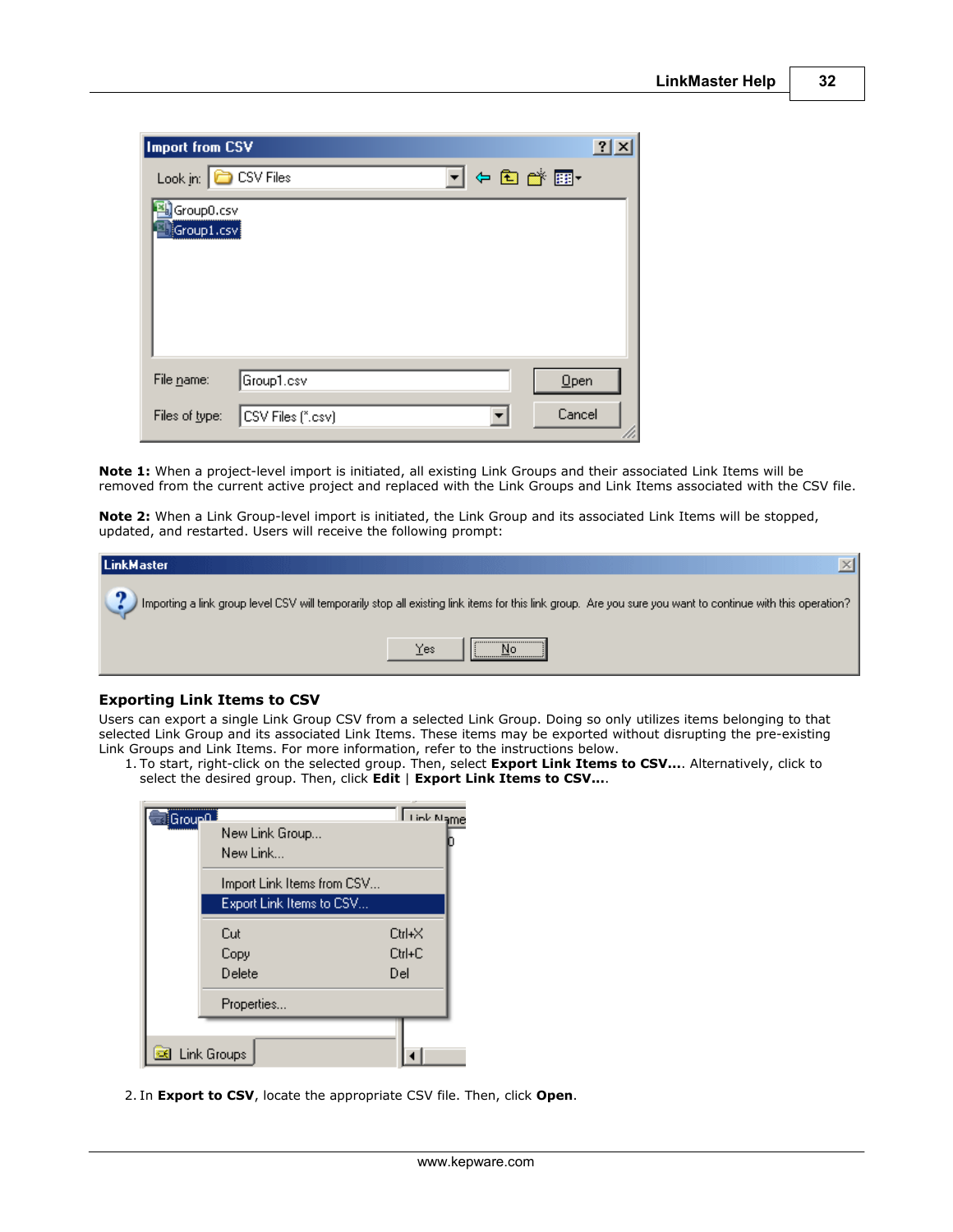| <b>Export to CSV</b>               | ?            |
|------------------------------------|--------------|
| Save in: CSV Files                 | J ← @ o* •   |
| Group0.csv                         |              |
| <b>b</b> Group1.csv                |              |
|                                    |              |
|                                    |              |
|                                    |              |
| Group0.csv<br>File name:           | Save         |
|                                    |              |
| Save as type:<br>CSV Files (*.csv) | Cancel<br>ı. |

## <span id="page-33-0"></span>**Link Group Properties**

When defining a LinkMaster project, the first step is to establish a link group, which holds the link items. The link group must be added before the data items that will be linked may be defined. The link group's Properties dialog may be used to control and operate the link items, adjust the rate of data transferred from the link inputs to the link outputs, enable and disable all of the transfers contained in the group and remove item references when link transfer is disabled. LinkMaster's system tags can be used to access the link groups from an OPC client application.

As mentioned above, link groups must be added to the project before adding any link items. Link groups allow users to tailor the layout of link items into logical groupings in order to fit the application's needs. From an OPC client standpoint, link groups allow users to segregate OPC data into smaller item lists. This makes searching for a specific link item easier when browsing the LinkMaster via an OPC client.

**Note:** For information on adding a new link group, refer to **[Adding A Link Group](#page-21-1)**.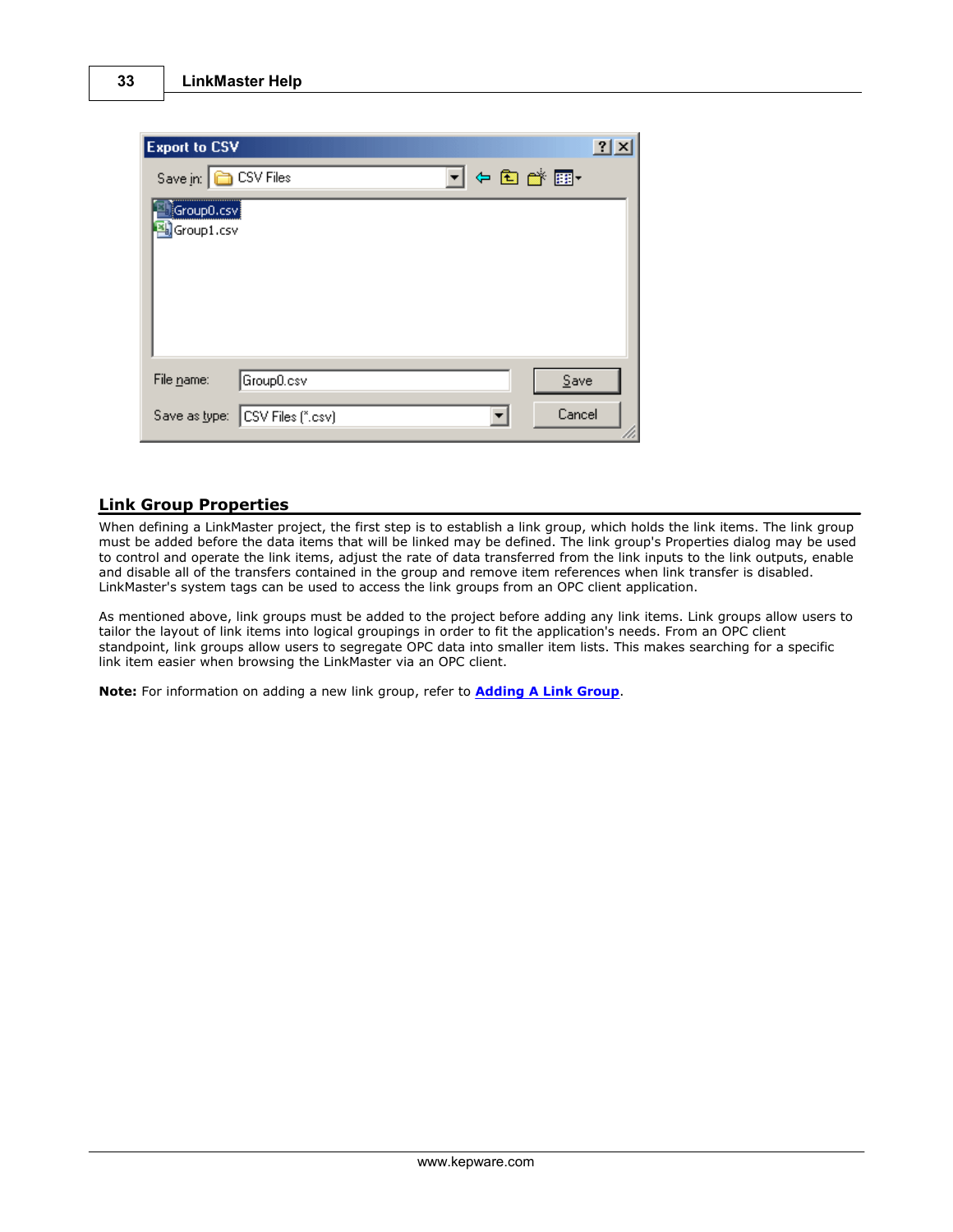| <b>Link Group Properties</b>                                 | $\boldsymbol{\mathsf{x}}$ |
|--------------------------------------------------------------|---------------------------|
| General                                                      |                           |
| Identification                                               |                           |
| Group0<br>Name:                                              |                           |
| Description:                                                 |                           |
| Settings                                                     |                           |
| 250<br>÷<br>milliseconds<br>Server update rate:              |                           |
| 곡<br>Iо<br>Client 1/0 refresh rate:<br>milliseconds          |                           |
|                                                              |                           |
| $\overline{\triangledown}$ Enable link transfers             |                           |
| $\Box$ Remove item references when link transfer is disabled |                           |
| 0K<br>Cancel<br>Help                                         |                           |

## **Name**

Enter the string that will represent the data available from this group. Each link group name must be unique in a LinkMaster application. The link group name can be up to 80 characters long. While using long descriptive names is generally a good idea, some OPC client applications may have a limited display window when browsing the tag space of an OPC server such as LinkMaster. The link group name entered here will be part of the OPC browser information.

## **Description**

A comment of up to 64 characters can be attached to the link group to serve as a description.

#### **Server Update Rate**

This specifies the rate at which LinkMaster will check the link's input item(s) for changing values and update the link's output item(s) if a change has occurred. This setting does not regulate the changing input values from the server: data change events from the server will still be written to the link outputs as they are received. For those familiar with OPC terminology, this value equates to the server's group update rate and can dictate the rate that the OPC server will poll its connected devices. If the data that will be transferred to the outputs changes slowly, the setting should be set to a slow rate. The default setting is 250 milliseconds. The valid range is 10 to 3,600,000 milliseconds.

**Note:** If users have configured the Client I/O Refresh Rate and it is faster than the Server Update Rate, it will take precedence over how often outputs are updated.

## **Client I/O Refresh**

This specifies the rate at which link input values will be written to link outputs, regardless of any change in input data. The default setting is zero (Off). It does not usually need to be enabled because the Server Update Rate interval dictates refresh writes according to changing input values from the server. Unnecessary writing to the input cache with a possibly non-changing item can be expensive in terms of CPU resources; however, in certain situations it may be important to "correct" the link's output if other sources have written to it. This parameter should only be used when continuous updates to outputs are required.

**Note:** Writing from a high-speed input to a low speed output can overload the write queue of the target OPC server. The Client I/O Refresh setting that exceeds the ability of the OPC server to write data will, in many cases, cause the OPC server to consume more system memory than normally required. Continued operation in this state may consume all available system memory. Use the slowest acceptable rate if this parameter must be used. Also, users can adjust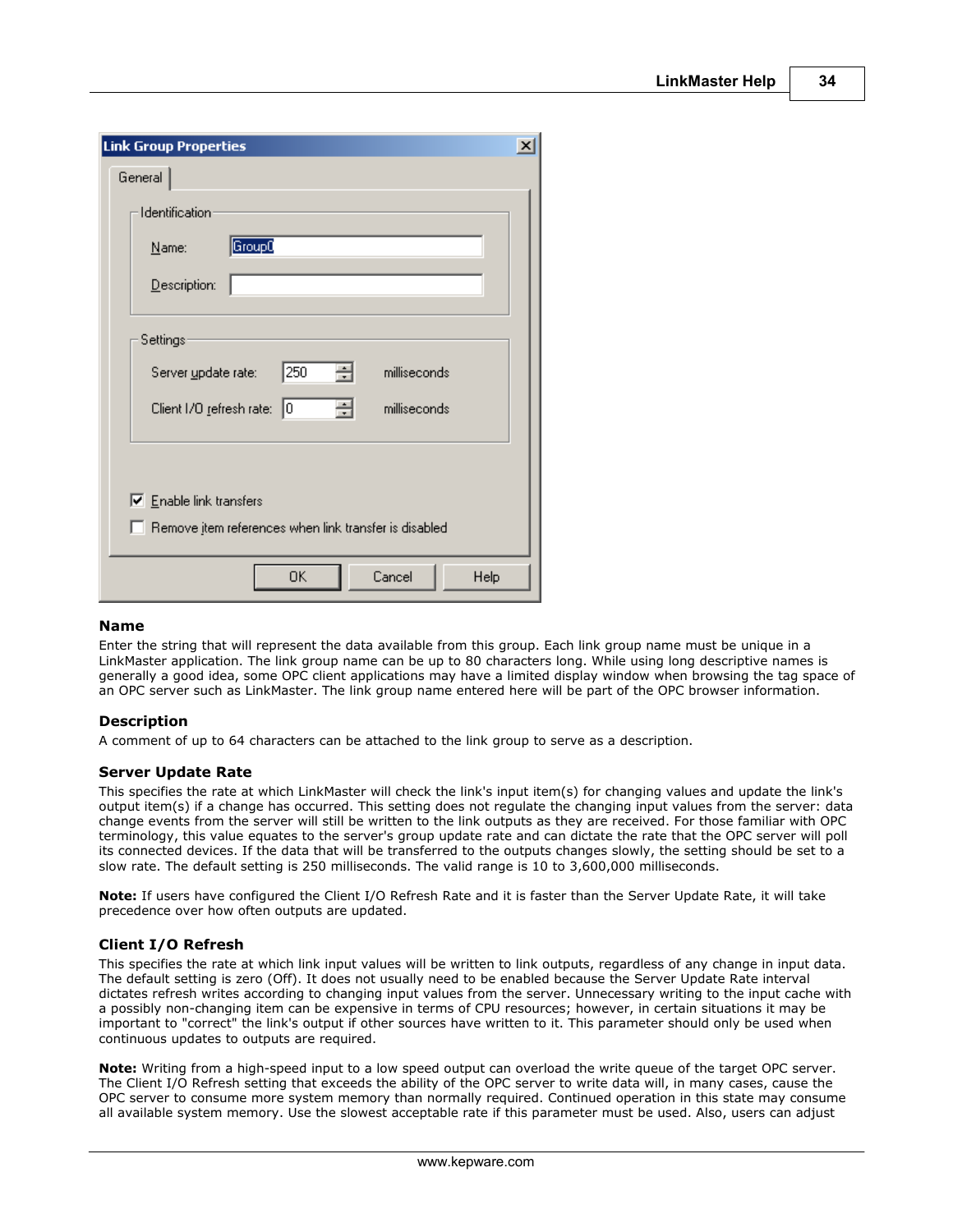the **[Write Optimizations](#page-49-0)** settings done by LinkMaster to help reduce the number of writes sent to the OPC server.

#### **Enable Link Transfers**

This setting allows users to turn On/Off link writes within that group. This setting can also be set via a client by accessing that group's system tag called "\_Enabled". For more information, refer to **[System Tags](#page-11-0)**.

#### **Remove Item References when Link Transfer is Disabled**

This setting will remove input items from the source OPC server that are being referenced in the link group. This setting is used in conjunction with **Enable Link Transfers**.

#### **Group Icon**

If a group is correctly added, the group icon  $\mathbb{E}$  should be visible in the lower left hand window of LinkMaster. If the group icon turns gray  $\Box$  at any point during the project run, there is most likely an item in the group that is in error. If so, consult the event log. If the group color is red  $\blacksquare$ , the link transfers for that group have been disabled.

**Note:** These parameters can be changed at any time and will take effect immediately. If the name of a link group is changed, however, OPC clients that have already used that link group as part of an OPC item request will not be affected until they release the item and attempt to reacquire it. New link groups added to the project can immediately be viewed from an OPC client. To prevent operators from changing these parameters, implement the **[User Manager](#page-17-0)** to restrict access rights to these and other LinkMaster features.

## <span id="page-35-0"></span>**Link Item Properties - General**

The link's General dialog is used to name the link, describe it, and select its Client Access. The link **Name** parameter is used to enter the string that will represent the data available from this link tag. The name can be up to 80 characters in length and must be unique within any given link group. If the application is best suited using blocks of link items with the same names, use link groups to segregate the link item tags. Also, while the use of long descriptive names is generally a good idea, keep in mind that some OPC client applications may have a limited display window when browsing the link tag space of an OPC server like LinkMaster (the link name is part of the OPC browse data).

| <b>Link Item Properties</b>                                  | $\vert x \vert$ |
|--------------------------------------------------------------|-----------------|
| General   Input   Output   Scaling                           |                 |
| Identification<br>Link <sub>0</sub><br>Name:<br>Description: |                 |
| Settings<br>□ Read-only client access                        |                 |
|                                                              |                 |
| 0K<br>Cancel                                                 | Help            |

## **Description**

This parameter is used to attach a comment to this tag. A string of up to 64 characters can be entered for the description. If an OPC client that supports Data Access 2.0 Tag Properties is being used, the description parameter will be accessible from the Item Description property of the tag.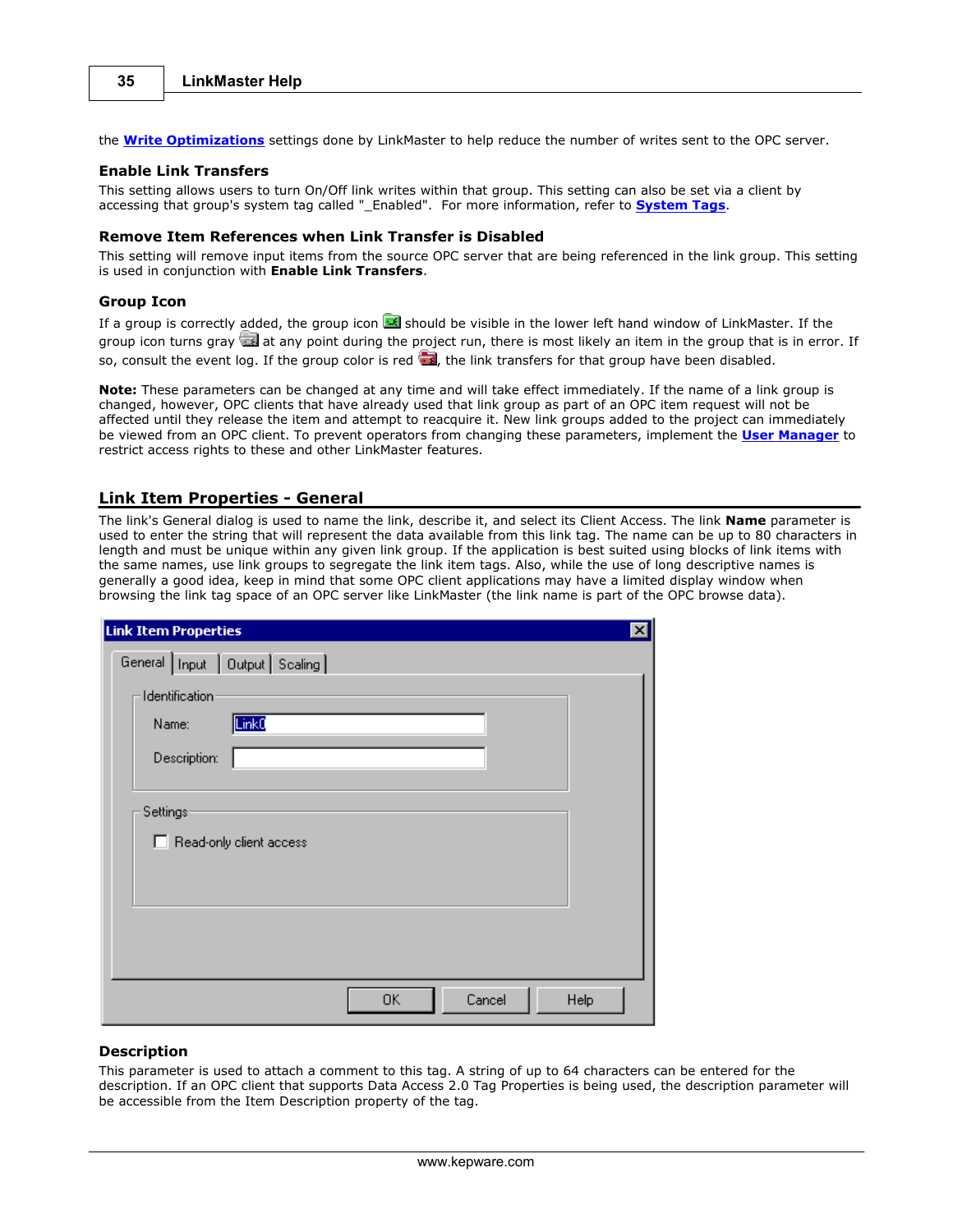#### **Read Only Client Access**

This selection is used to specify whether this link is Read Only or Read/Write. By selecting Read Only, client applications are prevented from changing the data contained in this tag. Leaving this setting unchecked will allow client applications to change this link tag's value as needed. The Client Access selection also affects how this tag will appear in the browse space of an OPC client. Many OPC client applications are used to filter tags based on their attributes. Changing the access method of this tag may change how and when the tag will appear in the browse space of the OPC client.

#### **Link Item Icon**

If a link item is added, the link icon  $\mathcal{F}$  should be visible in the lower window of LinkMaster. If the link icon turns gray

at any point during the project run, the item most likely contains an incorrect input or output. If the link item color

is red  $\overline{\mathcal{P}}$ , then the link transfers and its group have been disabled.

**Note:** Again, these parameters can be changed at any time. Changes made to link tag properties will take effect immediately, however: OPC clients that have already connected to this link item will not be affected until they release and reacquire this tag. To prevent operators from changing these parameters, use the **[User Manager](#page-17-0)** to restrict access rights to LinkMaster features.

# **Link Item Properties - Input**

The **Link Item Input** is used to define the source of data that will be transferred to one or more output items. This value will be read from the source OPC server at the rate specified in the **[Link Group](#page-33-0)** settings. The link item's Input dialog is used to browse and select an available local or remote machine, choose an OPC server on the selected machine, and then choose any of the tag items available on that server. In the main application view, users can also **[drag and drop](#page-12-0)** items in the item view to create link item inputs and then drag items onto these links to add link outputs. For more information, refer to **[Adding A Link Item](#page-24-0)**.

| <b>Link Item Properties</b> | ⊠                      |
|-----------------------------|------------------------|
| General Input               | Output   Scaling       |
| Properties                  |                        |
| Machine name: Local Machine |                        |
| Server name:                | KEPware.KEPServerEx.V4 |
| Access path:                |                        |
| Item ID:                    |                        |
| Data type:                  | Native                 |
|                             |                        |
|                             |                        |
|                             |                        |
|                             | 0K<br>Cancel<br>Help   |

#### **Machine Name**

Choose either the local machine or a machine located on the Ethernet network (if any are available). If the server is located on the same machine as the LinkMaster, the setting can be left as **Local Machine**.

#### **Server Name**

This field can be used to choose the OPC server from which users will receive source data. In this case, the Input data will be coming from KEPServerEX.

#### **Access Path**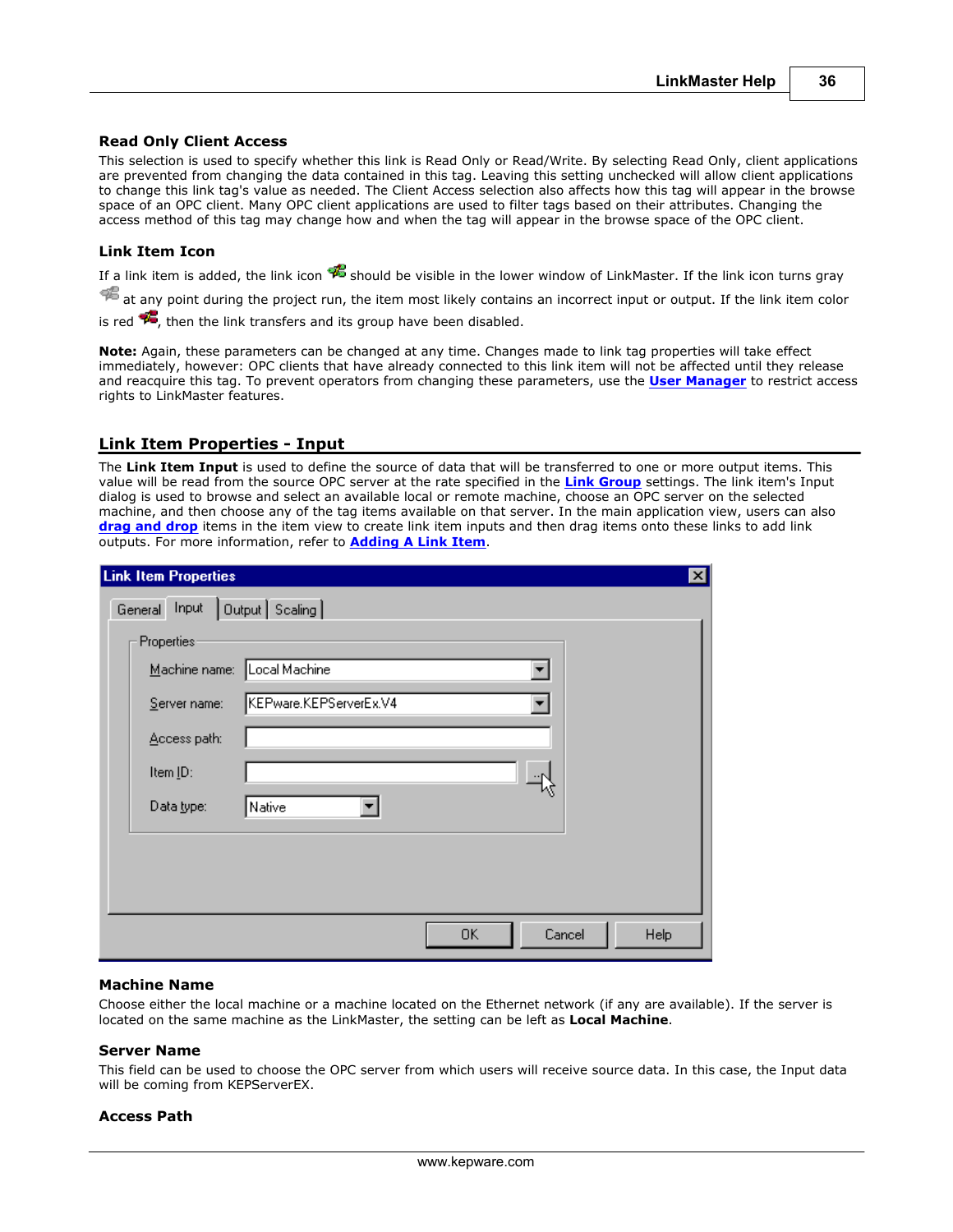This is required by some OPC servers to complete an item definition. Refer to the OPC server's documentation to determine whether or not users need to specify an access path.

## **Item ID**

The OPC server item used to reference the data. Refer to the OPC server's documentation to determine valid item names for the location in question. If the server supports tag browsing, then an item can be selected by using the Browse feature.

# **Data Type**

This is the requested data type that should be used when communicating between the OPC server and the OPC LinkMaster. This should be specified to agree with the size and type of the register or memory location that is being addressed. Supported data types are defined as follows.

| Data Type      | <b>Description</b>                                    |
|----------------|-------------------------------------------------------|
| Native         | Default as determined by the OPC server               |
| <b>Boolean</b> | Single bit                                            |
| Char           | Signed 8-bit value                                    |
| <b>Byte</b>    | Unsigned 8-bit value                                  |
| Short          | Signed 16 bit value                                   |
| Word           | Unsigned 16 bit value                                 |
| Long           | Signed 32 bit value                                   |
| <b>DWord</b>   | Unsigned 32 bit value                                 |
| Real           | Single precision floating point value. (32)<br>bit s) |
| Double         | Double precision floating point value (64-<br>bits)   |
| String         | Zero terminated character array                       |

**Note:** All of the above data types are available as **Array types** except for Boolean and String.

# <span id="page-37-0"></span>**Link Item Properties - Output**

The Link Item Output property is used to define OPC items available in the target OPC server that will be linked to the source OPC server input items. The link's Output dialog is used to browse and select an available local or remote machine, choose an OPC server on the selected machine, and then select any of the desired tag items located on that server, as outputs. Users are allowed to add as many outputs as needed in the link item output section. Enter the desired item in the Item ID and click **Add**. Similarly, any output item can be removed by highlighting the item in the output display and then clicking **Remove**. Any changes made to existing outputs can only be updated by pressing the **Update** button. In the main application view, users can also **[drag and drop](#page-12-0)** items in the item view to create link item inputs, and then drag items onto these links to add link outputs. For more information, refer to **[Adding A Link Item](#page-24-0)**.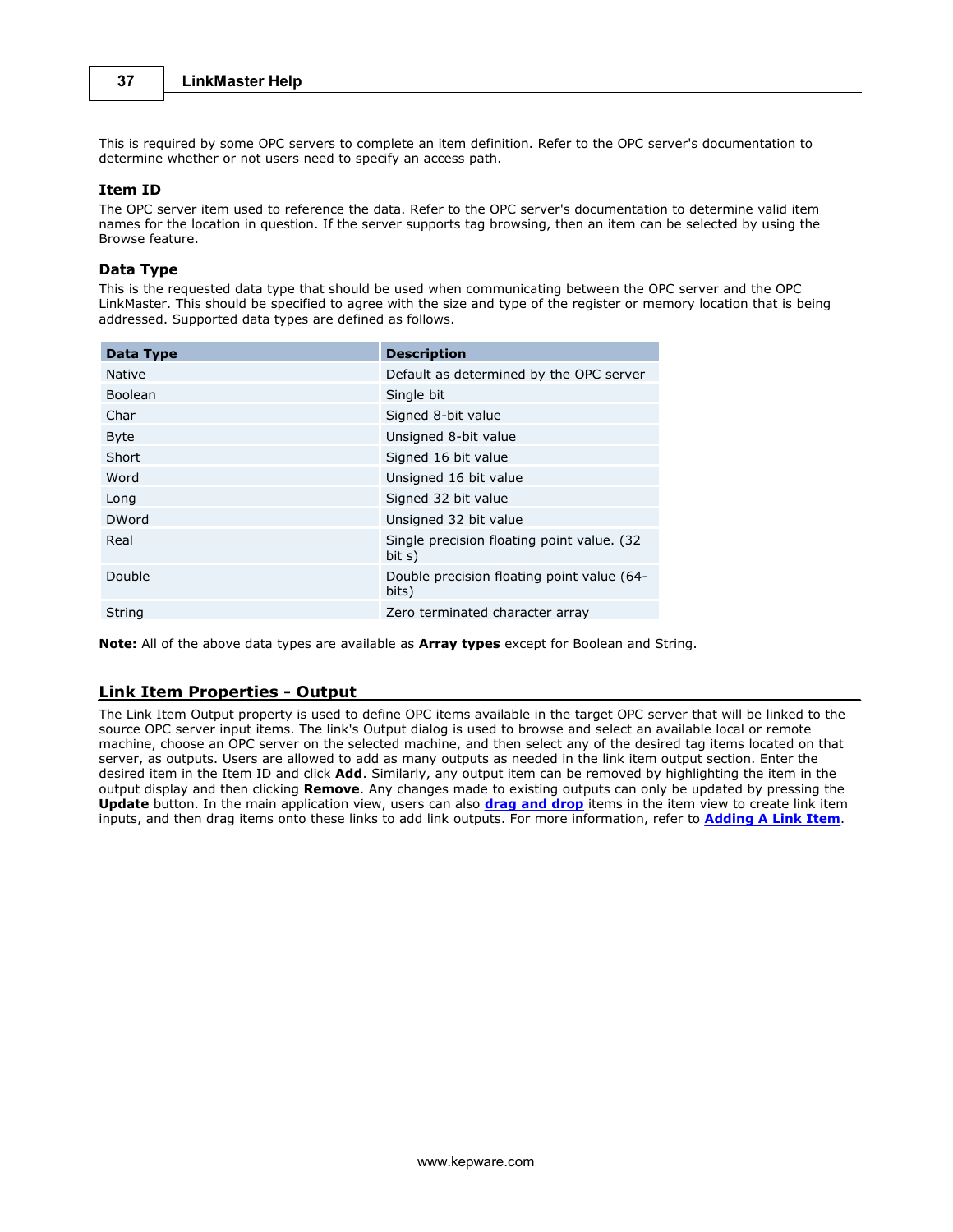**38**

| <b>Link Item Properties</b>                                                                                                                                                    | $\vert x \vert$                |
|--------------------------------------------------------------------------------------------------------------------------------------------------------------------------------|--------------------------------|
| Output Scaling<br>General Input                                                                                                                                                |                                |
| <b>Properties:</b><br>Local Machine<br>Machine name:<br>$\blacktriangledown$<br>KEPware.KEPServerEx.V4<br>Server name:<br>Access path:<br>Channel_2.Device_1.Tag_K<br>Item ID: | Add<br><b>Remove</b><br>Update |
| Data type:<br>Word                                                                                                                                                             |                                |
| Machine<br>Access Path<br>Server<br>Item ID<br>Local Machine KEPware.KEPServerE.<br>Channel_2.Device_1.Tag_K                                                                   | Data<br>Word<br>Þ              |
| Close<br>Cancel                                                                                                                                                                | Help                           |

### **Machine Name**

Choose either the local machine or a machine located on the Ethernet network (if any are available). If the server is located on the same machine as LinkMaster, leave the setting as **Local Machine**.

#### **Server Name**

This field can be used to choose the OPC server to which the source data will be linked. In this case, the Output data going to KEPServerEX server.

#### **Access Path**

This is required by some OPC servers to complete an item definition. Refer to the OPC server's documentation to determine whether or not an access path is needed.

#### **Item ID**

The OPC server item used to reference the data. Refer to the OPC server's documentation to determine valid item names for the location in question. If the server supports tag browsing, then users can select an item by using the browse feature.

#### **Data Type**

This is the requested data type that should be used when communicating between the OPC server and the OPC LinkMaster. This should be specified to agree with the size and type of the register or memory location that is being addressed. Supported data types are defined as follows.

| Data Type      | <b>Description</b>                      |
|----------------|-----------------------------------------|
| <b>Native</b>  | Default as determined by the OPC server |
| <b>Boolean</b> | Single bit                              |
| Char           | Signed 8-bit value                      |
| <b>Byte</b>    | Unsigned 8-bit value                    |
| Short          | Signed 16 bit value                     |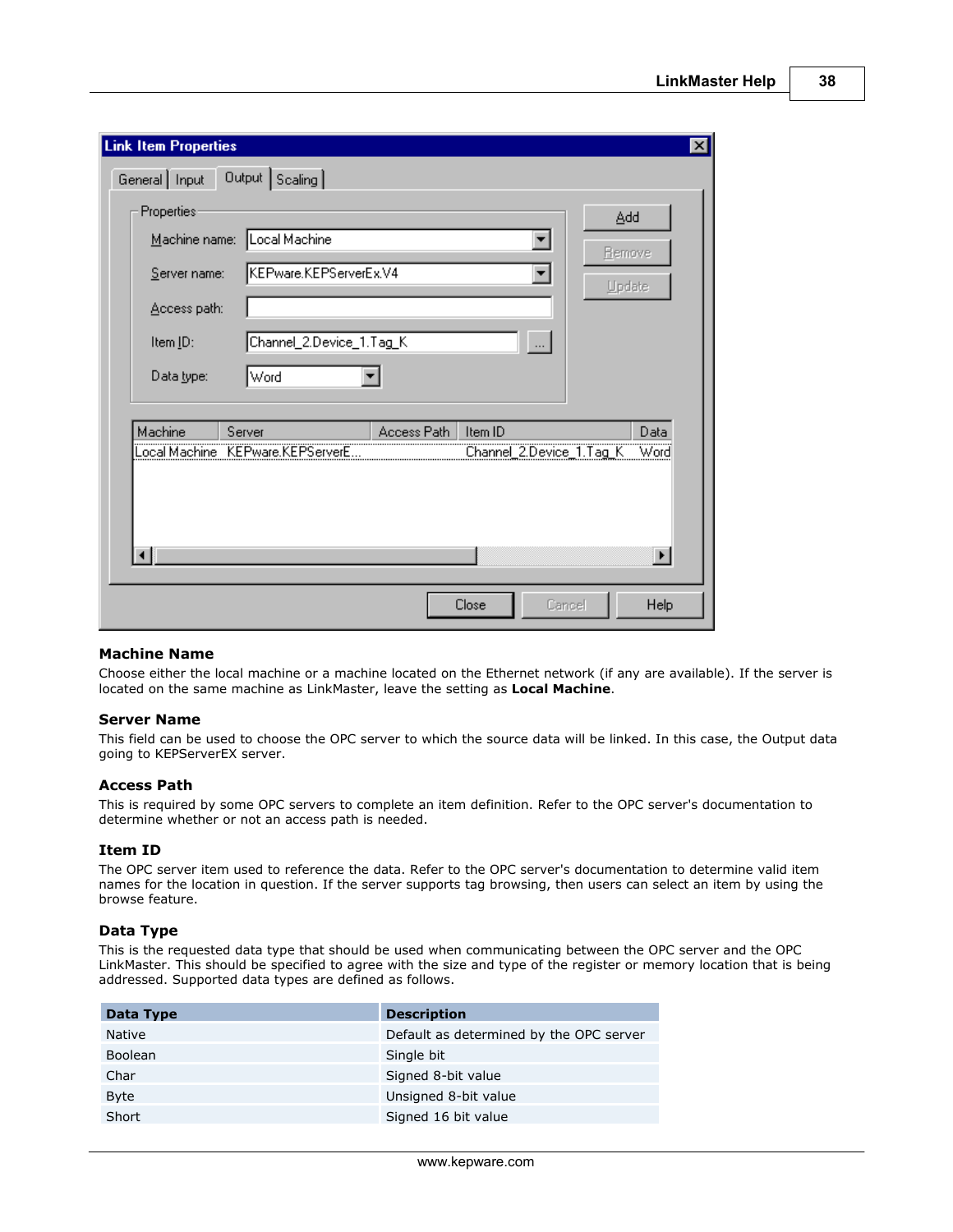| 39 | <b>LinkMaster Help</b> |  |
|----|------------------------|--|
|----|------------------------|--|

| Word         | Unsigned 16 bit value                                 |
|--------------|-------------------------------------------------------|
| Long         | Signed 32 bit value                                   |
| <b>DWord</b> | Unsigned 32 bit value                                 |
| Real         | Single precision floating point value. (32)<br>bit s) |
| Double       | Double precision floating point value (64-<br>bits)   |
| String       | Zero terminated character array                       |

**Note:** All of the above data types are available as **Array types** except for **Boolean** and **String**.

# <span id="page-39-0"></span>**Link Item Properties - Scaling**

LinkMaster supports **Link Item Scaling**, which allows raw input data from the server to be scaled to a more appropriate range for the **[Link Output](#page-37-0)** item or client application. There are two types of scaling: **Linear** and **Square Root**.

| <b>Link Item Properties</b>               |                                              | $\mathbf{z}$ |
|-------------------------------------------|----------------------------------------------|--------------|
| General Input   Output Scaling            |                                              |              |
| $\bullet$ Linear<br>$\bigcirc$ None<br>o. | Square root                                  |              |
| Raw Value Range:                          | Scaled Value Ranger                          |              |
| Data type: Native                         | $\underline{\mathsf{D}}$ ata type:<br>Double |              |
| 1000<br>High:                             | 1000<br>$\Box$ Clamp<br>High:                |              |
| 10<br>Low:                                | 10<br>$\Box$ Clamp<br>Low:                   |              |
|                                           | Units:                                       |              |
|                                           |                                              |              |
|                                           |                                              |              |
|                                           |                                              |              |
|                                           | Cancel<br>ΟK<br>Help                         |              |

Selecting either Linear or Square Root scaling will enable scaling operations for the Link Item.

The raw data range is used to specify the range of raw data from the server. The valid range depends on the data type of the Link Item's raw value. If, for example, the raw value was set to Short, the valid range of the raw value would be -32768 to 32767. The raw high range must be greater than the raw low range.

Normally a scaled value is assumed to result in a floating-point value. LinkMaster does not make that assumption. The data type of the **Scaled Value** can be set to any valid OPC data type. This gives users the ability to scale from a raw data type, such as Short, to an engineering value with a data type of Long, if it is needed. The default scaled data type is **Double**.

The scaled data range is used to specify the range of the resulting scaled value. The valid range is dependent upon the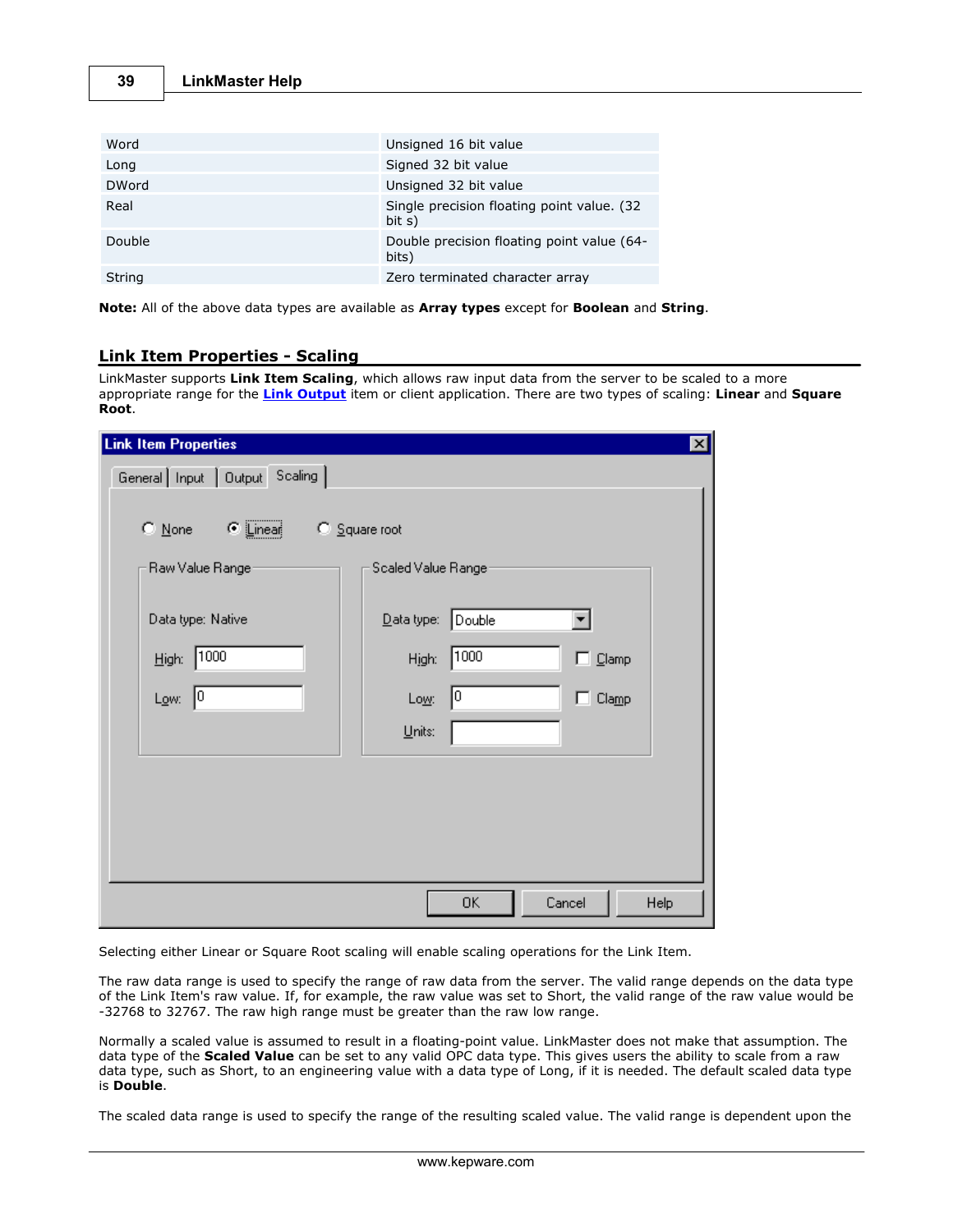data type of the scaled value. If, for example, the scaled data type is set to **Long** the valid range is -2147483648 to 2147483647. The scaled high range must be greater than the scaled low range.

In many cases the raw data from the device exceeds the range that has been specified for the raw data. When this occurs, the scaled value is also forced outside of the established range. To prevent this, use the **High** and **Low clamps** to constrain the scaled value to the range specified.

LinkMaster also allows a unit's string to be assigned to a scaled Link item. The unit's string can be up to 32 characters long.

LinkMaster supports the OPC tag properties available in the **2.0 Data Access** specifications. If the OPC client being used supports these properties, it can automatically configure the range of objects, like user input objects or displays, using the data entered here.

**Note:** These parameters can be changed at any time. Changes made to LinkMaster properties, such as scaling, will take effect immediately. OPC clients that have already connected to this Link item tag will not be affected until they release and reacquire this tag. To prevent operators from changing these parameters, use the **[User Manager](#page-17-0)** to restrict access rights to LinkMaster features.

# **LinkMaster Options**

For most projects, LinkMaster's default settings are adequate. If looking for more application control options, refer to the following help topics that describe various LinkMaster options. To access the Options dialog, click **Tools** | **Options**. The dialog should appear as shown below. Click on a link for a description of the tab.

| <b>Options</b>                                                                                                                                                                                                                                                                  |                   |                                |                                  |                                 | $\vert x \vert$ |
|---------------------------------------------------------------------------------------------------------------------------------------------------------------------------------------------------------------------------------------------------------------------------------|-------------------|--------------------------------|----------------------------------|---------------------------------|-----------------|
| Redundancy<br>General<br>Project File Settings<br>Default project                                                                                                                                                                                                               | Event Log<br>View | <b>OPC</b> Settings<br>Service | OPC Compliance<br>Communications | <b>DDE</b><br>Links<br>$\cdots$ |                 |
| <b>General Options</b><br><b>View Options</b><br><b>Service Options</b><br><b>Communications Options</b><br><b>Links Options</b><br><b>Event Log Options</b><br><b>OPC Settings Options</b><br><b>OPC Compliance Options</b><br><b>DDE Options</b><br><b>Redundancy Options</b> |                   |                                |                                  |                                 |                 |

# <span id="page-40-0"></span>**General Options**

To access the General options, click on **Tools** | **Options**. The dialog will be displayed as shown below.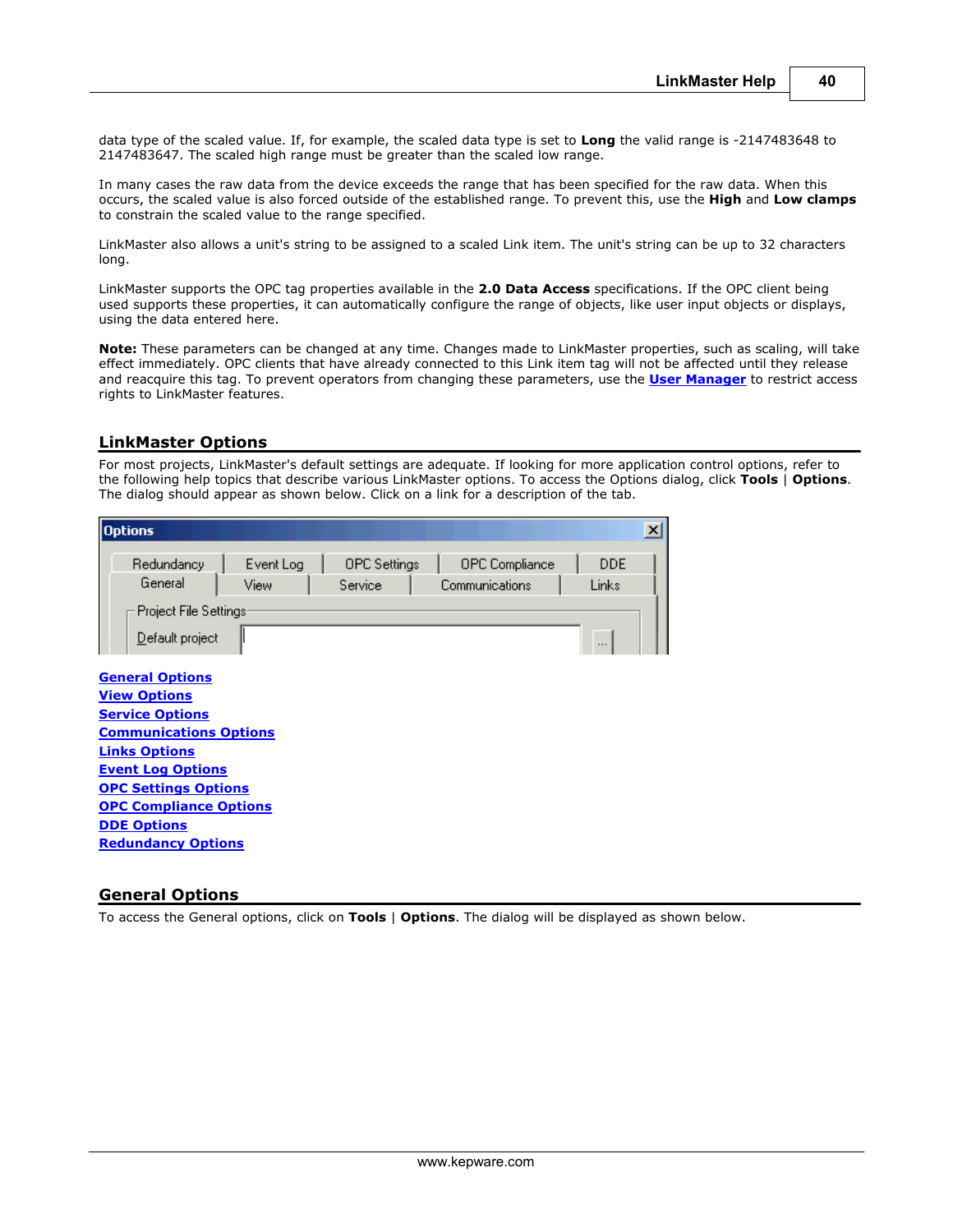| <b>Options</b>                                                                                                                                                                                                                          | $\vert x \vert$                   |
|-----------------------------------------------------------------------------------------------------------------------------------------------------------------------------------------------------------------------------------------|-----------------------------------|
| Redundancy<br>Event Log<br><b>OPC</b> Settings                                                                                                                                                                                          | <b>DDE</b><br>OPC Compliance      |
| General<br>Service<br>View                                                                                                                                                                                                              | Communications<br>Links           |
| Project File Settings:                                                                                                                                                                                                                  |                                   |
| Default project                                                                                                                                                                                                                         | $\ldots$                          |
| Keep track of the<br>18                                                                                                                                                                                                                 | most recently used project files. |
| Always backup the last saved project file prior to overwriting the file with new changes                                                                                                                                                |                                   |
| Confirmations<br>$\blacktriangleright$ Ask for confirmation when deleting an object.<br>$\blacktriangleright$ Ask for confirmation when an operation will cause clients to be disconnected.<br>$\nabla$ Prompt to save project changes. |                                   |
| Exit options                                                                                                                                                                                                                            |                                   |
| Select the action you want to take when the                                                                                                                                                                                             | Ask to save (with timeout)        |
| server automatically shuts down with a modified<br>project.                                                                                                                                                                             | 110<br>Timeout:<br>seconds        |
|                                                                                                                                                                                                                                         |                                   |
|                                                                                                                                                                                                                                         |                                   |
| 0K                                                                                                                                                                                                                                      | Cancel<br>Help<br>Apply           |

### **Project File Settings**

- The **Default Project** field stores the path and name of the project that will be opened when LinkMaster is started. Click the **...** button to the right in order to browse for the project to that is to be designated as the default. If the field is left blank, the most recent project (or the last project saved) will be opened when LinkMaster is started.
- The **Keep track of the \_\_ most recently used project files** setting can be used to specify how many project files are presented on the **MRU list** found on the File menu. The valid range is 1 to 16.
- The **Always backup the last saved project prior to overwriting the file with new changes** setting can be used to always have the last saved LinkMaster project (\*.lmf) automatically backed up before LinkMaster overwrites that file with a new one. The backup file will be named projectname.lmf.bak and stored in the **\Project Backups** folder.

#### **Confirmations**

To prevent unwanted changes from being implemented, LinkMaster can display warning messages whenever a changes is made that will affect active connections.

- Click to check **Ask for confirmation when deleting an object** to have a warning message displayed to the operator if a delete or cut operation is entered. The operator would have to confirm before the delete or cut operation is completed.
- Check **Ask for confirmation when an operation will cause clients to be disconnected** to have a warning message displayed if an operator invokes an operation that would disconnect it from the OPC server. The operator would have to confirm before the disconnect sequence was initiated.
- Check **Prompt to save project changes** to have a message displayed if LinkMaster is being shut down with outstanding changes in the project.

**OPC Note:** LinkMaster supports the Data Access 2.0 server shutdown event. If an operator action will cause connections to OPC clients that are using the 2.0 Data Access specifications to be lost, LinkMaster will issue a server shut down event to these clients. If the clients are designed to utilize this event, they can properly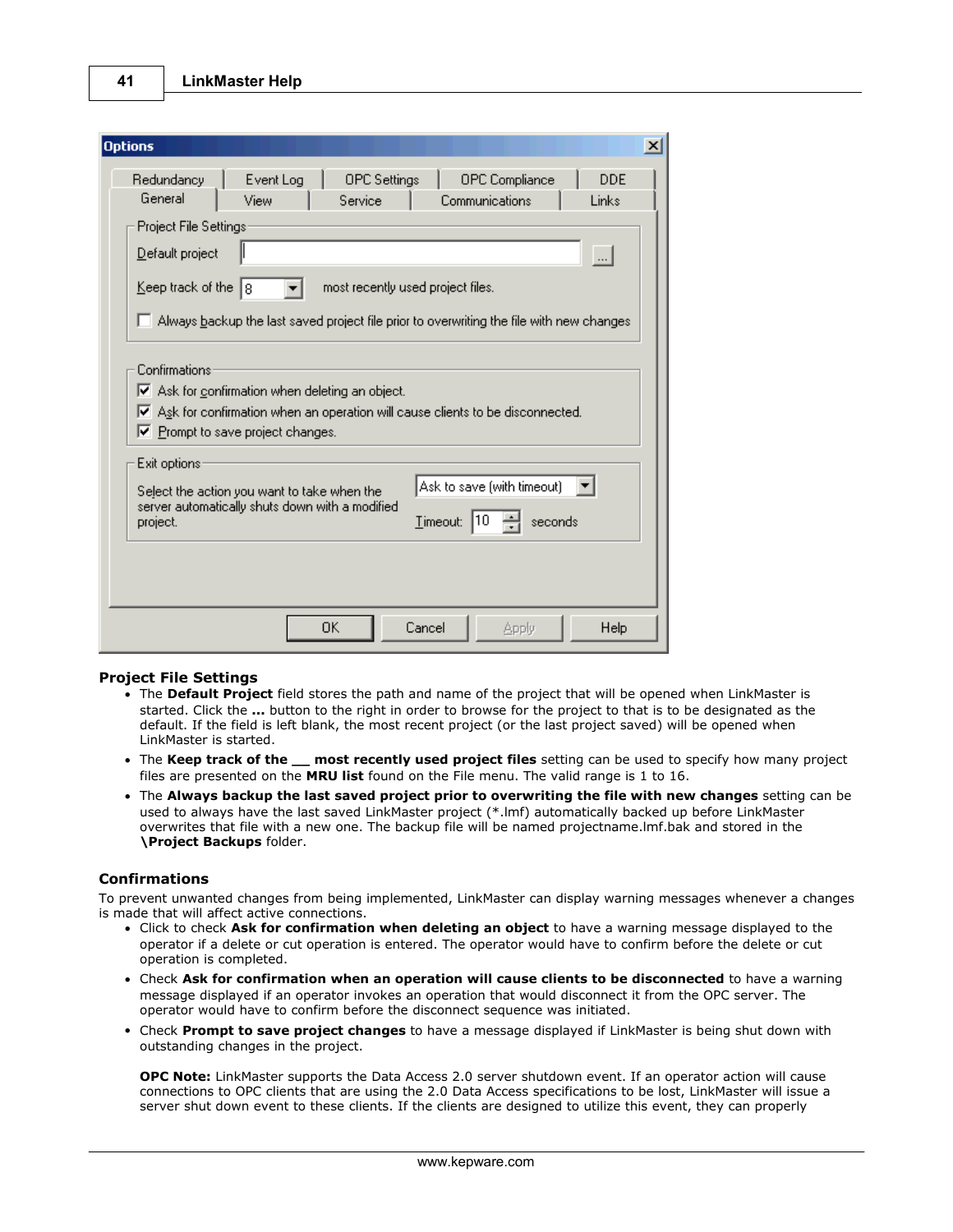disconnect their OPC resources. OPC clients that do not support the server shutdown event may have issues once LinkMaster shuts down. **See Also: [OPC Settings](#page-52-0)**.

#### **Exit Options**

When LinkMaster is invoked from a client application, it automatically loads itself and begins running the last project used. LinkMaster may also automatically load any OPC server that was associated and connected to the project when it was last saved. Normally, when an OPC client is finished using LinkMaster and disconnects, LinkMaster will then exit; however, there may be situations when the operator may have made changes to the project while it was invoked by a client application. If LinkMaster were to shut down without warning, those changes could be lost. To prevent this from happening, LinkMaster has provided exit options. The **Exit Options** settings are used to configure LinkMaster's exit strategy.

- **Ask to save (with timeout)** will present a **Save Project** dialog to the operator. If the operator is present, they can decide to save the changes. If, however, the operator is not present, the option to save the project changes will expire by the time specified in the **Timeout** field. If the operator does not respond within the timeout period, the project changes will be lost and the OPC server will complete its exit.
- **Auto save (if possible)** automatically saves any changes made to the project, if a project file has already been established. With this method, the operator will not be prompted to save changes.
- **Discard changes** allows LinkMaster to exit, losing any changes that have been made to the project.
- **Keep running** prevents LinkMaster from automatically shutting down if changes have been made to the project.

#### <span id="page-42-0"></span>**View Options**

The View tab is used to configure how LinkMaster's main window will be displayed to the user and whether or not LinkMaster appears on the window's taskbar. Normally, LinkMaster's main window is displayed to the user whenever it is either loaded manually or invoked automatically by an OPC client application. This mode of operation is the default condition and is selected by leaving the Startup and Minimized options unchecked. This is also how LinkMaster has operated historically. These two options can be used to configure how LinkMaster behaves when launched either manually or automatically.

To access the View options, click on **Tools** | **Options**. Then, select the **View** tab. The dialog will be displayed as shown below.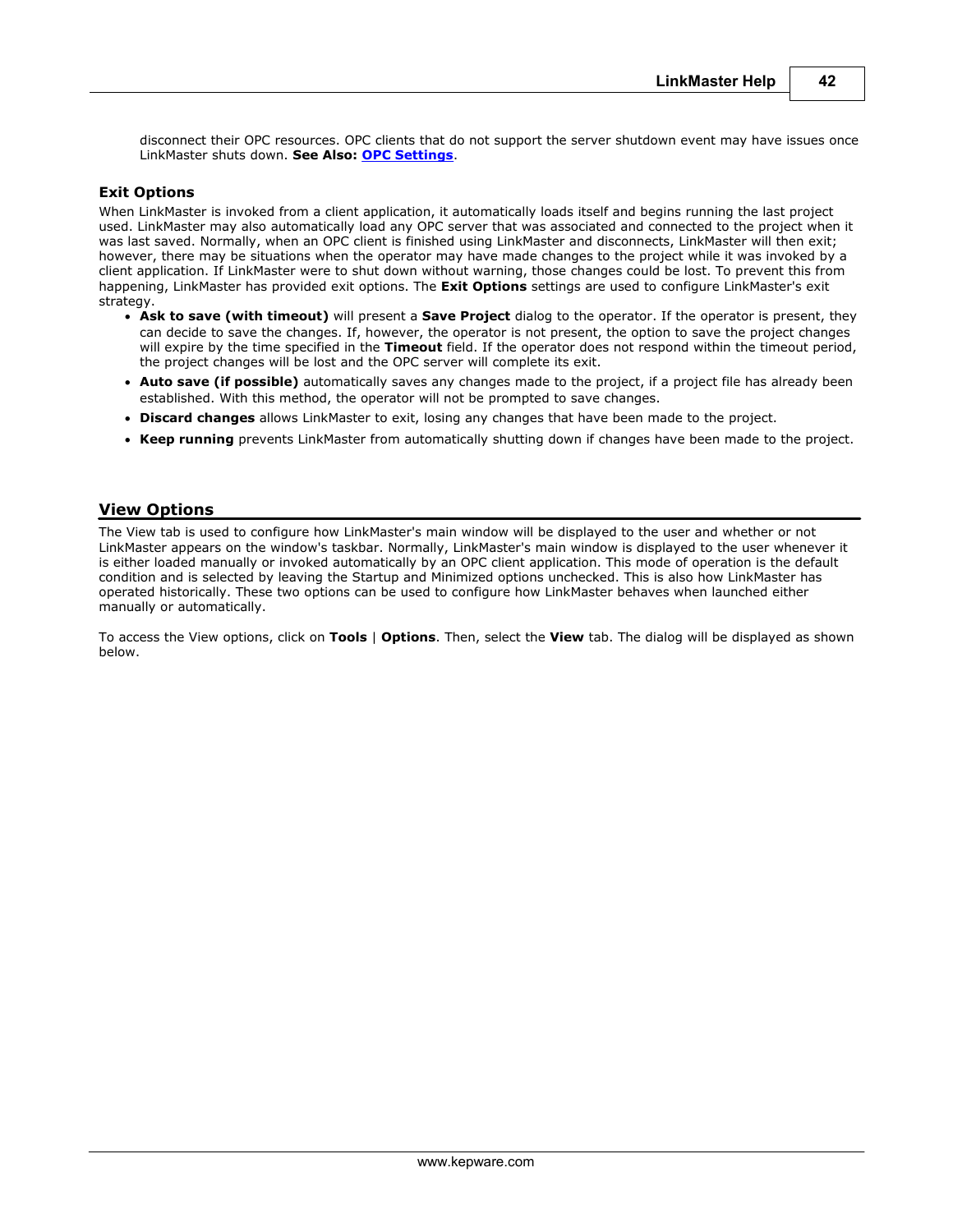| <b>Options</b>       |           |                                                                       |                                                                                  |       |
|----------------------|-----------|-----------------------------------------------------------------------|----------------------------------------------------------------------------------|-------|
| Redundancy           | Event Log | <b>OPC</b> Settings                                                   | OPC Compliance                                                                   | DDE   |
| General              | View      | Service                                                               | Communications                                                                   | Links |
| Startup<br>Minimized |           |                                                                       | Hide application window when started by a client or the service control manager. |       |
|                      |           | $\Box$ Hide application window when minimized and add to system tray. |                                                                                  |       |
|                      |           |                                                                       |                                                                                  |       |
|                      |           |                                                                       |                                                                                  |       |
|                      |           |                                                                       |                                                                                  |       |
|                      |           |                                                                       |                                                                                  |       |
|                      |           |                                                                       |                                                                                  |       |
|                      |           |                                                                       |                                                                                  |       |
|                      |           |                                                                       |                                                                                  |       |

The **Startup** option configures how LinkMaster will respond when being launched automatically by an OPC client or through the NT service manager when configured to run as a service. If **Hide application window when started by a client or the service control manager** is checked, LinkMaster will not appear on the normal Windows taskbar. Instead, it will appear on the system tray as a server icon. With the LinkMaster icon in the system tray, simply click the icon to start up LinkMaster.

The **Minimized** option is used to configure how LinkMaster will respond when the main window is minimized. If **Hide application window when minimized and add to system tray** is left unchecked, the LinkMaster application will continue to appear on the window's taskbar when minimized. If this selection is checked, LinkMaster will only be displayed as an icon on the system tray when LinkMaster is minimized. This can remove clutter from the Windows environment and help prevent the user from unnecessarily interacting with the LinkMaster project.

# <span id="page-43-0"></span>**Service Options**

LinkMaster supports running as a service under Windows NT/2000. The ability to run as an NT service is crucial for many applications where LinkMaster must provide data to OPC clients via DCOM. For these applications, the loss of a DCOM connection cannot be tolerated. Normally, an OPC server that only supports stand alone program operations is forced to shut down when its host machine experiences a user log in or logout. While running as a service, LinkMaster can continue to supply OPC data across user log in sessions. Furthermore, LinkMaster can be configured to run with no visible presence and also to interact with the desktop (which is used to make changes to the server project).

To access the Service options, click on **Tools** | **Options**, then select the Service tab.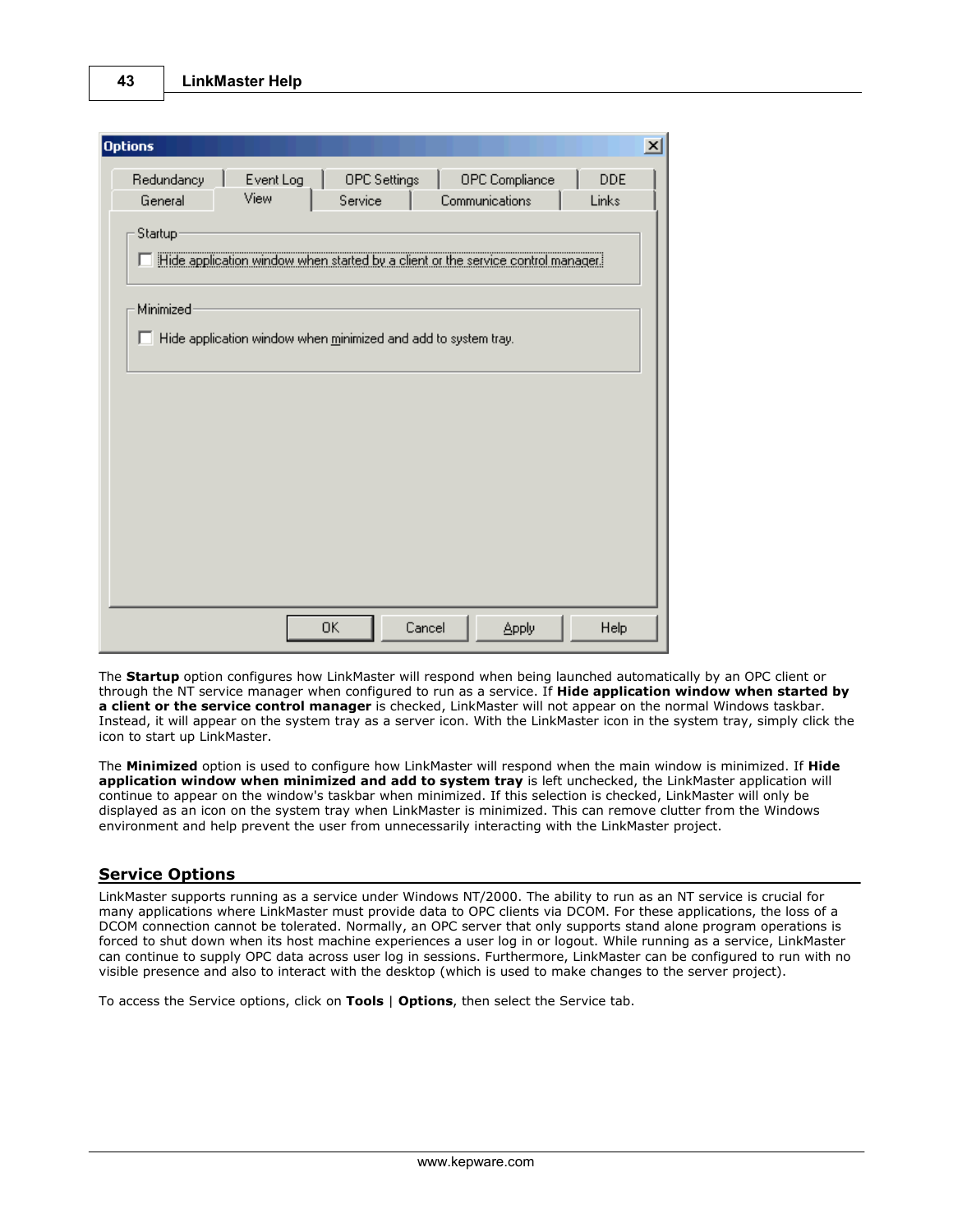| <b>Options</b>                                |           |              |                |       | 즤 |
|-----------------------------------------------|-----------|--------------|----------------|-------|---|
| Redundancy                                    | Event Log | OPC Settings | OPC Compliance | DDE   |   |
| General                                       | View      | Service      | Communications | Links |   |
| Startup                                       |           |              |                |       |   |
| V Automatically start as a Windows NT service |           |              |                |       |   |
|                                               |           |              |                |       |   |
|                                               |           |              |                |       |   |
|                                               |           |              |                |       |   |
|                                               |           |              |                |       |   |
|                                               |           |              |                |       |   |
|                                               |           |              |                |       |   |
|                                               |           |              |                |       |   |
|                                               |           |              |                |       |   |
|                                               |           |              |                |       |   |
|                                               |           |              |                |       |   |
|                                               |           |              |                |       |   |
|                                               |           |              |                |       |   |
|                                               |           |              |                |       |   |

### **Automatically start as a Windows NT service**

This option can be used to configure LinkMaster for operation as a service under NT and Windows 2000. By default, this option is disabled (unchecked). When enabling the service option, a warning message dialog box will appear to inform users that this change will not take effect until the next time LinkMaster is run. Thus, for it to immediately become a service the program must be exited. Afterwards, it may be restarted from the Windows NT Service Manager found on the **Control Panel** or by allowing the OPC client to invoke LinkMaster when it connects.

**Note:** The **Service** option of LinkMaster can only be accessed when users are logged into Windows NT/2000 as an administrator. When logged in as a normal user, the **run as service** option will be disabled.

After the LinkMaster service option has been configured, the specific application may require that users modify the NT service options for the LinkMaster. The NT Service Manager's Properties dialog for LinkMaster's default properties will appear as shown below.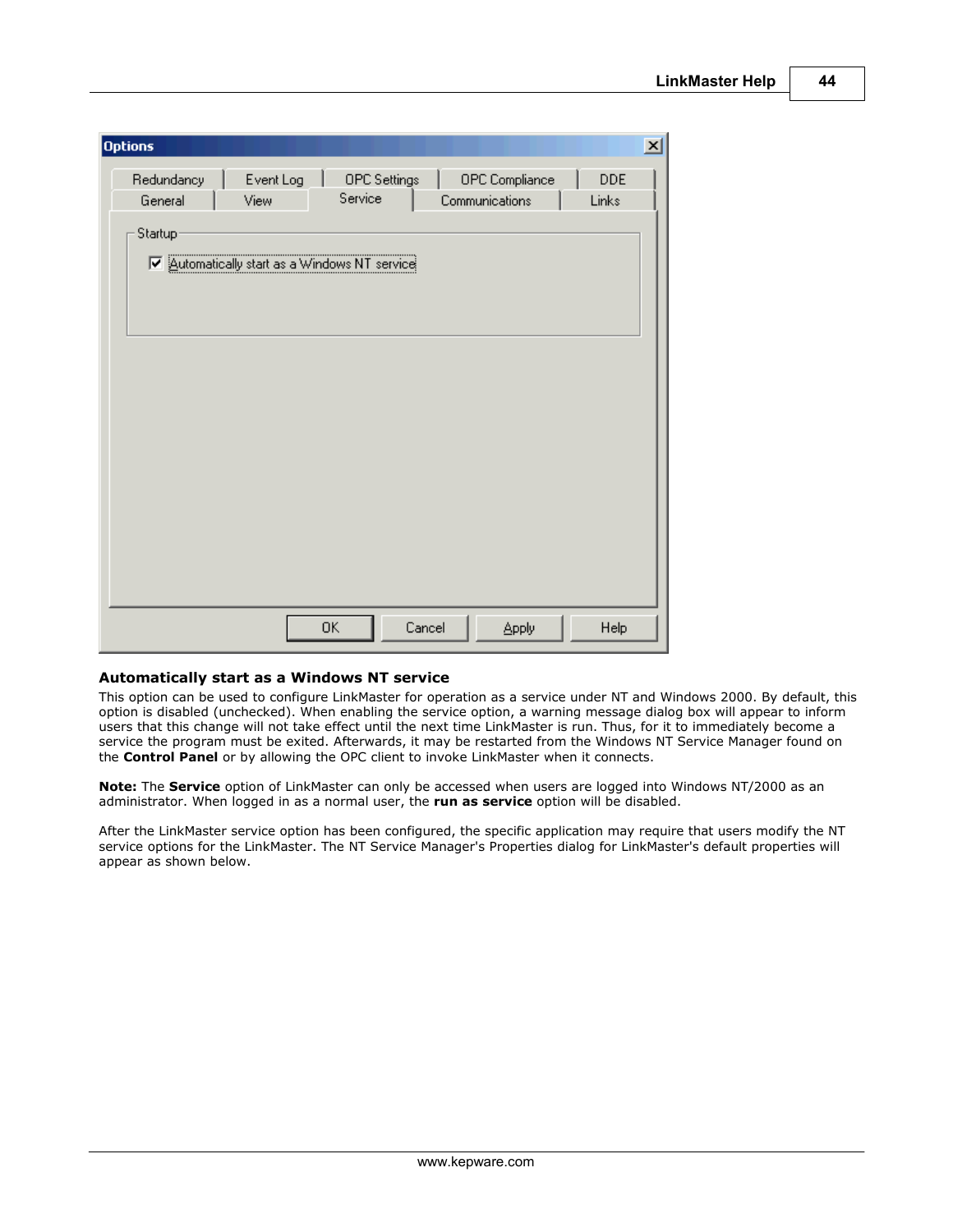

LinkMaster is configured for **automatic startup** and **interaction with the desktop** by default. Interaction with the Desktop means that not only will LinkMaster appear on the taskbar, but that users can make changes to the project even when it is running as a service. It also means that users will not be able to shut LinkMaster down from any of the normal menu exits or close functions. Allowing LinkMaster to interact with the desktop has no effect on its ability to supply OPC data across user logins. Once the LinkMaster project is completely configured, users may want to consider disabling LinkMaster's interaction with the desktop. This will prevent users from seeing the application on their taskbar and will further reduce unauthorized access to the server. To prevent LinkMaster from interacting with the desktop simply uncheck the **Allow Service to Interact with Desktop** check box. Once desktop interaction is disabled, LinkMaster will need to restart before it can be removed from the system taskbar.

**Note:** If running LinkMaster in a demo or evaluation mode, we strongly recommend that LinkMaster is allowed to **Interact with Desktop**. This will show any error messages that LinkMaster may generate, such as **Demo period has expired**. If this occurs, stop the LinkMaster service using the Service manager as shown below.

Once LinkMaster is configured to run as a service, use the NT Service manager to manually start and stop the application. The Service Manager menu is used to select the **LinkMaster Service** and either start or stop the service as shown in the dialog below.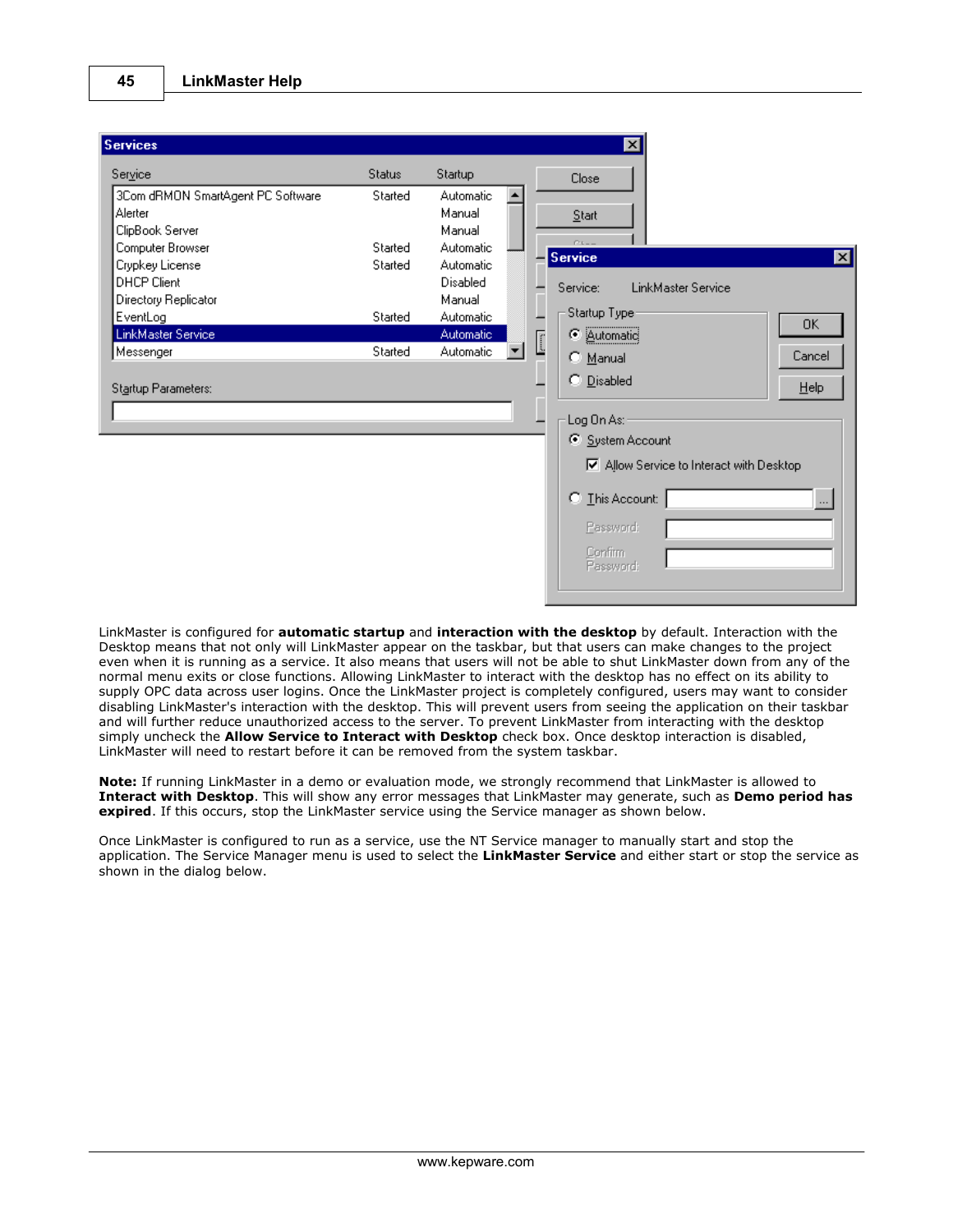**46**

| Service                   | <b>Status</b>  | Startup          | Close       |
|---------------------------|----------------|------------------|-------------|
| Harmony                   |                | Manual           |             |
| <b>LinkMaster Service</b> |                | <b>Automatic</b> | Start       |
| Messenger                 | <b>Started</b> | <b>Automatic</b> |             |
| <b>MSDTC</b>              |                | Manual           | Stop        |
| MSSQLServer               | Started        | Automatic        |             |
| NAV Alert                 | Started        | Manual           | Pause       |
| NAV Auto-Protect          | Started        | Automatic        | Continue    |
| Net Logon                 | Started        | Automatic        |             |
| Network DDE               |                | Manual           |             |
| Network DDE DSDM          |                | Manual           | Startup     |
|                           |                |                  | HW Profiles |
| Startup Parameters:       |                |                  |             |
|                           |                |                  | Help        |

#### **Returning LinkMaster to Normal Program Mode**

To return LinkMaster to normal stand-alone program operation, users must first be able to interact with the LinkMaster project. This requires that LinkMaster be able to interact with the desktop. If LinkMaster is not configured to interact with the desktop, the NT Services Manager can be used to enable desktop interaction and stop the LinkMaster service. Once the application has stopped, restart it using the Start button as shown above. LinkMaster should now appear on the system taskbar. Once LinkMaster can be seen on the desktop, changes can be made to the project. To return to normal program mode **uncheck** the **Automatically start as a Windows NT service** checkbox on the Service option dialog of LinkMaster. Next, stop the application using the Stop button of the Service manager. Now, LinkMaster can run from the normal desktop icon or start menu selection.

The following message may be received if LinkMaster is configured to run as a service but users attempt to run it from the desktop icon or the start menu.

| LinkMaster |                                                                           |
|------------|---------------------------------------------------------------------------|
| Æ          | The application will need to be restarted for the changes to take affect. |
|            |                                                                           |

In order to make LinkMaster run as a normal program, review the steps in **Returning LinkMaster to Normal Program Mode** above.

#### **Possible issues when running as a service**

Under most circumstances users should be able to seamlessly switch between Service mode and Stand Alone mode. There is the possibility of a **DCOM (Distributed Component Object Model)** security issue that may prevent the OPC client from being able to connect to LinkMaster when it is running as a service.

If users experience an issue connecting the OPC client to LinkMaster when it is running as service, we suggest that LinkMaster be taken out of service mode and the OPC connection be confirmed in **Stand Alone mode**. Once the OPC client connection has been confirmed under normal circumstances, users can look at the DCOM settings using the following steps:

- 1. Place LinkMaster back into **Service mode**.
- 2. Run **DCOM Config**. This can be done from the Windows start menu using the **Run** command. Type "DCOMCNFG".
- 3. Once DCOMCNFG is running, the main dialog will appear as shown below.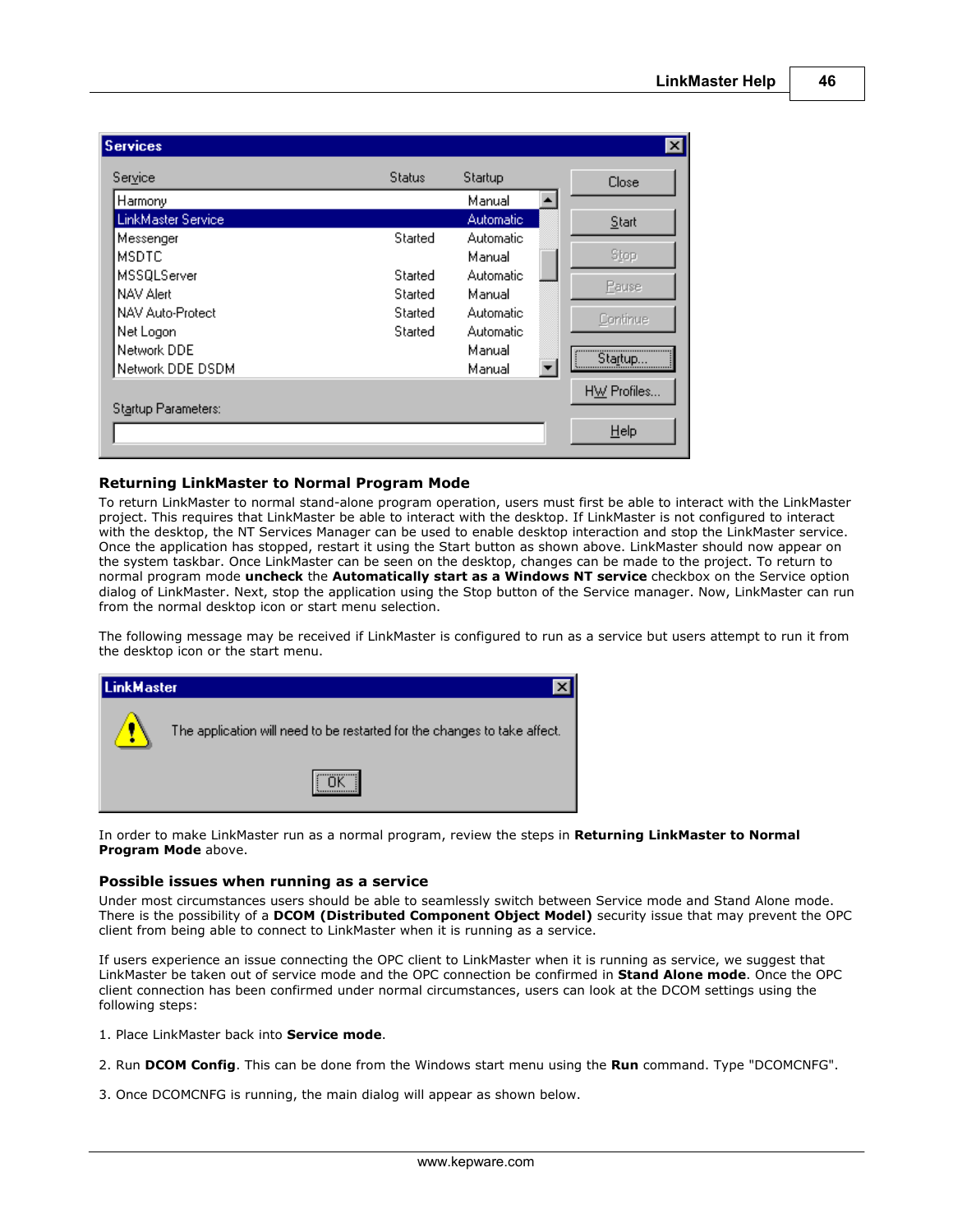| <b>Distributed COM Configuration Properties</b>                                                                                                                                                                                                    | ? |
|----------------------------------------------------------------------------------------------------------------------------------------------------------------------------------------------------------------------------------------------------|---|
| Applications   Default Properties   Default Security   Default Protocols  <br>Applications:                                                                                                                                                        |   |
| <b>KEPware LinkMaster</b><br>KEPware Enhanced OPC/DDE Server<br>Microsoft Access Database<br>Microsoft Clip Gallery<br>Microsoft Draw 98 Drawing<br>Microsoft Excel 97 Application<br>Microsoft Word Basic<br>Paint Shop Pro 5 Image<br>Paintbrush |   |
| Properties<br>Cancel<br>OΚ<br>Apply                                                                                                                                                                                                                |   |

- 4. In the **Default Security** tab, there are groups: default **Access**, **Launch** and **Configuration**.
- 5. In **Access**, click **Edit Default**. The dialog should appear as shown below.

| <b>Registry Value Permissions</b>                                                     | $ \mathbf{x} $      |
|---------------------------------------------------------------------------------------|---------------------|
| DefaultAccessPermission<br>Registry Value:<br>Owner: MARKSPC\Account Deleted<br>Name: |                     |
| Account Unknown                                                                       | <b>Allow Access</b> |
| Everyone                                                                              | Allow Access        |
| Allow Access<br>Type of Access:                                                       |                     |
| <b>OK</b><br>Cancel<br>Add                                                            | Remove<br>Help      |

6. If **Everyone** is not already a member of the defaul access security group, click **Add** and select **Everyone** from the list. Make sure that the type of access is **Allow Access**.

# 7. Click **OK**.

8. In **Launch**, click **Edit Default**.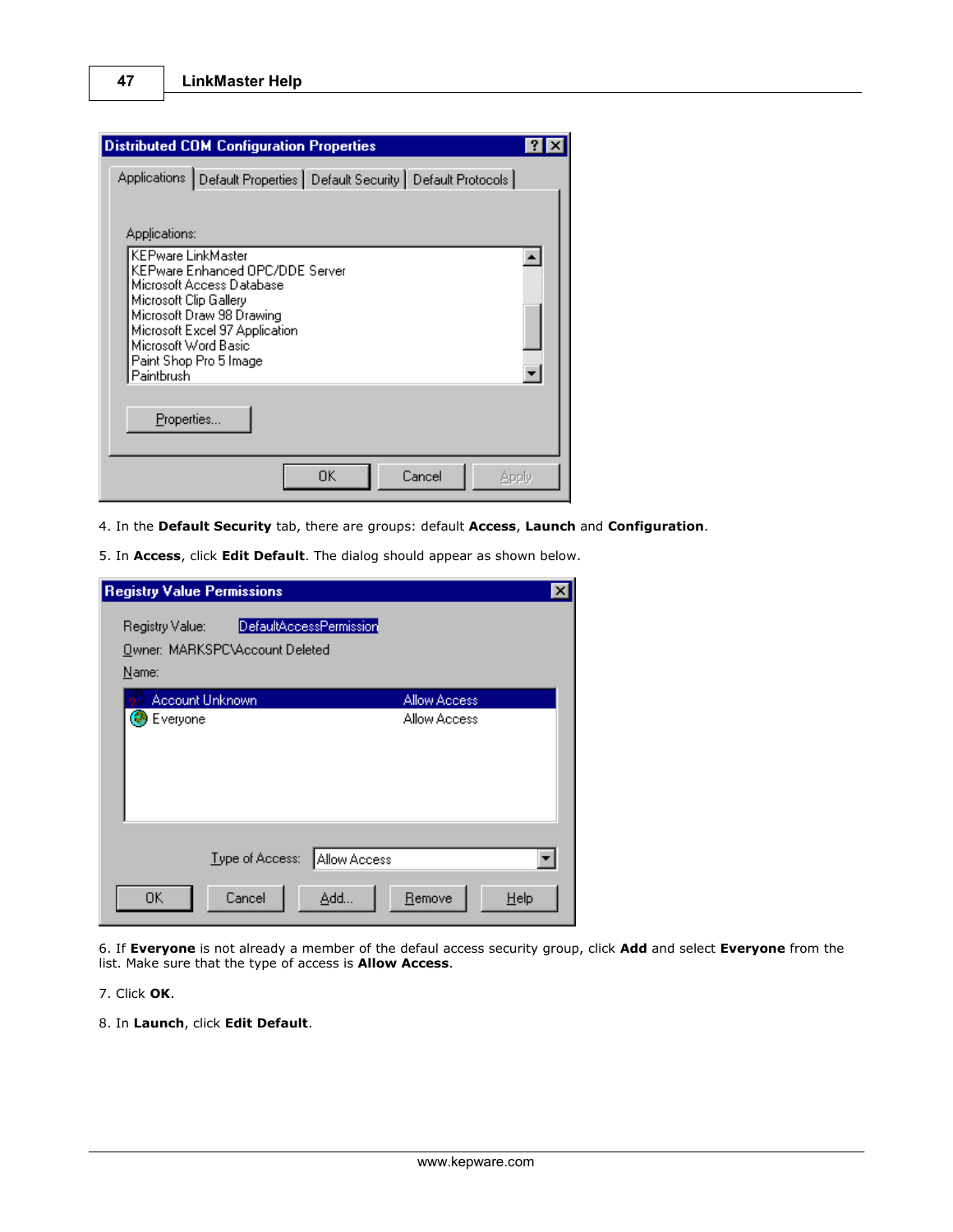| <b>Registry Value Permissions</b>                                                 |                                                              |
|-----------------------------------------------------------------------------------|--------------------------------------------------------------|
| DefaultLaunchPermission<br>Registry Value: The<br>Owner: Account Unknown<br>Name: |                                                              |
| Account Unknown<br>Everyone<br><b>INTERACTIVE</b><br><mark>≹</mark> SYSTEM        | Allow Launch<br>Allow Launch<br>Allow Launch<br>Allow Launch |
| Allow Launch<br>Type of Access:<br>Cancel<br>Add                                  | Remove<br>Help                                               |

9. If **Everyone** name and **SYSTEM** name are not members of the group, click **Add** and select **Everyone** and **SYSTEM** from the list. Make sure that the type of access for both is **Allow Launch**.

10. Click **OK**.

11. In the **Service Control Manager**, stop and restart LinkMaster as a **service**.

12. Attempt to reconnect to LinkMaster using the OPC client.

**Note:** If at this point users are still unable to connect, reboot the PC. In most cases, DCOM settings will take effect immediately.

# <span id="page-48-0"></span>**Communications Options**

LinkMaster users can adjust how often the LinkMaster queries connected servers for possible lost communications. In the event that a server is disconnected, LinkMaster will attempt to regain connection to the lost server(s) at a userdefined interval.

To access the Communications options, click **Tools** | **Options**. Then, select the **Communications** tab. The following dialog will be displayed.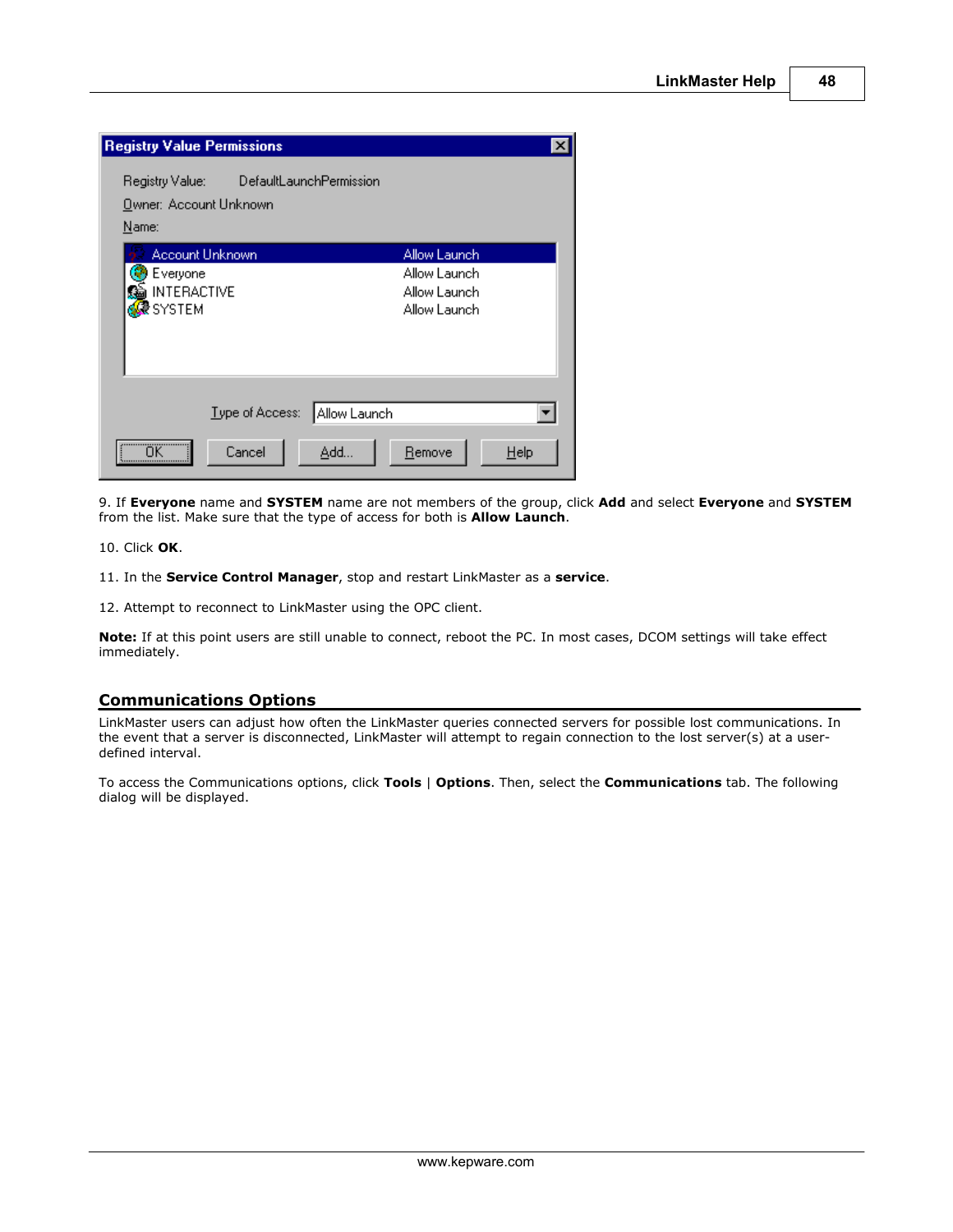| <b>Options</b>                                                                                                                   | $\vert x \vert$ |
|----------------------------------------------------------------------------------------------------------------------------------|-----------------|
| Redundancy<br>Event Log<br>OPC Settings<br>OPC Compliance<br><b>DDE</b><br>Communications<br>Links<br>Service<br>General<br>View |                 |
| Loss of Communications<br>15<br>ᆃ<br>seconds.<br>Query server status every                                                       |                 |
| 5 <br>극<br>Attempt to reestablish server communications every<br>seconds<br>when not responding.                                 |                 |
|                                                                                                                                  |                 |
|                                                                                                                                  |                 |
|                                                                                                                                  |                 |
|                                                                                                                                  |                 |
| Cancel<br>0K<br><b>Help</b><br><b>Apply</b>                                                                                      |                 |

#### **Query server status every...**

This selection can be used to specify how often LinkMaster will check to make sure the connected OPC server(s) have not been disconnected. The default is 5 seconds. The valid range is 5 to 30 seconds.

#### **Attempt to re-establish server...**

This selection can be used to configure how often the LinkMaster will attempt to reconnect with an OPC server once communications has been lost. The default is 5 seconds. The valid range is 5 to 30 seconds.

# <span id="page-49-0"></span>**Links Options**

To access the Links options, click on **Tools** | **Options**. Then, select the **Links** tab.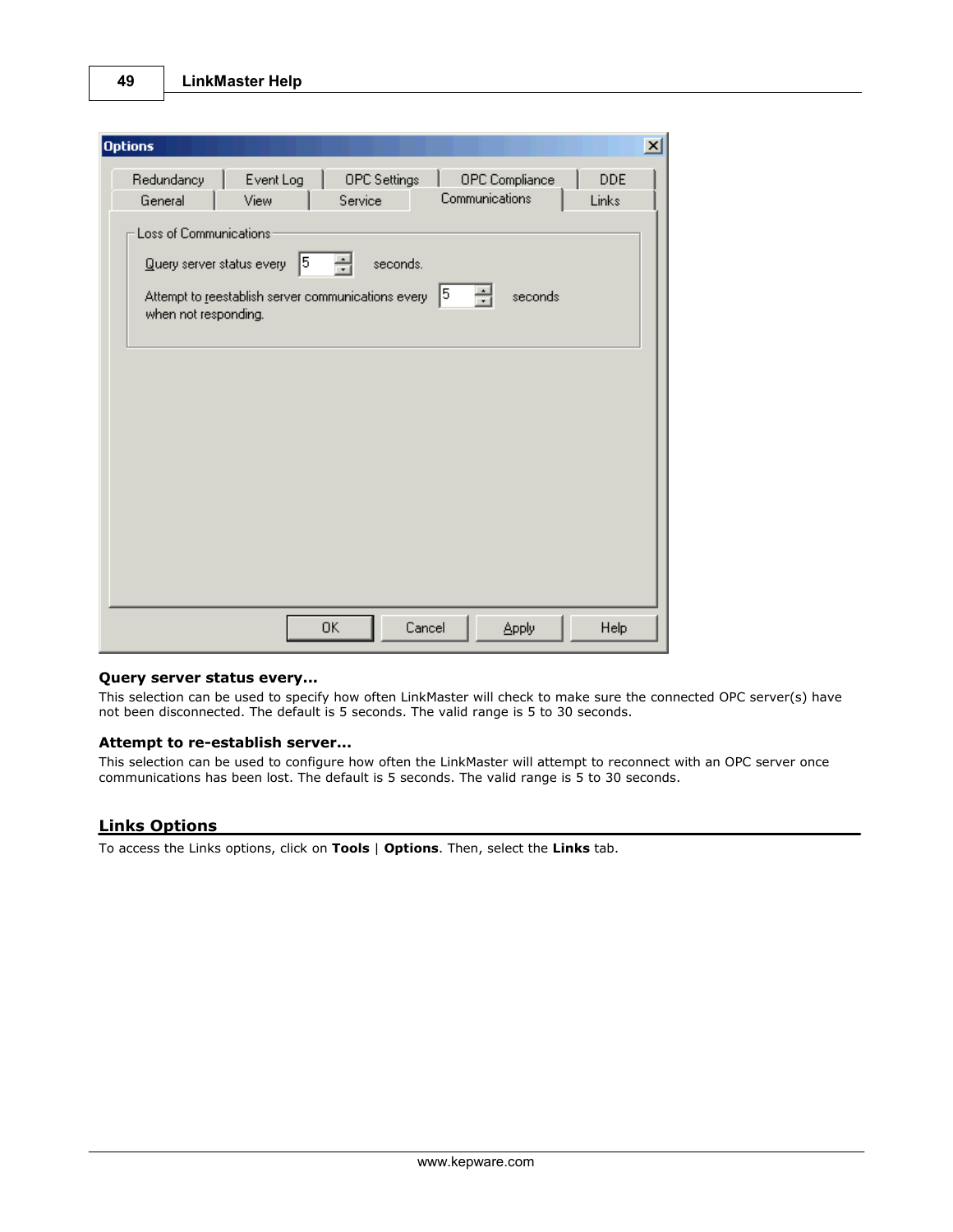| <b>Options</b>                                                                                                       |             | $\vert x \vert$ |
|----------------------------------------------------------------------------------------------------------------------|-------------|-----------------|
| Redundancy<br>Event Log<br><b>OPC</b> Settings<br>OPC Compliance                                                     | <b>DDE</b>  |                 |
| General<br>View<br>Service<br>Communications                                                                         | Links       |                 |
| Dead Value                                                                                                           |             |                 |
| $\Box$ Set link values to the following when the quality of the data is bad:                                         |             |                 |
| Dead value: Last Known Value                                                                                         |             |                 |
|                                                                                                                      |             |                 |
| Write Optimizations                                                                                                  |             |                 |
| Optimizations:<br>Send last input update to each output                                                              |             |                 |
| Seconds to wait for outstanding write<br>5<br>complete notifications before sending<br>the next write to the server: |             |                 |
| $\nabla$ Always retry failed write operations if no other queued writes are pending                                  |             |                 |
| Add Item Failure Recovery-                                                                                           |             |                 |
| Retry to add items that previously failed every :<br>13.<br>seconds.                                                 |             |                 |
|                                                                                                                      |             |                 |
|                                                                                                                      |             |                 |
| 0K<br>Cancel<br>Apply                                                                                                | <b>Help</b> |                 |

### **Dead Value**

The Dead Value setting specifies what the link item values will be set to if the values become bad. By default, the link value will display either the last good value or no value at all (depending on whether the link has received an update). If the user-defined dead value is beyond the range of the link item's Output data type, then the dead value will not be transferred to the output item. Furthermore, that link item will be considered invalid in this state because of the mismatch between the dead value and the output data type.

**Important:** Boolean link items can only have a value '1'(TRUE) or '0'(FALSE). Setting the dead value to a non-zero value will set the link item to '1'(TRUE) when the value becomes bad. Similarly, setting the dead value to zero will set the link item to '0'(FALSE).

### **Write Optimizations**

For the Optimizations setting, the recommended choice is **Send last input update to each output**, which sends only the most recent input update to the corresponding output item. This option can minimize the load on the OPC server's write queue. The other optimizations option is **Send all input updates to each output**, which sends all write requests to the corresponding output(s).

**Caution:** Selecting **Send all input updates** can lead to server overload if the **Seconds to wait for...** time interval is set too low. Write requests can build up in the cache, causing undue strain to the server. For this reason, the recommended choice for optimizations is **Send last input update to each output**. The **Seconds to wait for outstanding write complete notifications before sending the next write to the server** setting can be used to optimize write performance to servers that are slower or fail to notify LinkMaster of a write complete. The default value is 5 seconds. The allowable range is 0-60 seconds. Always retry failed write operations if no other queued writes are pending. When this option is selected, LinkMaster will attempt to retry writes that previously failed. The default setting is selected.

## **Add item failure recovery**

**Retry to add items that previously failed every X seconds:** This setting is used to specify how often the application should re-attempt to add items that were previously rejected by an OPC server. This situation can occur for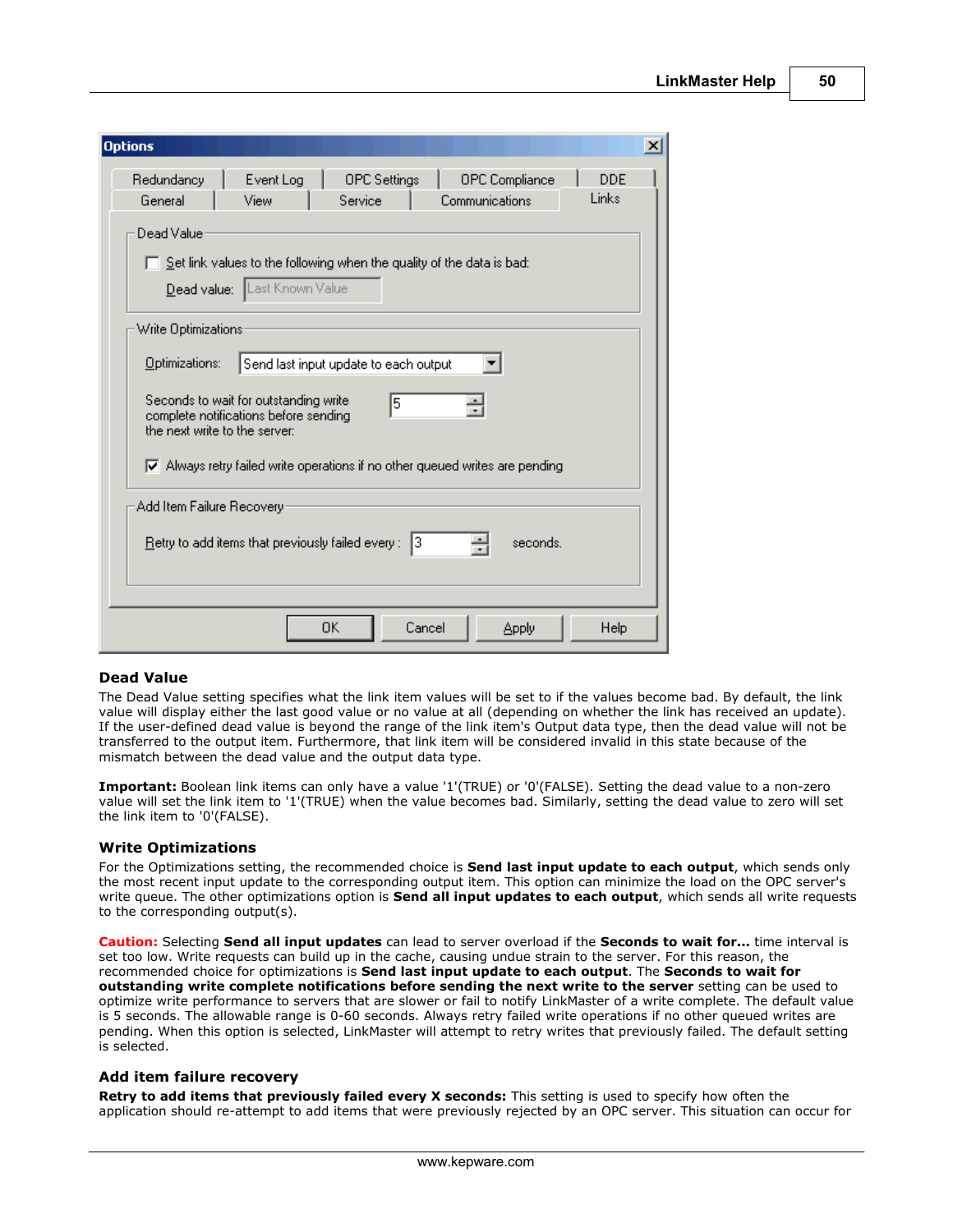servers that allow incoming client connections prior to fully initializing its available item list.

# <span id="page-51-0"></span>**Event Log Options**

To access the Event Log options, click on **Tools** | **Options** and then select the **Event Log** tab. The following dialog will be displayed.

| <b>Options</b>                                                                                                                   | $\vert x \vert$ |
|----------------------------------------------------------------------------------------------------------------------------------|-----------------|
| Service<br>General<br>View<br>Communications<br>Links<br>Event Log<br><b>OPC</b> Settings<br>OPC Compliance<br>Redundancy<br>DDE |                 |
| General<br>Preserve log on disk                                                                                                  |                 |
| Maximum number of events to log: 1000<br>奇                                                                                       |                 |
| When the log is full: Overwrite As Needed                                                                                        |                 |
|                                                                                                                                  |                 |
|                                                                                                                                  |                 |
|                                                                                                                                  |                 |
|                                                                                                                                  |                 |
|                                                                                                                                  |                 |
|                                                                                                                                  |                 |
| 0K<br>Cancel<br>Help<br>Apply                                                                                                    |                 |

LinkMaster supports persistent event logging. Events that occur within LinkMaster can be stored to disk and viewed via the **Event Viewer**, which is a separate application. The data contained in the event log depends on the options selected. As seen in the following figure, there are a number of options that allow the Event Log operation to be tailored to the application's specific needs.

#### **Preserve log on disk**

This setting enables the use of a disk based log file. When enabled, all events in LinkMaster will be maintained on disk; from one run to the next. The log file, called "linkmaster.log" is found in LinkMaster's main Window's folder. If this setting is disabled, then the event logging system will be stored only in internal memory and not on disk. When **Preserve Log File** is disabled, the event log contents will be empty each time the server is run.

#### **Maximum number of events to log**

This parameter determines the number of records the log system will hold before the log full action comes into effect. The valid range is 100 to 30000 records. The default value is 1000 records. If attempting to change this parameter to a value that is less than the current number of records in the log, users will be given a warning that the log file truncation will occur.

#### **"When the log is full"**

This parameter determines the course of action that should be taken when the event log reaches the maximum number of events. There are two possible options available: **Overwrite as Needed** and **Halt (Requires Manual Reset)**. When set to **Overwrite as Needed**, the event log acts as a circular buffer with each new event replacing the oldest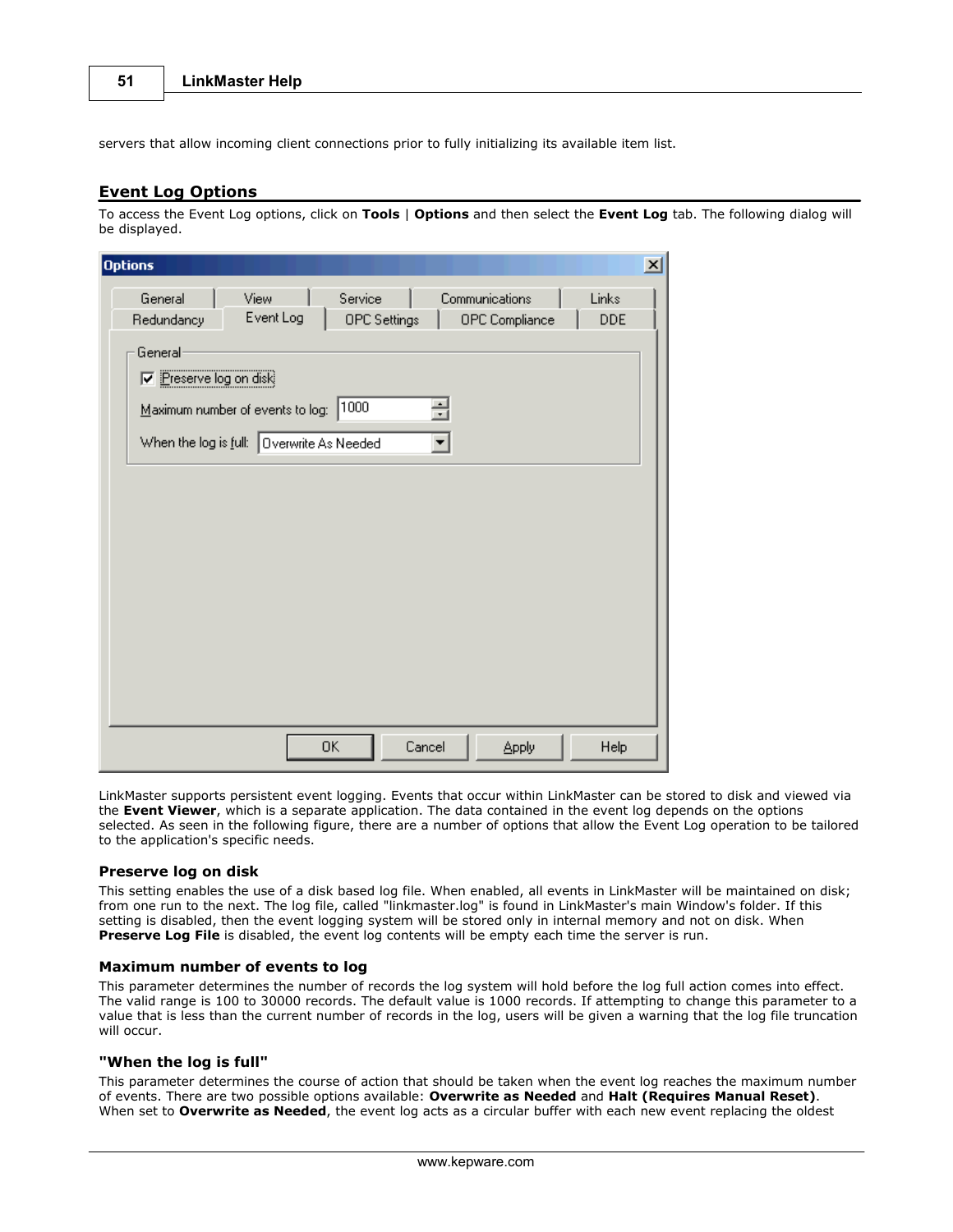event once the log is full. When set to **Halt**, the event log will stop accepting new events and maintain the current list of events until an operator manually resets the event log. This can be useful when trying to catch elusive error conditions.

The contents of the event log can be tailored to meet the application's reporting requirements. Currently, there are three types of messages that can be placed into the event log; General messages (such as server startup and shutdown), Warning messages (such as device not responding) and Error messages (such as the rejection of bad OPC item requests). To protect the log file's contents, use the **[User Manager](#page-16-0)** to define permissions and limit what functions operators can access.

# <span id="page-52-0"></span>**OPC Settings Options**

LinkMaster supports both versions of the OPC Foundation's Data Access Specification 1.0 and 2.0, and both versions are supported simultaneously. While this provides the utmost level of compatibility, there may be times when forcing the LinkMaster to use one method over another may be necessary. The OPC Options dialog is used to make these selections. To access the OPC Settings options, click on **Tools** | **Options**, then select the OPC Settings tab. The following dialog will be displayed.

| <b>Options</b>                                                                                                                                                                                                                                                                                                                                                                                                                                                            | $\vert x \vert$ |
|---------------------------------------------------------------------------------------------------------------------------------------------------------------------------------------------------------------------------------------------------------------------------------------------------------------------------------------------------------------------------------------------------------------------------------------------------------------------------|-----------------|
| Service<br>General<br>View<br>Communications<br>Links<br><b>OPC</b> Settings<br>Redundancy<br>Event Log<br>OPC Compliance                                                                                                                                                                                                                                                                                                                                                 | <b>DDE</b>      |
| Enable OPC 1.0 data access interfaces<br>$\boxdot$ Enable OPC 2.0 data access interfaces.<br>$\boxdot$ Enable OPC 3.0 data access interfaces<br>$\blacktriangledown$ Include hints when a client browses the server (uncheck for compliance testing).<br>$\blacktriangledown$ Allow clients to write to system level tags (uncheck for compliance testing).<br>Use DCOM configuration utility to set security.<br>Include tag properties when a client browses the server |                 |
| Timing<br>15<br>seconds<br>When notifying clients that the server is shutting down wait<br>before disconnecting.<br>115<br>seconds before timing out on synchronous requests for data.<br>Wait                                                                                                                                                                                                                                                                            |                 |
|                                                                                                                                                                                                                                                                                                                                                                                                                                                                           |                 |
| 0K<br>Cancel<br>Apply                                                                                                                                                                                                                                                                                                                                                                                                                                                     | Help            |

### **Enable OPC 1.0**

This setting will allow the LinkMaster to accept OPC client connections from OPC clients that support the 1.0 specification. By default 1.0 operation is enabled.

#### **Enable OPC 2.0**

This setting will allow the LinkMaster to accept OPC client connections from OPC clients that support the 2.0 specification. By default, 2.0 operations are enabled.

### **Enable OPC 3.0**

This setting will allow the LinkMaster to accept OPC client connections from OPC clients that support the 3.0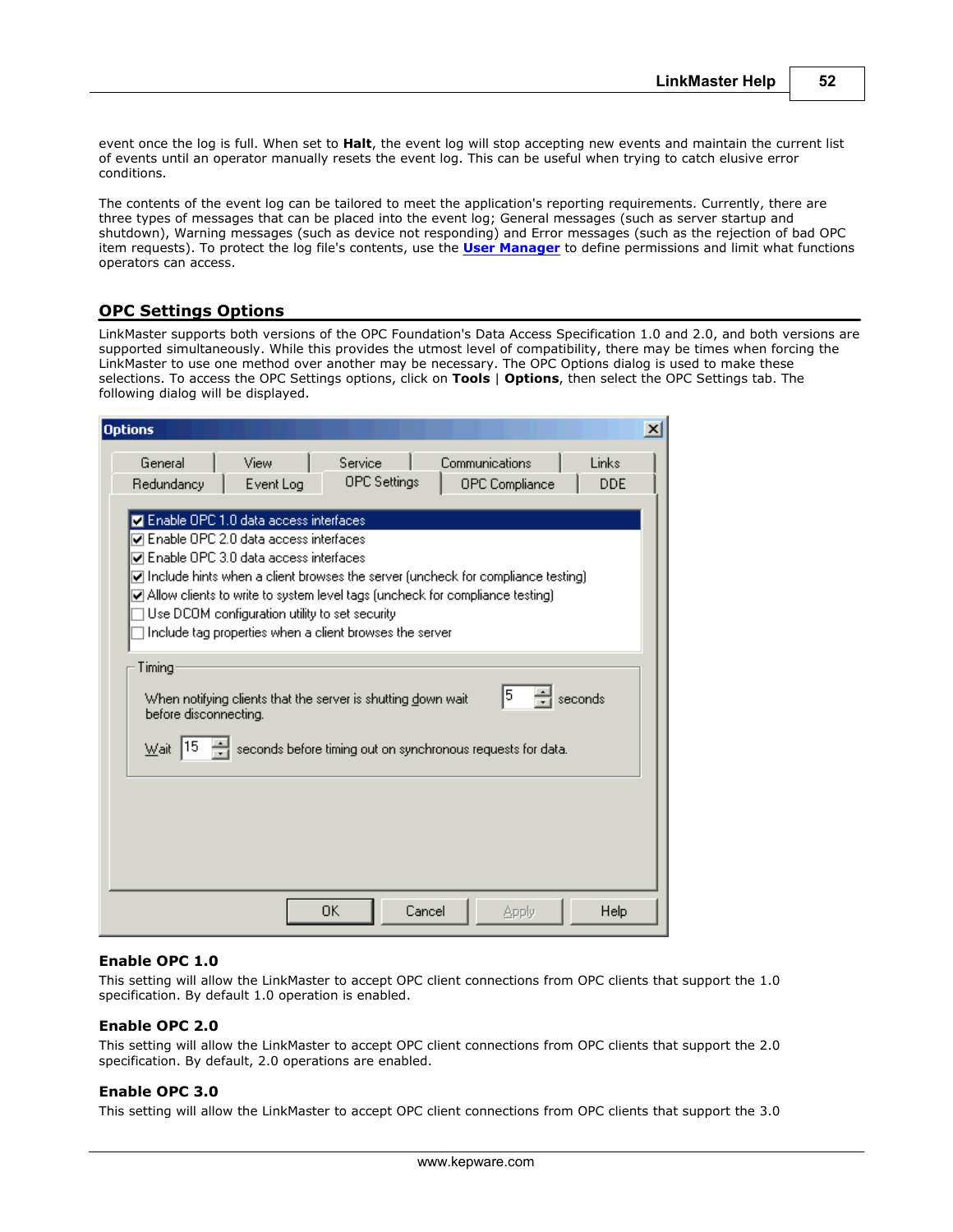specification. By default 3.0 operation is enabled.

#### **Include hints when a client browses the server (uncheck for compliance testing)**

This setting will allow OPC client applications to browse LinkMaster's Link item status tags, when enabled. These items can be useful when it is necessary to monitor link conditions from the OPC client. By default, this setting is enabled (On).

**Note:** When running the OPC Compliance test, this option should be turned (Off).

#### **Allow clients to write to system level tags**

This option controls write access to system tags, like the **Enable** tag for a **Link Group**. In some cases, users may not want a client application to have the ability to turn a Link Group on or off in the project. This setting applies to all system level tags.

**Note:** When running the OPC Compliance test, this option should be turned (Off). The default condition is (On).

#### **Use DCOM configuration utility to set security**

This option controls how LinkMaster will respond to DCOM security requests. When enabled, the DCOM configuration utility can be used to establish strong security on who can access the server. When this option is disabled, LinkMaster will automatically reduce the level of DCOM security, making it much easier for applications to connect to LinkMaster.

**Note:** If experiencing DCOM security issues, try disabling this option. For new applications, this option defaults to the (Off/disabled) state.

#### **Include tag properties**

This option enables OPC client applications to browse the tag properties available for each tag in the address space. By default this setting is disabled. Changing any of these options can be useful if the OPC client application has problems with a particular version of the specification.

### **When notifying clients that the server is shutting down wait \_\_ seconds before disconnecting.**

This timeout setting is used to configure how long LinkMaster will wait for an OPC client to return from the server shut down event. If the client application does not return within the timeout period, LinkMaster will complete its shutdown and exit. The valid range for this timeout is 1 to 30 seconds. The default is 5 seconds.

## **Wait \_\_ seconds before timing out on synchronous requests for data.**

This setting is used to configure how long LinkMaster will wait for a synchronous read or write operation to complete. If a synchronous operation is in progress and the timeout is exceeded, LinkMaster will force the operation to complete with a failure to the OPC client. This prevents OPC clients from appearing to become locked up when using synchronous operations. The valid range is 5 to 60 seconds, with 15 seconds as a default.

### <span id="page-53-0"></span>**OPC Compliance Options**

LinkMaster has been designed to provide the highest level of compatibility with the OPC Foundation's specifications. In testing, however, it has been found that being fully compatible with the specification and working with all OPC client applications is a different matter. The OPC Compliance option is used to tailor the operation of LinkMaster to better meet the needs of rare OPC clients. Normally these options will not need to be adjusted for the majority of OPC client applications that users will encounter.

To access the OPC Compliance options, click on **Tools** | **Options**. Then, select the **OPC Compliance** tab. The dialog will be displayed as shown below.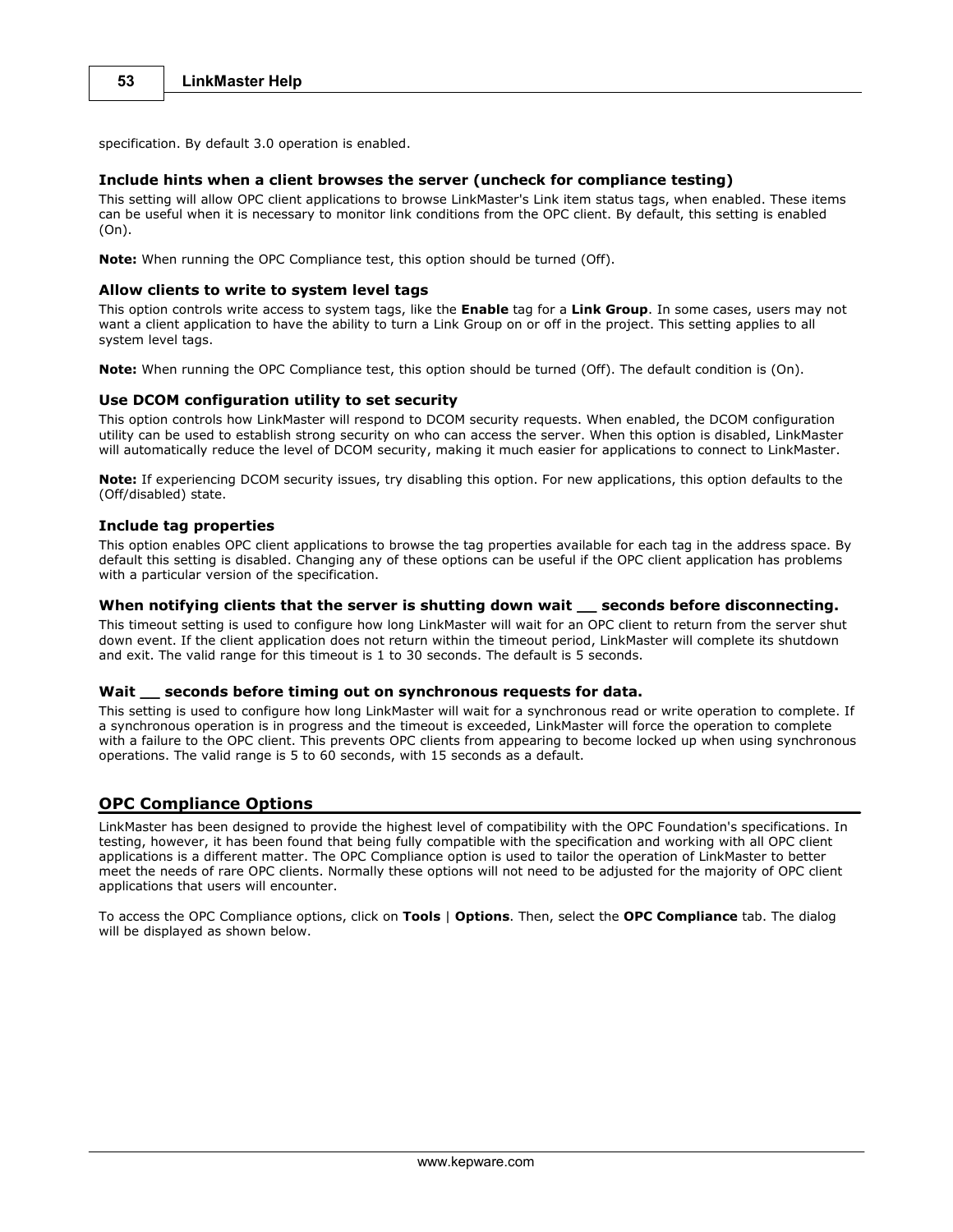**54**

| <b>Options</b> |                                                                |                                                                                                                                                                           |                                                                                                                                                                       | $\vert x \vert$ |
|----------------|----------------------------------------------------------------|---------------------------------------------------------------------------------------------------------------------------------------------------------------------------|-----------------------------------------------------------------------------------------------------------------------------------------------------------------------|-----------------|
| General        | View                                                           | Service                                                                                                                                                                   | Communications                                                                                                                                                        | Links           |
| Redundancy     | Event Log                                                      | <b>OPC</b> Settings                                                                                                                                                       | OPC Compliance                                                                                                                                                        | <b>DDE</b>      |
|                | Reject unsupported language IDs<br>Data type support for 2.05a | Ignore deadband when returning data for cache reads<br>Return all browse items regardless of read-write filter.<br>Return initial updates for items in a single callback. | Perform the following operations in agreement with the OPC-DA 3.0 specification;<br>Return synchronous device read failure if one or more items would result in bad d |                 |
|                |                                                                |                                                                                                                                                                           | Note: For OPC Data Access Compliance testing there are additional                                                                                                     |                 |
|                |                                                                | features that have to be turned off on the OPC Settings page.                                                                                                             |                                                                                                                                                                       |                 |
|                |                                                                | OK.<br>Cancel                                                                                                                                                             | Apply                                                                                                                                                                 | Help            |

### **Perform the following operations in agreement with the OPC-DA 3.0 specification**

This is the master enabling switch for the options presented in this list box. When enabled, LinkMaster will respect the settings for **Reject unsupported Language IDs**, **Data type support for 2.05a** and **Return initial updates for items in a single callback** for all OPC client connections.

#### **Reject Language IDs**

When selected, **Reject Language IDs** will enable LinkMaster to accept Language IDs that it does not natively support. If the OPC client application attempts to add an OPC group to LinkMaster and it receives a general failure, it is possible the client has given LinkMaster an invalid Language ID. If this occurs, LinkMaster will reject the group addition. This condition is rare and this selection should normally be left disabled.

#### **Ignore dead band**

When selected, **Ignore dead band** will enable LinkMaster to ignore the dead band setting on OPC groups added to the server. Some OPC clients have had problems passing the correct value for the dead band. This problem may manifest itself in the OPC client as having good data but the data does not appear to be updating frequently or at all. Like the Language ID issue, this condition is rare. As such, this selection should normally be left in its default state of disabled.

#### **Return all browse items**

When selected, **Return all browse items** will cause the LinkMaster to return all tags to an OPC client application when a browse request is made regardless of the access filter applied to the OPC clients tag browser.

# **Data type support for 2.05a**

When selected, **Data type support for 2.05a** will cause the server to adhere to the data type requirements and expected behaviors for data type coercion that were added to the 2.05a specification.

#### **Return synchronous device read failure**

When selected, **Return synchronous device read failure** will cause the server to return a failure if one or more items for a synchronous device read results in a bad quality read. Compliance requires the server to return success indicating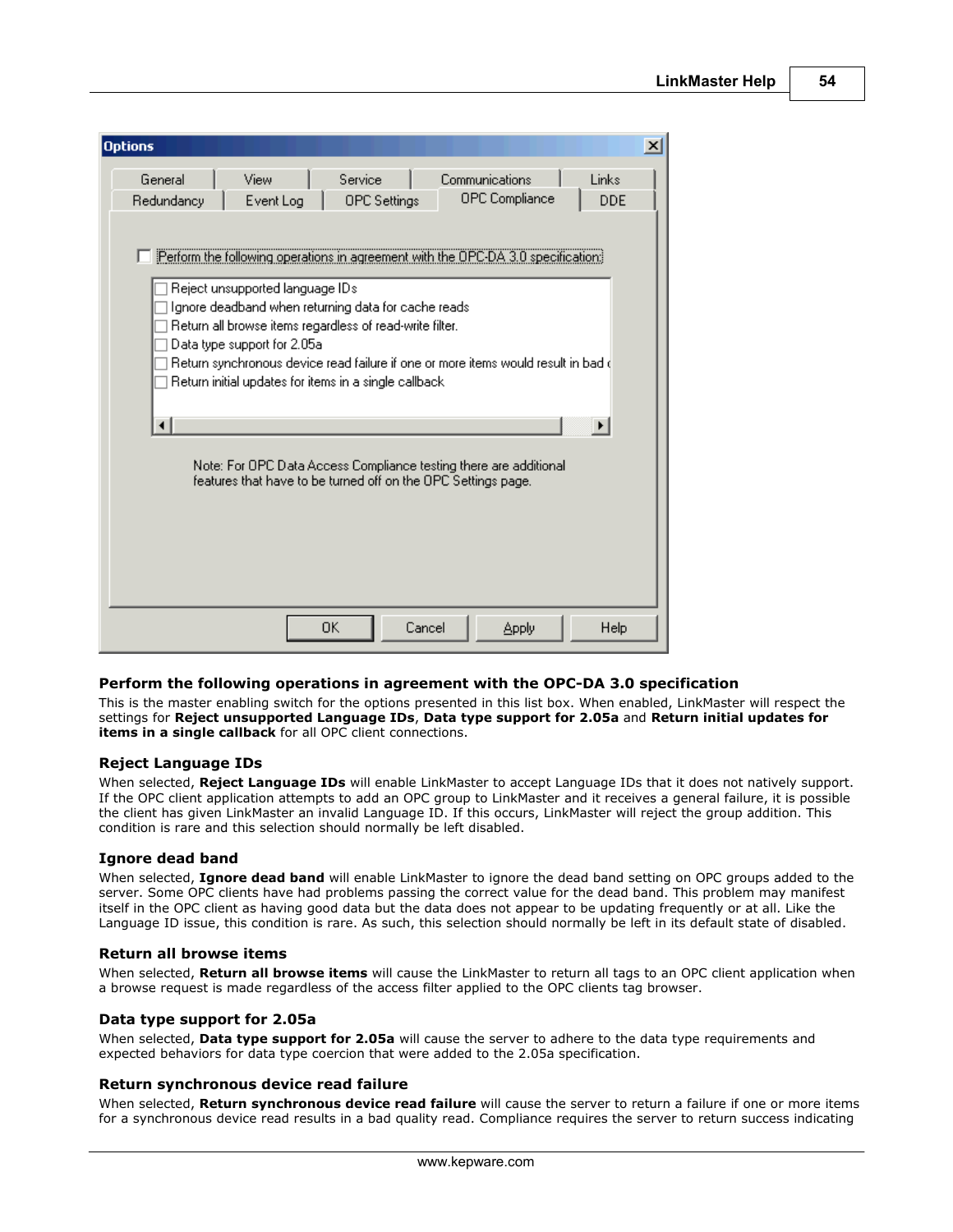that the server could complete the request, even though the data for one or more items may include a bad and/or uncertain quality.

#### **Return initial updates for items in a single callback**

When selected, **Return initial updates for items in a single callback** will cause LinkMaster to return all outstanding initial item updates in a single callback. When not selected, LinkMaster will return initial updates as they are available which could result in multiple callbacks.

## <span id="page-55-0"></span>**DDE Options**

While LinkMaster is first and foremost an OPC component, there are still a number of applications that require the use of **DDE (Dynamic Data Exchange)** to share data. LinkMaster will provide access to DDE applications that support any of the following DDE formats: **CF\_Text**, **XL\_Table**, and **Advanced DDE**. Formats CF\_Text and XL\_Table are standard DDE formats developed by Microsoft for use with all DDE aware applications. Advanced DDE is a high performance format supported by a number of client applications specific to the industrial market.

To access the DDE options, click **Tools** | **Options**. Then, select the **DDE** tab.

| <b>Options</b>                                                                                     | $\vert x \vert$                                                                              |
|----------------------------------------------------------------------------------------------------|----------------------------------------------------------------------------------------------|
| Service<br>General<br>View<br>Redundancy<br>Event Log<br><b>OPC</b> Settings                       | Communications<br>Links<br><b>DDE</b><br>OPC Compliance                                      |
| General<br>Ⅳ Enable DDE connections to the server<br>Enable Net DDE<br>linkmaster<br>Service name: | Formats<br>Ⅳ Advanced DDE<br>$\overline{\triangledown}$ $\times$ L Table<br>$\nabla$ CF_TEXT |
| Timing<br>100<br>Update active clients every<br>ms.                                                |                                                                                              |
| 15 <br>$\underline{\mathsf{W}}$ ait                                                                | seconds before timing out on immediate requests for data.                                    |
|                                                                                                    |                                                                                              |
| OΚ<br>Cancel                                                                                       | Help<br><b>Apply</b>                                                                         |

The DDE Option dialog allows a great deal of control in determining how LinkMaster provides DDE data.

#### **Enable DDE connections to the server**

This parameter allows the DDE server portion of LinkMaster to be turned either on or off. If the DDE operation is turned off, LinkMaster will not respond to any requests for DDE data. If intending to use LinkMaster only as an OPC server, disable the DDE operation in order to increase the data's security and improve the overall performance of the server.

#### **Enable Net DDE**

This parameter allows the use of Microsoft's Net DDE services to be disabled. If intending to use LinkMaster with only local DDE client applications, Net DDE should be left disabled (the default setting). Starting the Net DDE services can be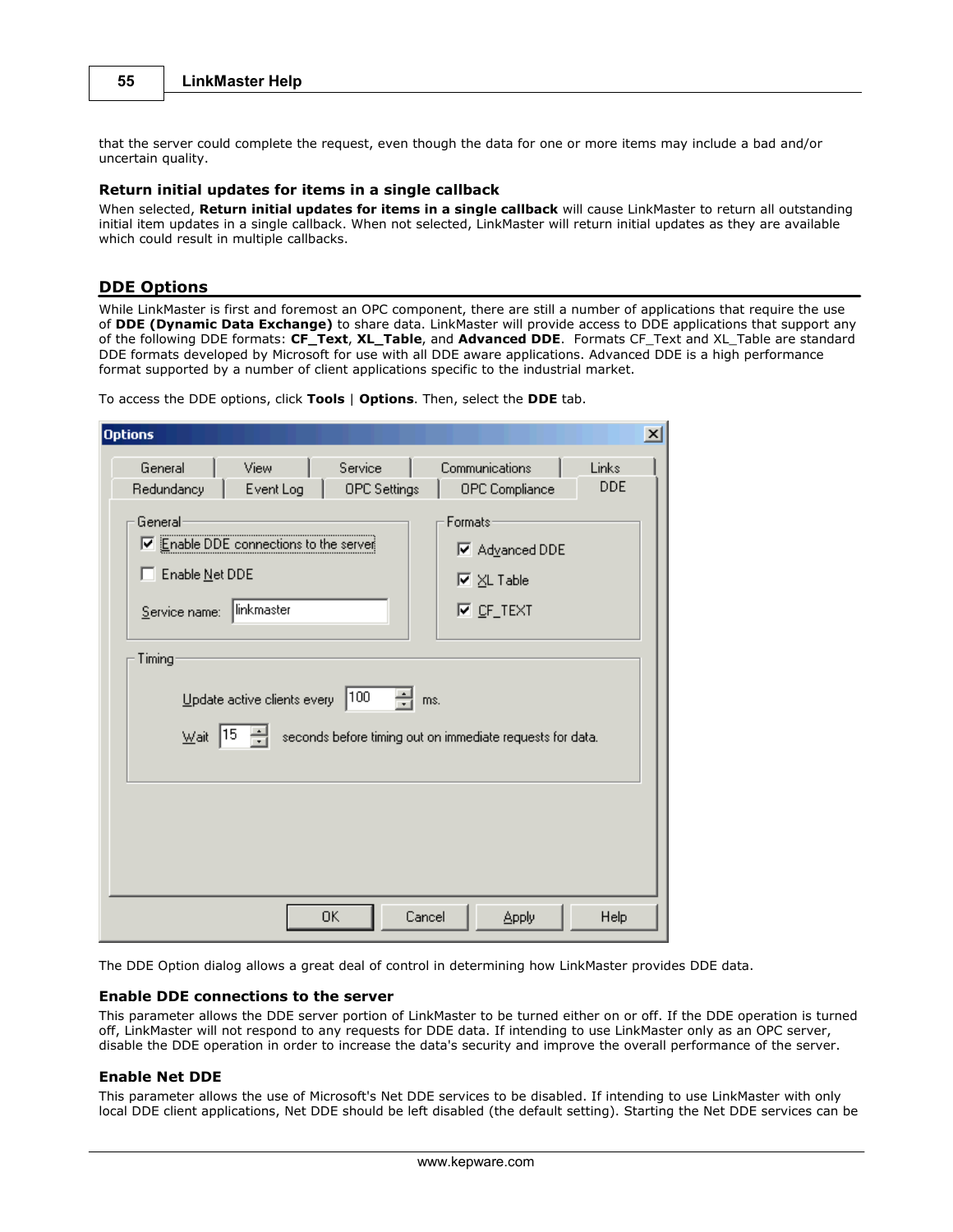a time consuming process that can slow the startup of the LinkMaster. Enabling Net DDE when it does not need to be used will cause LinkMaster to automatically register its "share names" and start the Net DDE service manager. DDE shares will also be removed when the server shuts down.

**Note:** For more information, refer to **[Using Net DDE](#page-10-0)**.

#### **Service Name**

Users can also determine how LinkMaster's service name appears as an application name to DDE clients. By default, the service name is "linkmaster". If users need to replace an existing DDE server with LinkMaster, they can change the service name of LinkMaster to match the DDE server being replaced. The service name allows a string of 1 to 32 characters to be entered.

#### **DDE Formats**

LinkMaster also allows users to configure what format of DDE the client applications will be provided. Although all three formats are enabled by default, each of the DDE formats can be disabled to allow testing of a specific format in isolation. Every DDE aware application must, at a minimum, support CF\_Text.

#### **Update active clients**

This timer is used to allow DDE data to be bundled up for transfer to client applications. When using a DDE format, like Advanced DDE, performance gains only come when large blocks of server data can be sent in a single DDE response. To improve the ability of the server to gather a large block of data, the update timer can be set to allow a pool of new data to accumulate, before being sent to a client application. The valid range of the update timer is 20-60000 milliseconds. The default is 100 milliseconds.

#### **Wait \_\_ seconds before timing out on immediate requests for data**

This timer allows a timeout to be configured for the completion of a DDE request. If a DDE client requests either a read or write operation on LinkMaster, and that request can not be completed within the specified timeout, an error will be returned to the DDE Client. The valid range is 1-30 seconds. The default is 15 seconds.

**Note:** Changes made to the DDE options will only take effect upon the next restart of LinkMaster.

### <span id="page-56-0"></span>**Redundancy Options**

**[Overview](#page-56-1) [Enabling Redundancy and Configuring Redundancy Options](#page-56-2) [Primary Settings](#page-58-0) [Secondary Settings](#page-58-1)**

#### <span id="page-56-1"></span>**Overview**

LinkMaster supports the operation of two LinkMaster-enabled machines running as a redundant pair. When the Redundancy option is turned on, the following process occurs:

- 1. One LinkMaster machine operates as the **primary node**. It actively performs link transfers.
- 2. The other LinkMaster machine operates as the **secondary node**. Three types of secondary nodes are possible: Secondary-Hot, Secondary-Warm, and Secondary-Cold. **See Also: [Descriptions](#page-57-0)**.
- 3. The primary node informs the secondary node that it is up and running by periodically sending a **ping** to the secondary node.
- 4. If the secondary node does not receive the ping from the primary node for a pre-configured amount of time, the secondary node assumes the primary node to be no longer functional and takes over the role of the primary node (i.e., the secondary node performs the link transfers as though it were the primary node).
- 5. When the primary node comes back up again, the secondary node stops performing link transfers and the primary node resumes its operations.

**Note:** If there is a failure in the connection between the primary and secondary nodes, then the secondary node will assume that the primary node is not functional and the secondary node will begin performing link transfers. If in fact the primary node is still active and performing link transfers, then both the primary and secondary nodes will be transferring data between inputs and outputs.

### <span id="page-56-2"></span>**Enabling Redundancy and Configuring Redundancy Options**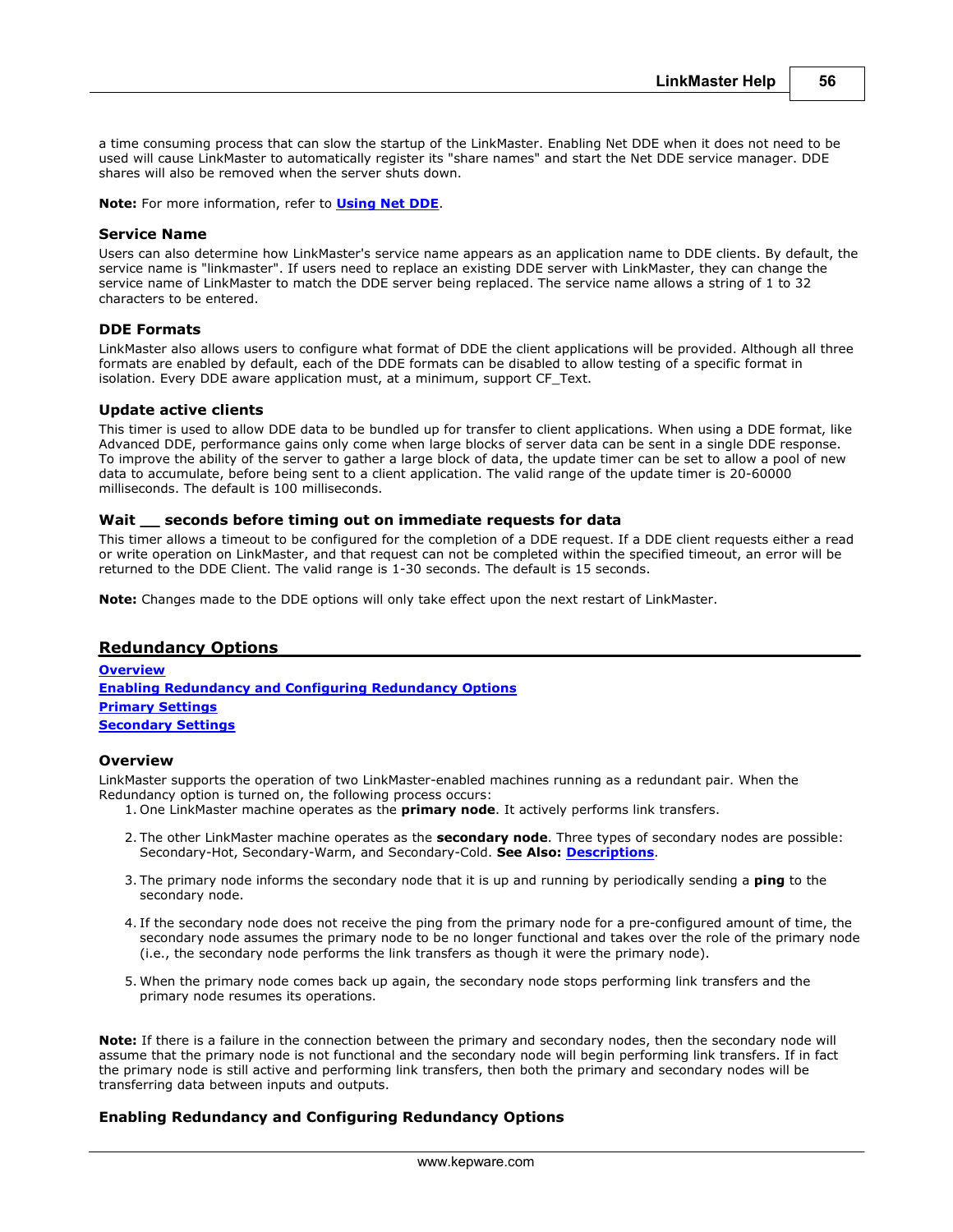| <b>Options</b>                                                                                                                             |                     | $\mathbf{x}$ |
|--------------------------------------------------------------------------------------------------------------------------------------------|---------------------|--------------|
| General<br>View<br>Service<br>Communications<br>Redundancy<br>Event Log<br><b>OPC</b> Settings<br>OPC Compliance                           | Links<br><b>DDE</b> |              |
| Communication Settings<br>Primary/Secondary Settings:<br>Mode:<br>Primary<br>11206<br>Port:<br>Secondary machine: 10.10.40.207             |                     |              |
| Communication Interval/Timeout Settings:<br>5000<br>Ping secondary machine every<br>milliseconds                                           |                     |              |
| 20000<br>싂<br>Secondary machine response timeout:<br>milliseconds<br>3<br>싂<br>successive timeouts<br>Assume secondary machine down after: |                     |              |
|                                                                                                                                            |                     |              |
|                                                                                                                                            |                     |              |
| OΚ<br>Cancel<br><b>Apply</b>                                                                                                               | Help                |              |

To access the Redundancy options, click on **Tools** | **Options**, then select the **Redundancy** tab.

The **Mode** setting can be used to set the redundancy mode. Possible modes are displayed in the table below.

<span id="page-57-0"></span>

| <b>Mode</b>      | <b>Description</b>                                                                                                                                                                                                                                                                                                                                          |
|------------------|-------------------------------------------------------------------------------------------------------------------------------------------------------------------------------------------------------------------------------------------------------------------------------------------------------------------------------------------------------------|
| Disabled         | This setting disables redundancy. When<br>this setting is selected, the current<br>machine is the only active LinkMaster<br>machine.                                                                                                                                                                                                                        |
| Primary          | This setting configures the current<br>LinkMaster machine to operate as the<br>active bridge of the redundant pair. It<br>performs the link transfers, and it<br>periodically sends a ping to the secondary<br>node to inform it that it is running.                                                                                                        |
| Secondary (Hot)  | This setting configures the current<br>LinkMaster machine to operate as the<br>backup bridge of the redundant pair. In<br>this mode, all the input items are active<br>but link transfers are disabled. After a<br>loss of communication with the primary<br>machine, this node will assume the role of<br>the active bridge by enabling link<br>transfers. |
| Secondary (Warm) | This setting configures the current<br>LinkMaster machine to operate as the<br>backup node of the redundant pair. In this<br>mode, all the input items are inactive and                                                                                                                                                                                     |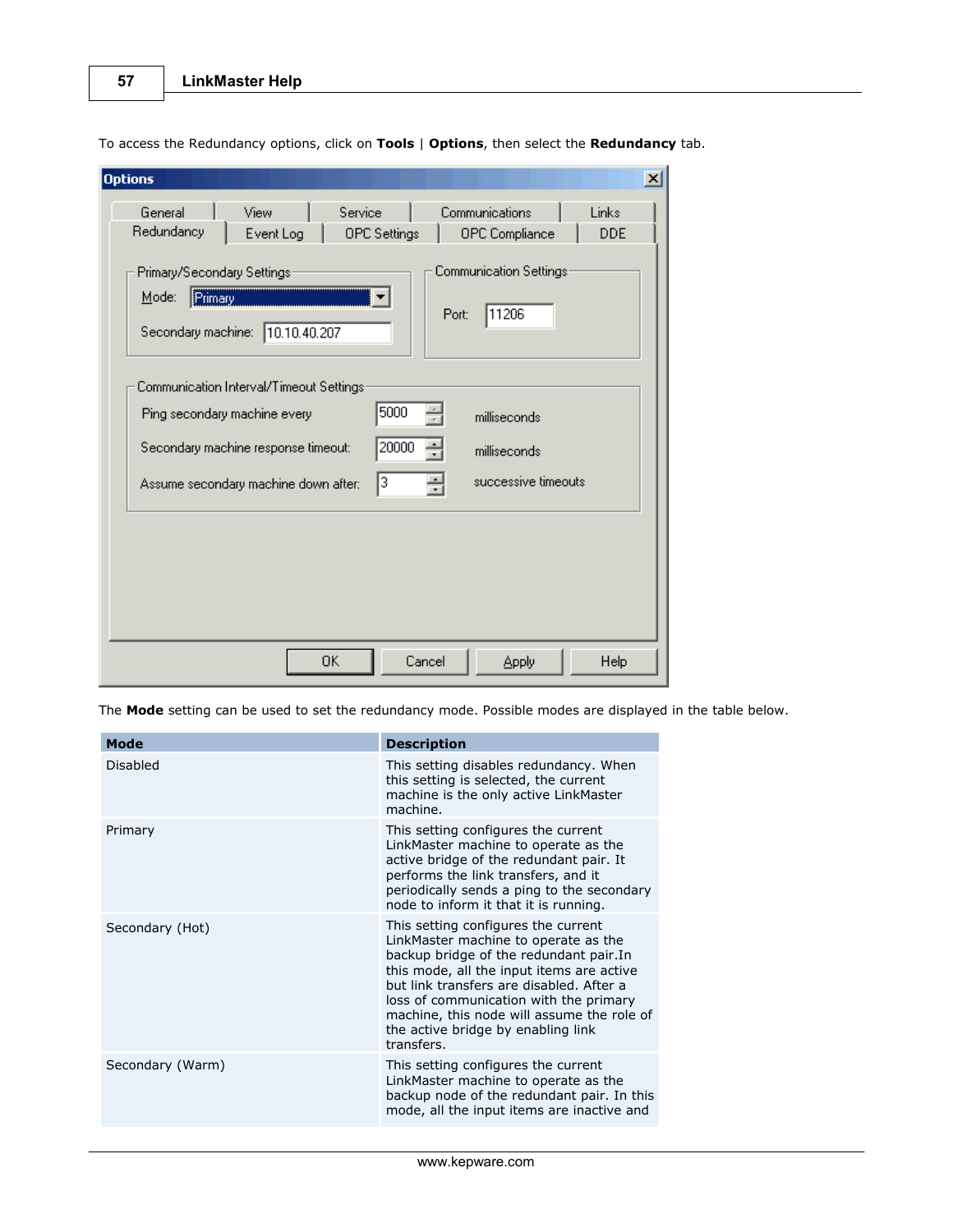|                  | link transfers are disabled. After a loss of<br>communication with the primary machine,<br>this node will assume the role of the<br>active bridge by setting all items to active<br>and enabling link transfers.                                                                                                                                      |
|------------------|-------------------------------------------------------------------------------------------------------------------------------------------------------------------------------------------------------------------------------------------------------------------------------------------------------------------------------------------------------|
| Secondary (Cold) | This setting configures the current<br>LinkMaster machine to operate as the<br>backup node of the redundant pair. In this<br>mode, input items are not added. After a<br>loss of communication with the primary<br>machine, this node will assume the role of<br>the active bridge by adding items in an<br>active state and enabling link transfers. |

#### <span id="page-58-0"></span>**Primary Settings**

The following settings are available when **Primary** is selected in the Mode field. Use the **Secondary Machine** field to specify the secondary machine. Users can enter either the IP address or the machine name (without the "\\") of the secondary machine.

In the **Port** field, enter the port number for communications. This is the port to which responses will be sent by the secondary node. The default port number is 11206. The valid range for the Port field is 1 to 65535.

**Note:** The Port number must be the same for the primary and secondary LinkMaster machines. This is required for redundancy.

- 1. **Ping secondary machine every…** determines how often the primary node will send a ping to the secondary node to confirm that the primary node is running. The default is 5000 milliseconds. The valid range is 100 to 1200000 milliseconds. This field is enabled only when Mode=Primary.
- 2. The **Secondary machine response timeout** setting determines how long the primary node will wait for the secondary node to respond. The default is 20000 milliseconds. The valid range is 2000 to 1200000 milliseconds.
- 3. **Assume secondary machine down after…** determines how many response timeouts the primary node will allow before assuming the secondary node to be not functional. The default is 3 retries. The valid range is 1 to 100 retries.

### <span id="page-58-1"></span>**Secondary Settings**

The following settings are available when Secondary (**Hot, Warm, or Cold**) is selected in the **Mode** field.

| Primary/Secondary Settings               | <b>Communication Settings</b> |
|------------------------------------------|-------------------------------|
| Secondary (Hot)<br>Mode:                 | 11206<br>Port:                |
| Primary machine:<br>10.10.40.207         |                               |
| :Communication Interval/Timeout Settings |                               |
|                                          |                               |
| Ping secondary machine every             | 릒<br>5000<br>milliseconds     |
| Primary machine ping wait timeout:       | ÷<br>20000<br>milliseconds    |
| Assume primary machine down after:       | successive timeouts<br>З<br>÷ |
|                                          |                               |

- 1. The **Primary Machine** field can be used to specify the primary machine. Users can enter either the IP address or the machine name (without the "\\") of the primary machine.
- 2. **Port** is the port number for communications. Redundancy requires that the port number is the same for the primary and secondary LinkMaster machines.
- 3. **Ping secondary machine every…** is grayed out because this setting is only enabled when Mode=Primary.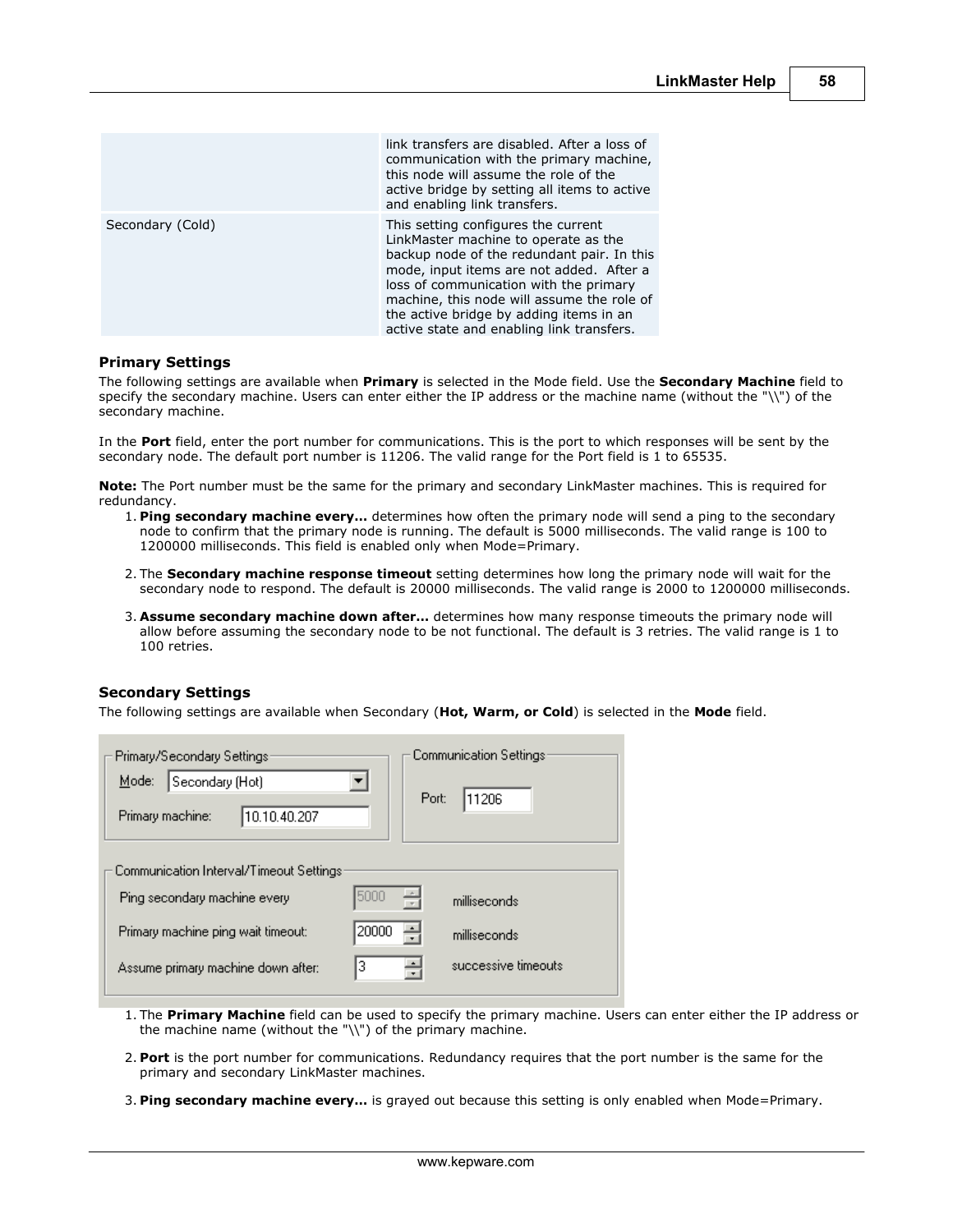- 4. The **Primary machine ping wait timeout** setting determines how long the secondary node will wait for the primary node to send a ping. The default is 20000 milliseconds. The valid range is 2000 to 1200000 milliseconds.
- 5. **Assume primary machine down after…** determines how many ping timeouts the secondary node will allow before assuming the primary node to be not functional and taking over the role of the primary. The default is 3 retries. The valid range is 1 to 100 retries.

# **Purchase A LinkMaster License**

To purchase a LinkMaster, simply select **Purchase a License...** from the **Help** drop down menu on LinkMaster's main taskbar.

| 『를 LinkMaster - [Untitled] (Demo Expires 01:52:34)                     |                                                                       |                  |
|------------------------------------------------------------------------|-----------------------------------------------------------------------|------------------|
| Edit View Users Tools<br>File                                          | Help                                                                  |                  |
| 口声目を转配<br>-KO<br>田 Jocal Machine                                       | Contents<br>Search                                                    | lchine           |
| - 题 Remote Machine<br>ஈ                                                | Purchase a License<br>Unlock a License<br>T <u>r</u> ansfer a License | Machine          |
| Link Name<br>Inp                                                       | Technical Support<br>About                                            | Raw Val.<br>Type |
| Link Grou $\ \cdot\ $<br>Generate a license file from a serial number. |                                                                       |                  |

A dialog will appear as shown below.

| LinkMaster License                                     |        |
|--------------------------------------------------------|--------|
| Please enter your license number for this application. | OΚ     |
|                                                        | Cancel |
| License:                                               | Keypad |

A product license registration code can be obtained by contacting Kepware or an authorized distributor. Once a product registration code has been obtained, it may be entered here. If a keyboard is unavailable, use the on-screen keypad to enter the code.

When LinkMaster has been successfully purchased and pre-registered, the following dialog will be shown.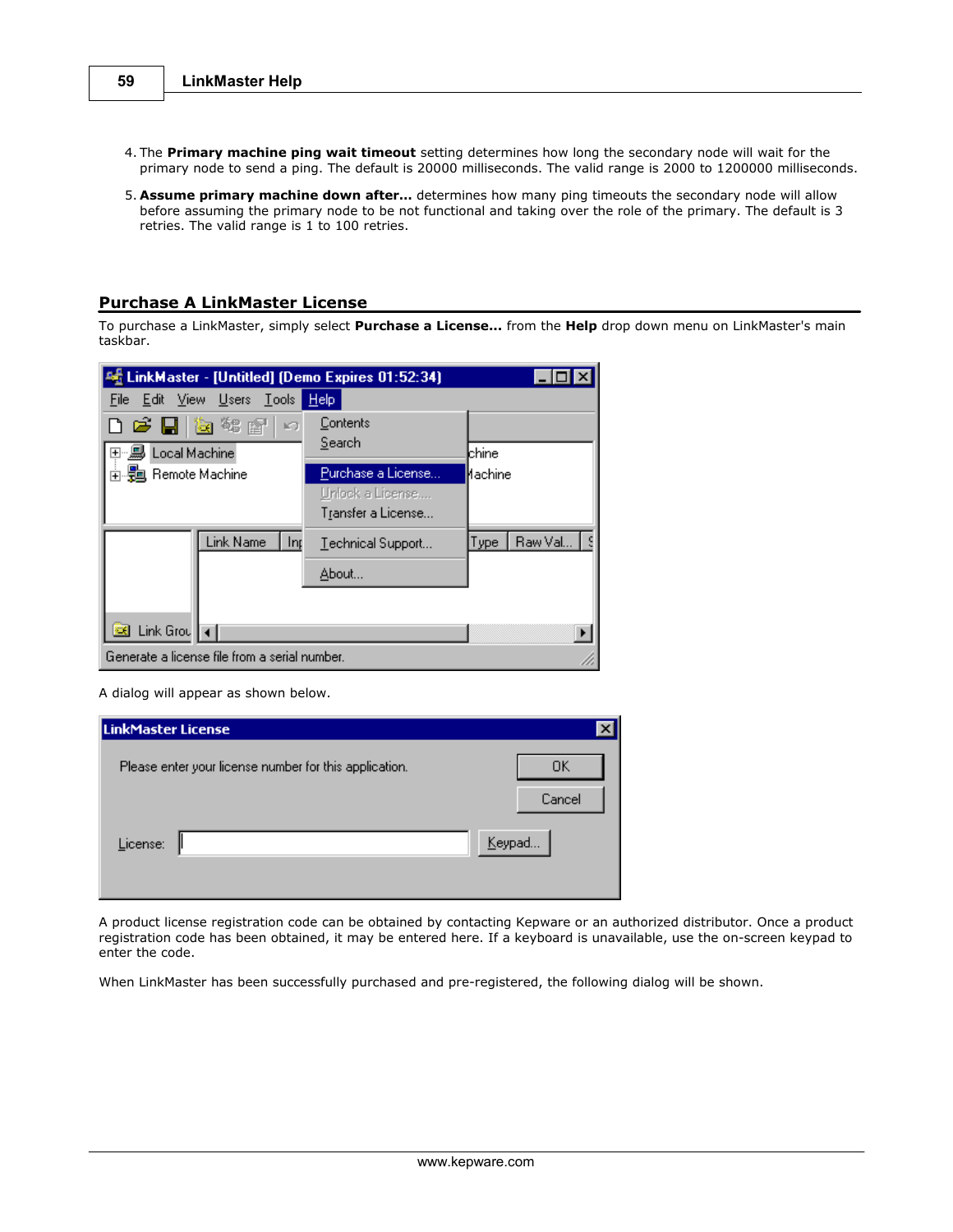| LinkMaster |                                                                              |
|------------|------------------------------------------------------------------------------|
| Æ          | The application has been licensed and may now be unlocked for unlimited use. |
|            |                                                                              |

**Important:** Once the product registration code has been entered, the license will only continue to run for a 10-day installation grace period. Users will still need to perform the **[LinkMaster License Unlock](#page-60-0)** step to complete the licensing sequence. Users have up to 10 days to contact Kepware or an authorized distributor to fully unlock the LinkMaster for unrestricted use.

# <span id="page-60-0"></span>**Unlock LinkMaster License**

Once a license has been purchased and installed, the LinkMaster can then be unlocked for full-unlimited use on the target PC. The **Help** | **Unlock a License...** Menu option will only be enabled if a license is detected, but has not yet been fully unlocked. If the LinkMaster has not been unlocked, the following dialog will appear when the **Unlock a License...** menu option is selected.

| ∣LinkMaster Unlock |                                                                        |              |
|--------------------|------------------------------------------------------------------------|--------------|
| this application.  | Please contact technical support to obtain a password that will unlock | OΚ<br>Cancel |
|                    | Application License: 1-20000-58429853971-3650                          |              |
| Computer ID:       | 573055200-227226968                                                    |              |
| Password:          |                                                                        | Keypad       |
|                    |                                                                        |              |

At this point, users can contact Kepware by email, fax or phone. The data presented on this dialog must be provided to Kepware to receive a password. The **License Nunmber** and **Computer ID** must be returned accurately, to allow Kepware to generate the appropriate password. Once the password has been obtained from Kepware, it can be entered in this dialog to fully unlock the LinkMaster. If a keyboard is unavailable, use the on-screen keypad to enter the code.

If users cannot contact Kepware immediately, LinkMaster can be run in its initial 10-day licensed run mode. The 10-day installation mode is designed to allow users to contact Kepware when it is convenient. If users cannot contact Kepware immediately, hit the cancel button to start the 10-day installation grace period.When this occurs, a message will be placed in LinkMaster's event logger, EventViewer, which states that the 10-day installation grace period has begun.

When LinkMaster has been successfully unlocked, the following dialog will be shown.

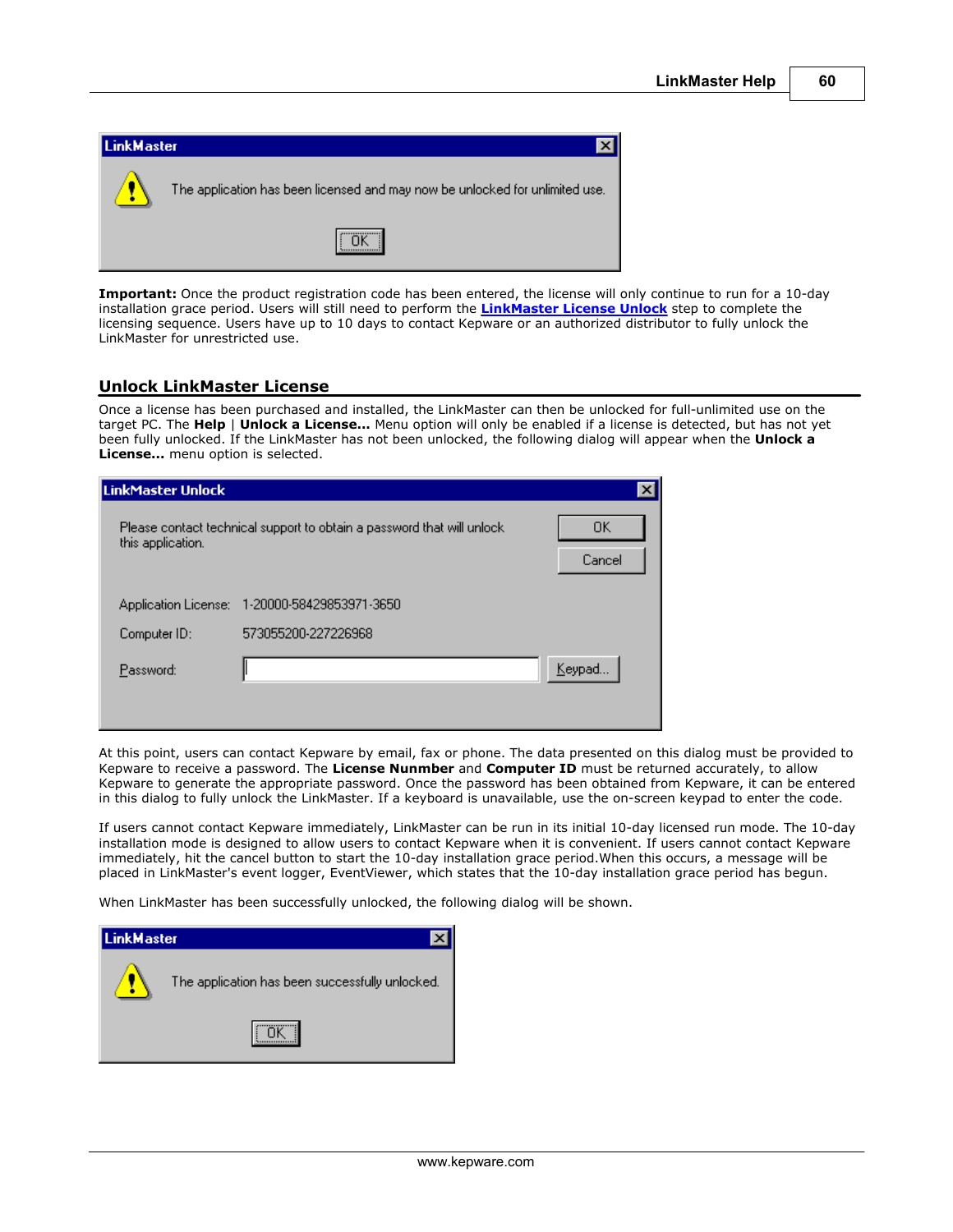# **License Transfer Instructions**

#### **General Instructions**

The following steps must be performed in order to transfer an existing license from one system to another.

**Step 1:** Read and accept the license agreement.

**Step 2:** Prepare a license disk for the target system.

**Step 3:** Transfer an existing license from the source system to the license disk. This will remove the license from the source system.

**Step 4:** Transfer an existing license from the license disk to the target system. This will move the license to the target system.

#### **Requirements**

The following is required to transfer a license:

- Access to both source (contains a valid license) and target systems.
- Each system should be equipped with a compatible removable media drive.
- Formatted removable media (e.g., Floppy disk, USB key).

#### **See Also: [License Transfer - Step 1](#page-61-0)**

### <span id="page-61-0"></span>**License Transfer - Step 1: Agreement**

To move a LinkMaster license form one PC to another, select **Help** from the LinkMaster menu and select **Transfer a License...**.

When moving a LinkMaster license from one machine to another, be sure to reread the Kepware, Inc. software license agreement. If choosing to accept the agreement, select the radio button next to "**I accept the terms of this license agreement**". This will then allow access to **[Step 2](#page-61-1)** of the transfer utility.

**Caution:** We suggest that users use a clean, newly formatted diskette before beginning the license transfer process. The process of transferring a license from one machine to another must be completed once the license has been removed from the source machine. If the license transfer process is cancelled after the license has been removed, it will become corrupt and cannot be installed on either the source or target PC.

# <span id="page-61-1"></span>**License Transfer - Step 2: Prepare Diskette for License**

Users will be presented with one of the following dialogs depending on whether the Target or Source PC is being used.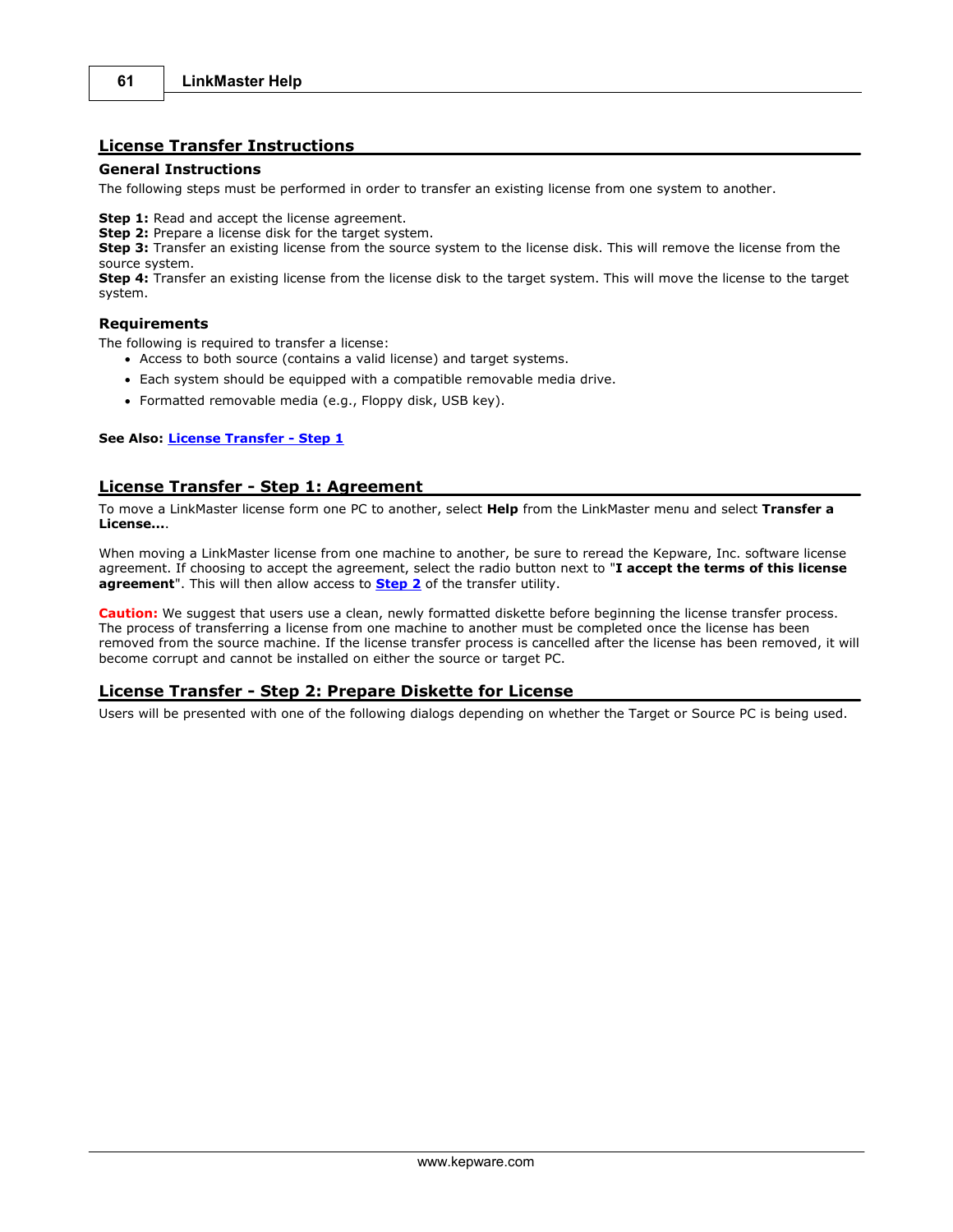**62**

| License Transfer: Prepare Removable Disk for Target Machine                                                                                                                |  |
|----------------------------------------------------------------------------------------------------------------------------------------------------------------------------|--|
| Prepare Removable Disk for Target Machine                                                                                                                                  |  |
| Step 2: Source System Instructions:                                                                                                                                        |  |
| This step requires the user to prepare a license disk on the target system. Please bring<br>a removable disk to the target system and complete the procedure listed below. |  |
| After preparing a license disk on the target system, click Next to continue.                                                                                               |  |
|                                                                                                                                                                            |  |
| Step 2: Target System Instructions-                                                                                                                                        |  |
| Refresh<br>Select the drive location:<br>IAN.                                                                                                                              |  |
| Place the disk in the target system's drive, and click the<br>Prepare<br>Prepare button to initialize a license disk:                                                      |  |
|                                                                                                                                                                            |  |
|                                                                                                                                                                            |  |
| Cancel<br>< <u>B</u> ack<br>Help<br>Next :                                                                                                                                 |  |

## **Source PC**

In this step, users are required to prepare a diskette for license transfer on the target PC (where they will be asked to insert a formatted floppy diskette). After doing so, select the Prepare button.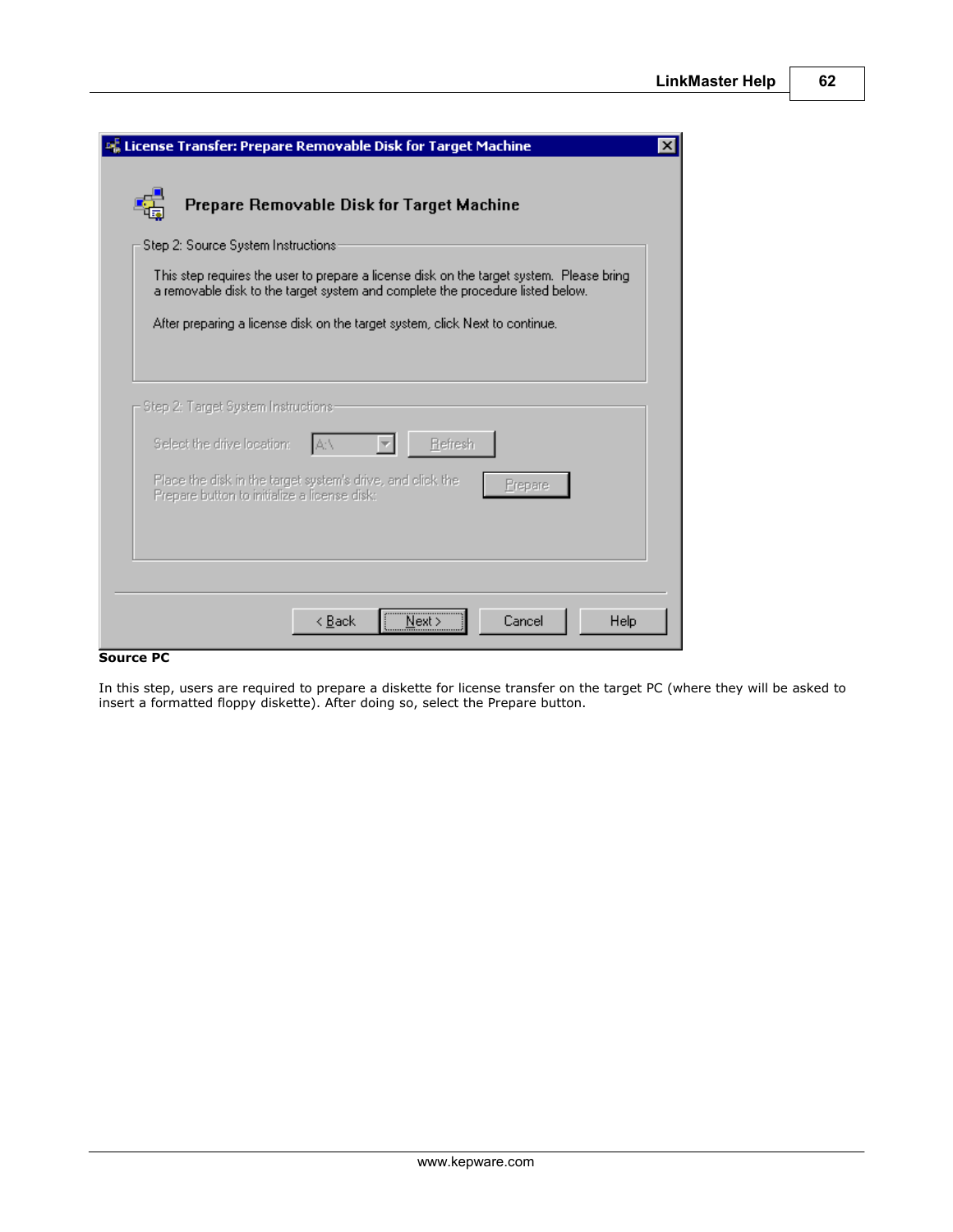| <b>e</b> License Transfer: Prepare Removable Disk for Target Machine                                                                                                       |
|----------------------------------------------------------------------------------------------------------------------------------------------------------------------------|
| Prepare Removable Disk for Target Machine                                                                                                                                  |
| Step 2: Source System Instructions-                                                                                                                                        |
| This step requires the user to prepare a license disk on the target system. Please bring<br>a removable disk to the target system and complete the procedure listed below. |
| After preparing a license disk on the target system, click Next to continue.                                                                                               |
| Step 2: Target System Instructions:<br><u>R</u> efresh<br>Select the drive location:<br>IAN                                                                                |
| Place the disk in the target system's drive, and click the<br>Prepare<br>Prepare button to initialize a license disk:                                                      |
| Status: Waiting to prepare a license disk.                                                                                                                                 |
| < <u>B</u> ack<br>Cancel<br>Help<br>Next >                                                                                                                                 |

## **Target PC**

At this point, the diskette preparation done on the target PC produces the media required to move the license from the source machine. In other words, the target system is required to produce the diskette needed to move the LinkMaster license from the source machine. If the diskette preparation is interrupted, the license will fail to transfer from the source machine.

Once the diskette is prepared by the target PC, users may proceed to **[Step 3](#page-63-0)**.

**Caution:** We suggest that users use a clean, newly formatted diskette before beginning the license transfer process. The process of transferring a license from one machine to another must be completed once the license has been removed from the source machine. If the license transfer process is cancelled after the license has been removed, it will become corrupt and cannot be installed on either the source or target PC. With this in mind, insure that the steps described above can be completed before the license transfer process begins.

### <span id="page-63-0"></span>**License Transfer - Step 3: Transfer License from Source PC to Diskette**

The following dialog shows what users should see after the Target PC has prepared the license diskette.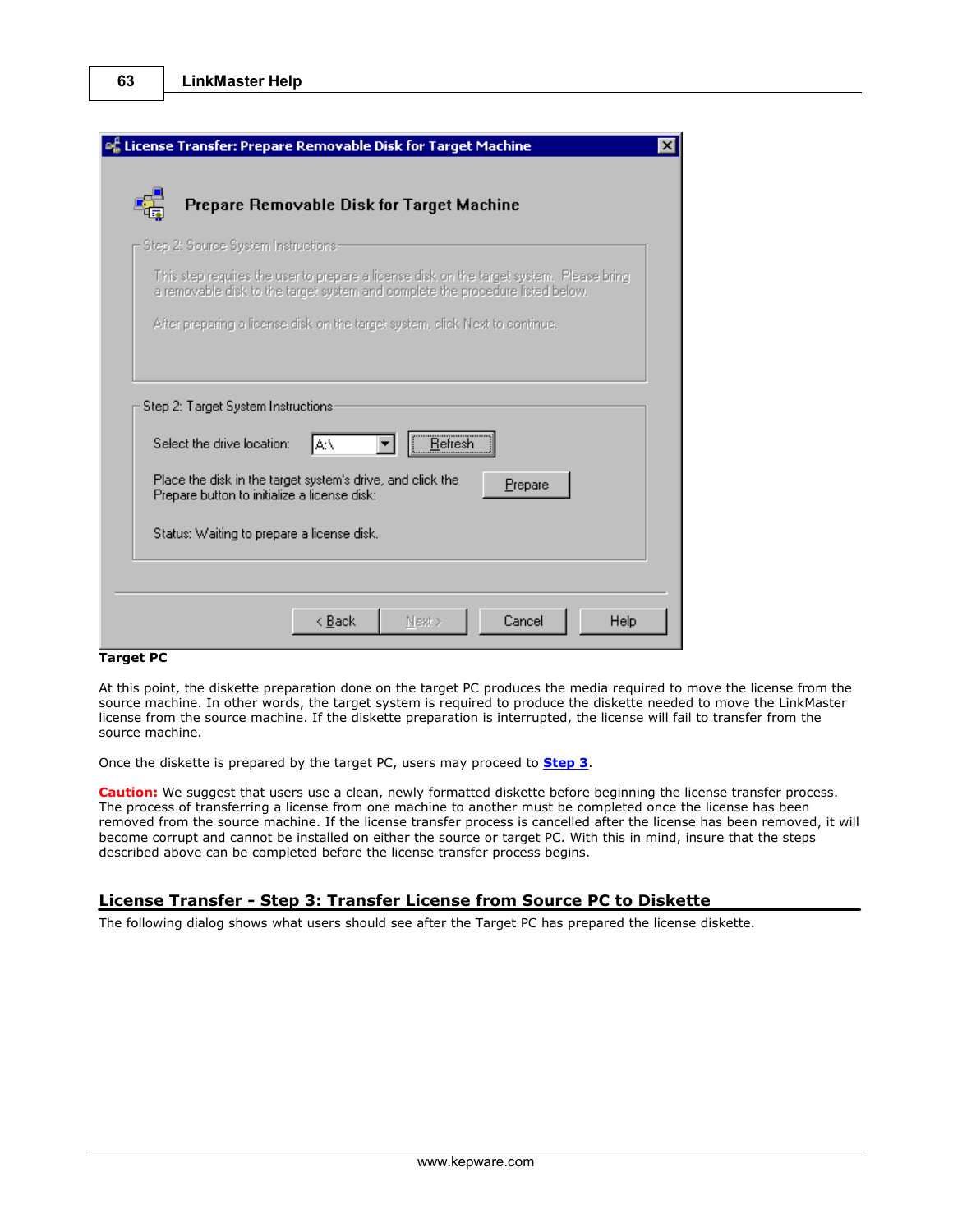| Transfer License from Source Machine to Removable Disk<br>Step 3: Source System Instructions-<br>Select the drive location:<br>Refresh<br>IAN<br>Place the prepared license disk created in Step 2 in the source<br>Transfer<br>system's drive. Click the Transfer button to transfer the LinkMaster<br>license to the disk:<br>Step 3: Target System Instructions:<br>This step requires the user to transfer a license from the source system. Bring the<br>prepared license disk created in Step 2 to the source system and complete the<br>procedure listed above.<br>After transferring the LinkMaster license from the source system to disk, click Next to<br>continue. | License Transfer: Transfer License from Source Machine to Removable Disk |  |  |
|--------------------------------------------------------------------------------------------------------------------------------------------------------------------------------------------------------------------------------------------------------------------------------------------------------------------------------------------------------------------------------------------------------------------------------------------------------------------------------------------------------------------------------------------------------------------------------------------------------------------------------------------------------------------------------|--------------------------------------------------------------------------|--|--|
|                                                                                                                                                                                                                                                                                                                                                                                                                                                                                                                                                                                                                                                                                |                                                                          |  |  |
|                                                                                                                                                                                                                                                                                                                                                                                                                                                                                                                                                                                                                                                                                |                                                                          |  |  |
|                                                                                                                                                                                                                                                                                                                                                                                                                                                                                                                                                                                                                                                                                |                                                                          |  |  |
|                                                                                                                                                                                                                                                                                                                                                                                                                                                                                                                                                                                                                                                                                |                                                                          |  |  |
|                                                                                                                                                                                                                                                                                                                                                                                                                                                                                                                                                                                                                                                                                |                                                                          |  |  |
|                                                                                                                                                                                                                                                                                                                                                                                                                                                                                                                                                                                                                                                                                |                                                                          |  |  |
|                                                                                                                                                                                                                                                                                                                                                                                                                                                                                                                                                                                                                                                                                |                                                                          |  |  |
|                                                                                                                                                                                                                                                                                                                                                                                                                                                                                                                                                                                                                                                                                |                                                                          |  |  |
|                                                                                                                                                                                                                                                                                                                                                                                                                                                                                                                                                                                                                                                                                |                                                                          |  |  |
| Cancel<br>Help<br>< Back<br>Next :                                                                                                                                                                                                                                                                                                                                                                                                                                                                                                                                                                                                                                             |                                                                          |  |  |

# **Target PC**

At this point, users need to take the diskette that was prepared in Step 2 over to the source machine. The dialog on the source machine should appear as follows: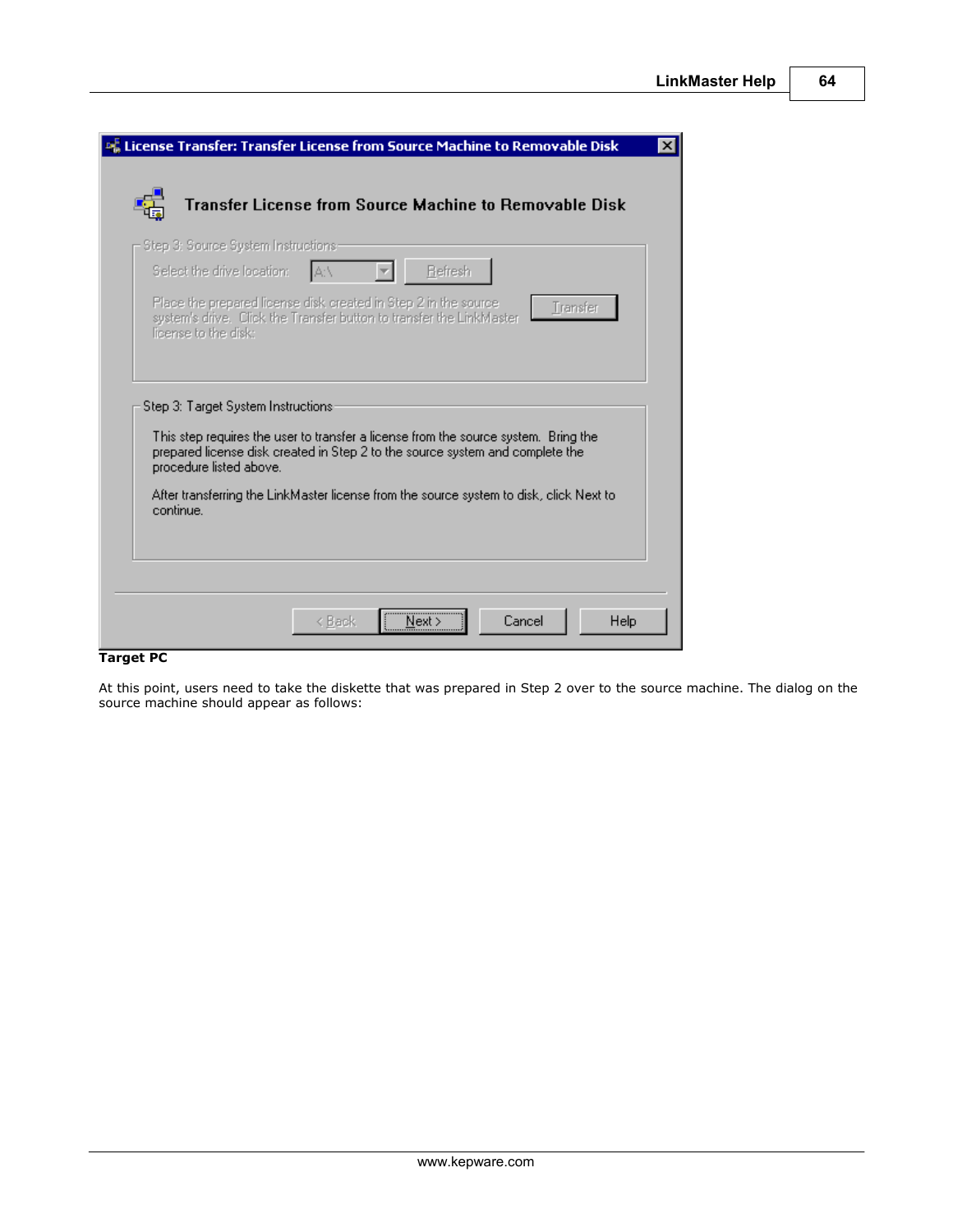|           | Step 3: Source System Instructions:<br>Refresh<br>lA:۱<br>Select the drive location:<br>Place the prepared license disk created in Step 2 in the source<br>Transfer<br>system's drive. Click the Transfer button to transfer the LinkMaster<br>license to the disk: |
|-----------|---------------------------------------------------------------------------------------------------------------------------------------------------------------------------------------------------------------------------------------------------------------------|
|           | Status: Waiting to transfer a license to disk.<br>– Step 3: Target System Instructions-                                                                                                                                                                             |
|           | This step requires the user to transfer a license from the source system. Bring the<br>prepared license disk created in Step 2 to the source system and complete the<br>procedure listed above.                                                                     |
|           |                                                                                                                                                                                                                                                                     |
| continue. | After transferring the LinkMaster license from the source system to disk, click Next to                                                                                                                                                                             |

## **Source PC**

Now place the diskette prepared by the target PC into the floppy drive of the source machine and press **Transfer**. The transfer utility will now transfer the LinkMaster license to the floppy diskette. Now proceed to **[Step 4](#page-65-0)**.

**Important:** Removing the diskette from the floppy drive before the disk light has been turned off may result in the loss of of license information. Allow all disk operations to complete before attempting to remove any diskettes from the PC.

**Caution:** We suggest that users use a clean, newly formatted diskette before beginning the license transfer process. The process of transferring a license from one machine to another must be completed once the license has been removed from the source machine. If the license transfer process is cancelled after the license has been removed, it will become corrupt and cannot be installed on either the source or target PC. With this in mind, insure that the steps described above can be completed before the license transfer process begins.

# <span id="page-65-0"></span>**License Transfer - Step 4: Transfer License from Diskette to Target PC**

Once the license has been transferred to the floppy diskette from the Source PC, users should see the following dialog.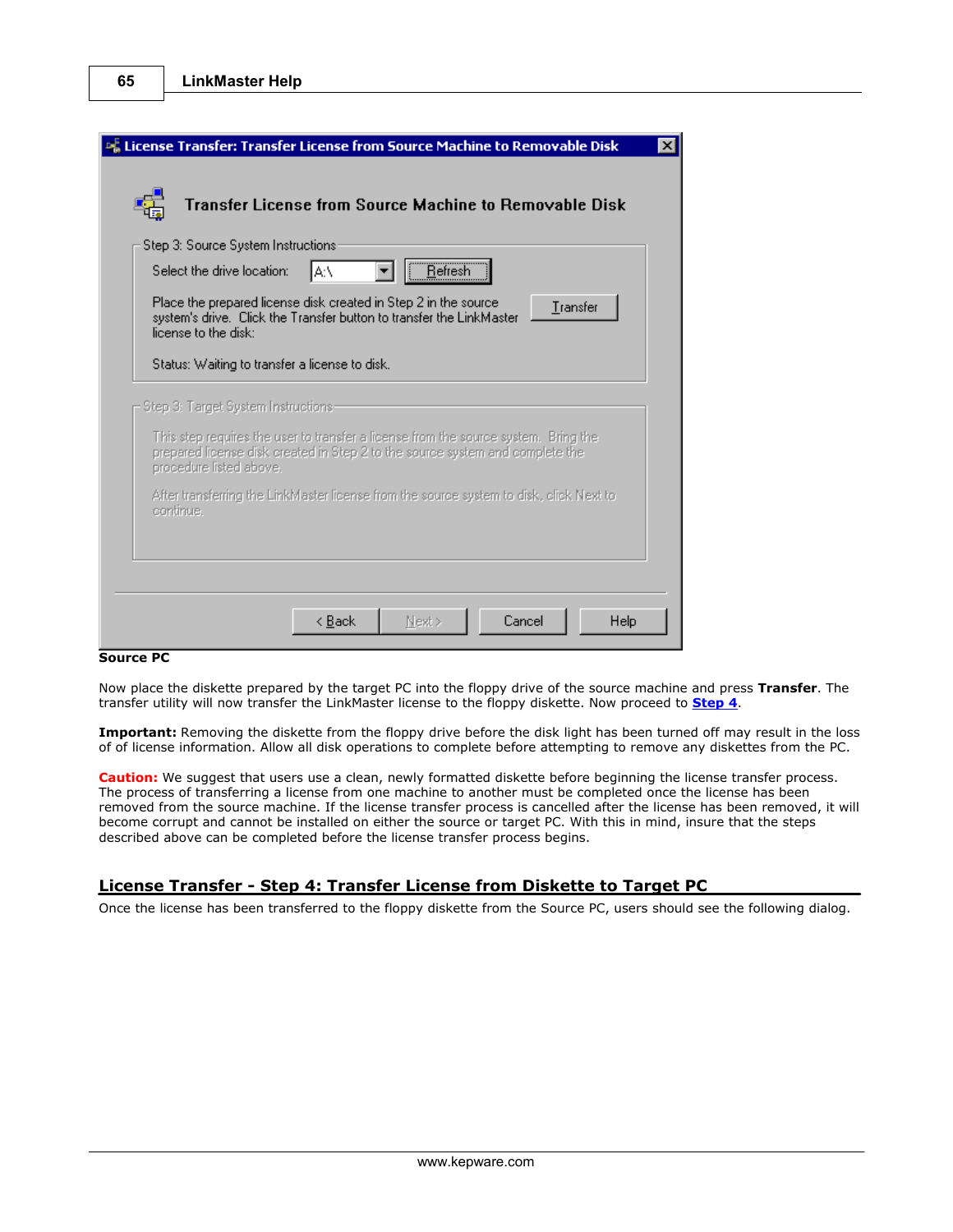| License Transfer: Transfer License from Removable Disk to Target Machine                                                                                                                                                                                         |  |
|------------------------------------------------------------------------------------------------------------------------------------------------------------------------------------------------------------------------------------------------------------------|--|
| Transfer License from Removable Disk to Target Machine                                                                                                                                                                                                           |  |
| Step 4: Source System Instructions                                                                                                                                                                                                                               |  |
| This final step requires the user to transfer the LinkMaster license from the removable.<br>disk to the target system. Bring the removable disk containing the license transferred<br>in Step 3 to the target system and complete the instructions listed below. |  |
| After transferring the license from the disk to the target system, click Next to<br>continue.                                                                                                                                                                    |  |
| Step 4: Target System Instructions-                                                                                                                                                                                                                              |  |
| Select the drive location:<br>Refresh<br>IAN.                                                                                                                                                                                                                    |  |
| Place the disk containing the license from Step 3 in the target<br>Transfer<br>system's drive. Click the Transfer button to transfer the LinkMaster<br>license to the target system.                                                                             |  |
|                                                                                                                                                                                                                                                                  |  |
|                                                                                                                                                                                                                                                                  |  |
| Cancel<br>Help<br>< Back                                                                                                                                                                                                                                         |  |

## **Source PC**

Users should now have a floppy disk that contains a license to be installed on the target system. Place the floppy diskette in the target system's selected drive and then press **Transfer**. Once the Transfer button has been pressed, do not attempt to remove the diskette from the floppy drive, as this may cause an error that will result in the loss of license information.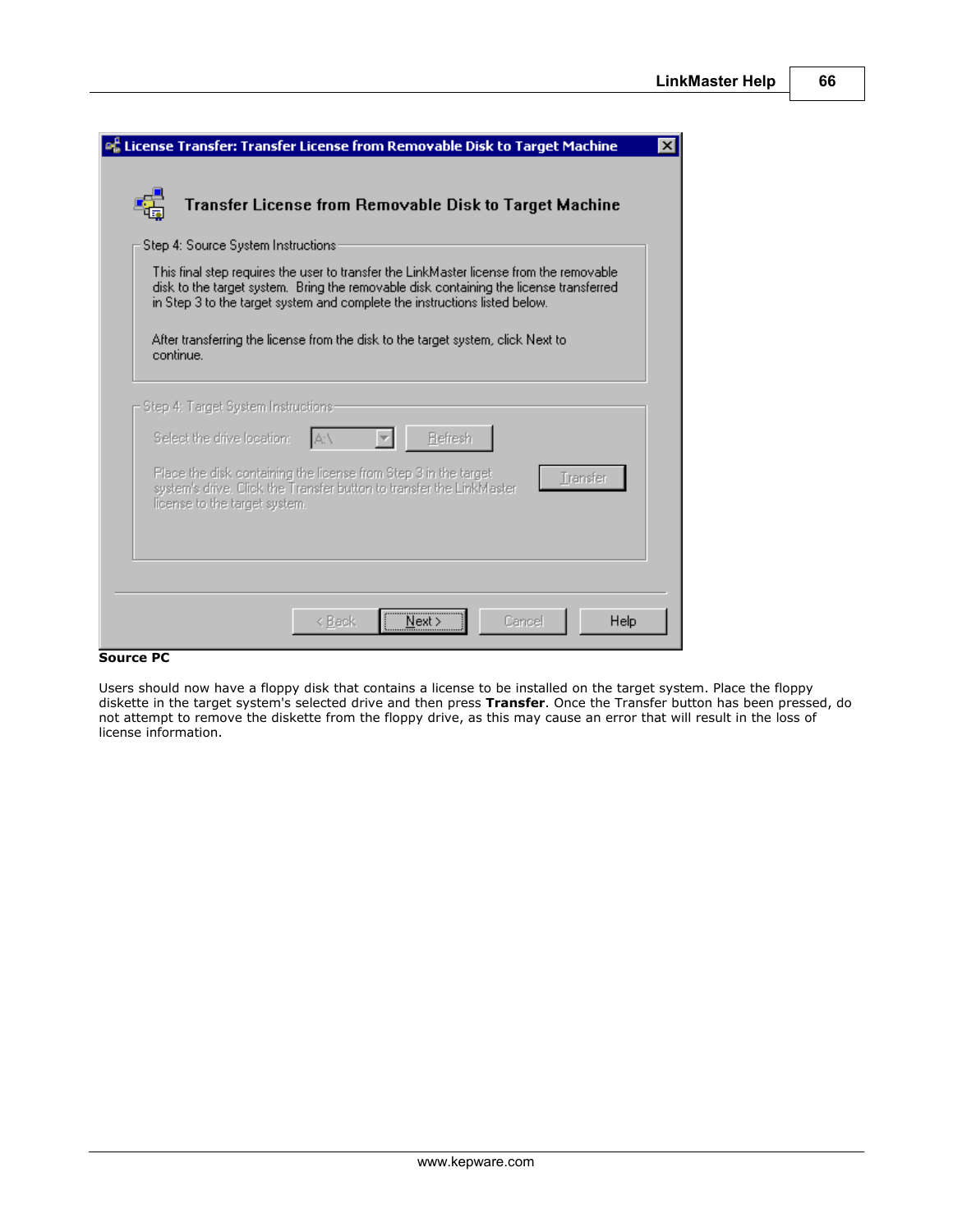| License Transfer: Transfer License from Removable Disk to Target Machine                                                                                                                                                                                        | $\times$ |
|-----------------------------------------------------------------------------------------------------------------------------------------------------------------------------------------------------------------------------------------------------------------|----------|
| Transfer License from Removable Disk to Target Machine                                                                                                                                                                                                          |          |
| Step 4: Source System Instructions-                                                                                                                                                                                                                             |          |
| This final step requires the user to transfer the LinkMaster license from the removable<br>disk to the target system. Bring the removable disk containing the license transferred<br>in Step 3 to the target system and complete the instructions listed below. |          |
| After transferring the license from the disk to the target system, click Next to<br>continue.                                                                                                                                                                   |          |
| Step 4: Target System Instructions:<br>A:V<br>Select the drive location:<br>Refresh                                                                                                                                                                             |          |
| Place the disk containing the license from Step 3 in the target<br>Transfer<br>system's drive. Click the Transfer button to transfer the LinkMaster<br>license to the target system.                                                                            |          |
| Status: Waiting to transfer a license from disk.                                                                                                                                                                                                                |          |
|                                                                                                                                                                                                                                                                 |          |
| Cancel<br>Help<br>< Back<br>Next >                                                                                                                                                                                                                              |          |

## **Target PC**

Once the transfer of license information is complete, select the **Next>** button to proceed to the **[completion screen](#page-68-0)**. If all was completed correctly, a LinkMaster license has been successfully transferred to the target machine.

#### **TroubleShooting License Transfer**

The most common error that may be encountered will be related to the floppy diskette. While it may be common nature to grab the nearest diskette, blow the dirt off, and stick it into the floppy drive, we suggest that a clean, newly formatted diskette be used before beginning the License transfer process. As has already been mentioned, removing the diskette from the floppy drive during either the target disk preparation or actual license transfer portion on the source machine may cause an error that will result in the loss of license information

The other possible error that may be encountered if users fail to actually transfer the license information from the source machine to the prepared diskette. If this occurs, the following dialog will be invoked:



Once the transfer of a license has been completed successfully, the diskette will no longer contain any license information and does not need to be maintained.

**Caution:** The process of transferring a license from one machine to another must be completed once the license has been removed from the source machine. If the license transfer process is cancelled after the license has been removed,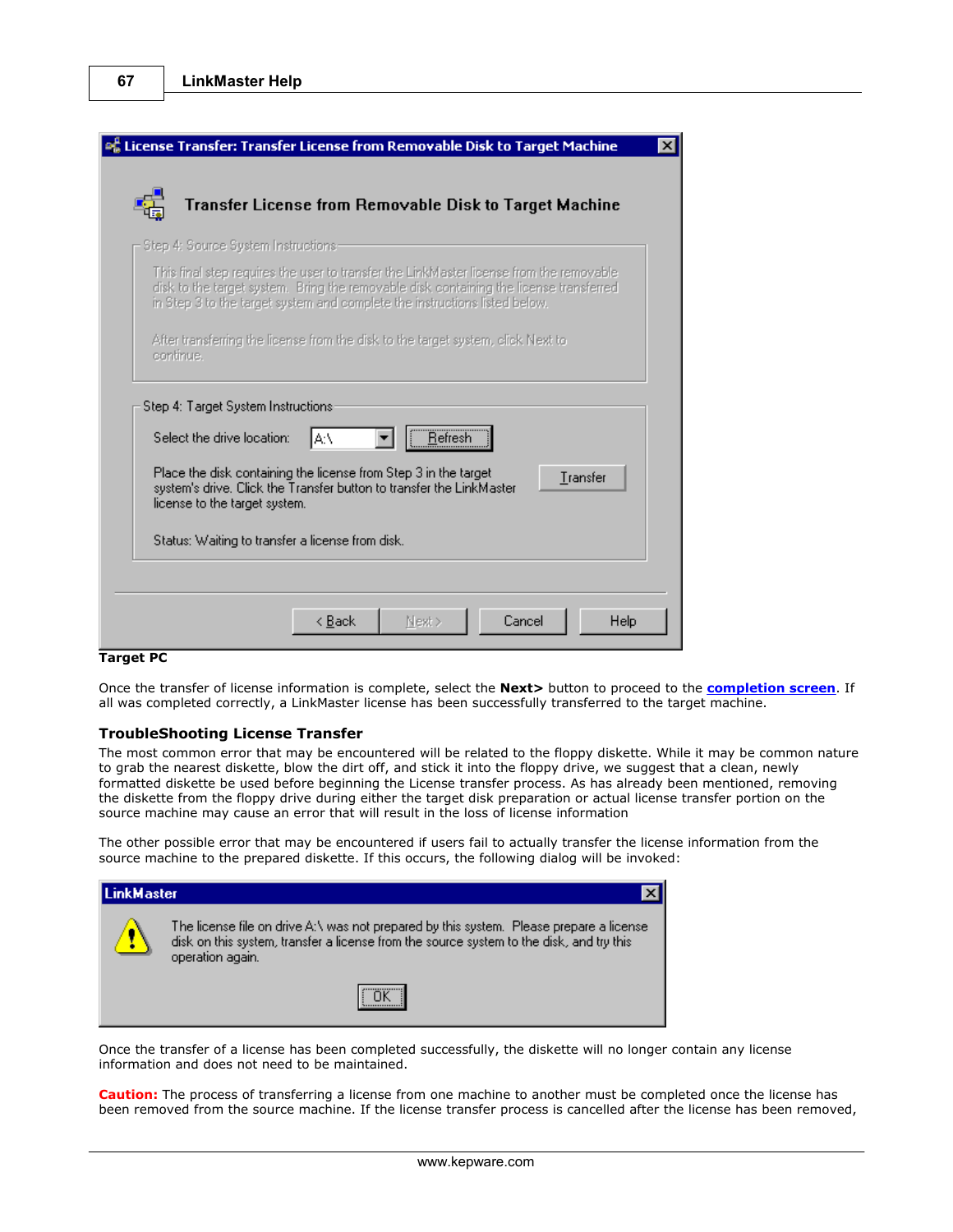it will become corrupt and cannot be installed on either the source or target PC. With this in mind, insure that the steps described above can be completed before the license transfer process begins.

# <span id="page-68-0"></span>**License Transfer - Step 5: Completion**

If a LinkMaster license has been transferred successfully, the screen should appear as shown below.

| <b>Po</b> License Transfer: Congratulations |                                                              | $\vert x \vert$ |
|---------------------------------------------|--------------------------------------------------------------|-----------------|
| Congratulations                             |                                                              |                 |
|                                             | You have successfully transferred the<br>LinkMaster license. |                 |
|                                             | Click the Finish button to complete.                         |                 |
|                                             |                                                              |                 |
|                                             | Finish<br>Cancel<br>< Back                                   |                 |

# **How Do I...?**

The following list contains a sample of common questions often posed by users.

**[Process array data in a DDE client](#page-9-0) [Configure LinkMaster to run as a NT Service](#page-43-0) [Use NetDDE with LinkMaster](#page-10-0) [Scale link items in LinkMaster](#page-39-0) [Use LinkMaster System Tags](#page-11-0) [Drag and Drop items](#page-12-0) [Use LinkMaster's General Settings](#page-40-0) [Import and Export tags using a CSV file](#page-13-0) [Configure Redundancy](#page-56-0)**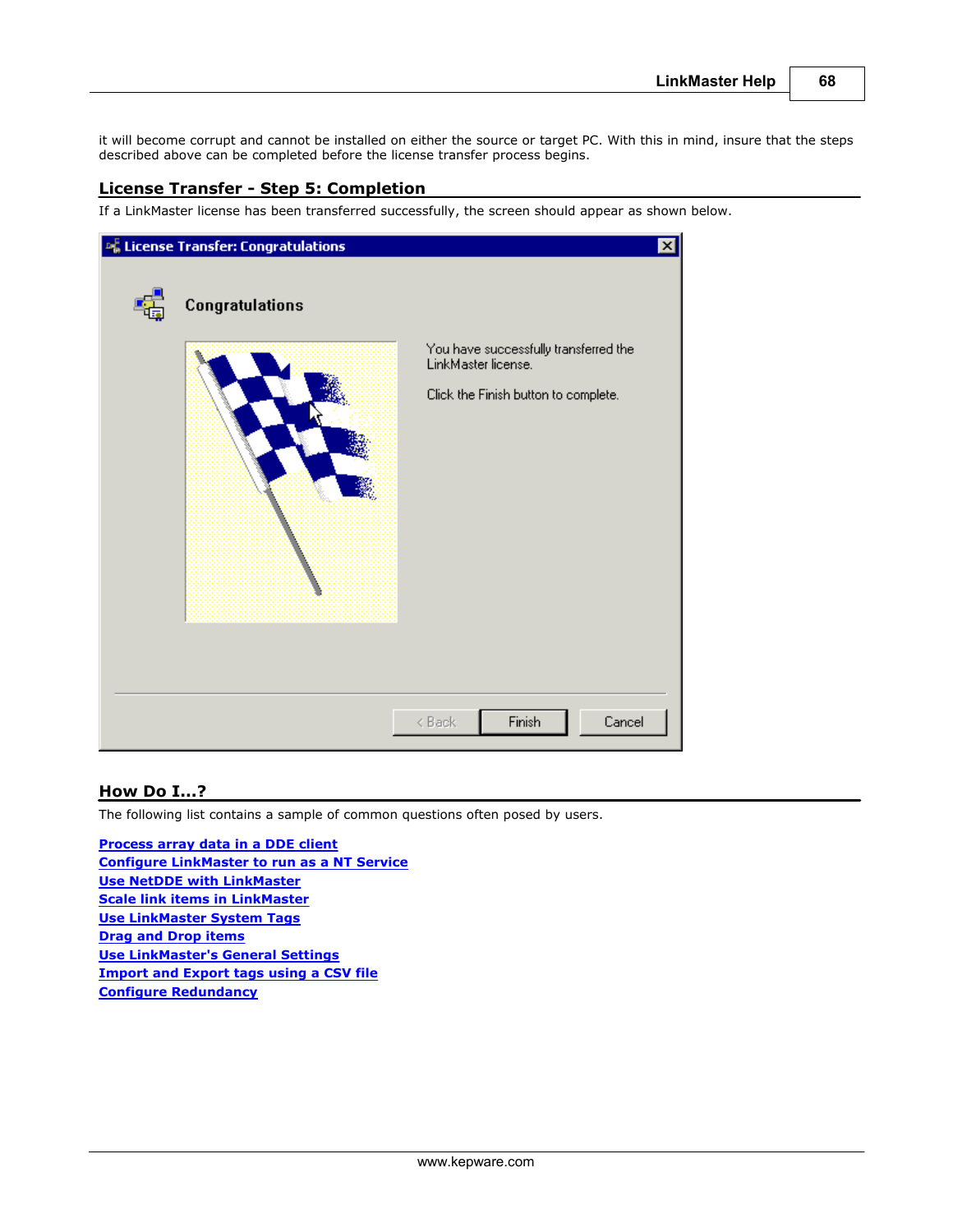# **Index**

# **- 1 -**

10-day 59

# **- 3 -**

32bit Windows application 3

# **- A -**

About application options 40 Access Path 36 Add New Link 24 AdvancedDDE 3, 55 Allows timeout 55 Array 36 Ask 40 Autosave 40

# **- B -**

basic contols 7 Basic LinkMaster Components 7

# **- C -**

CF\_Text 3, 55 Client Configuration 10 Client IO Refresh Rate 21 COM 3 COM implementations 3 COM Objects 3 Communications 3, 48 Components 3 Confirmation 40 connect 7, 21, 40, 48, 55 Contacting Kepware 59 controls 7 Creating Links 31 CSV Import and Export 13

# **- D -**

Data Access 40 Data Access 2.0 LinkMaster supports 40 DDE 3, 10, 55 DDE Client 3, 55 DDE Formats 55 DDE Fundamentals 3 DDE Options 55 DDESHARE.EXE 10 Dead Value 49 Deleting 40 Design a Project - Adding A Group 21 Design a Project - Adding A Link Item 24 Design a Project - Saving and Testing the Project 28 Design a Project - Starting A Project 21 Discard 40 disconnect 7, 40, 48 Drag 12, 24 Drag and Drop items 12 DWord 36 Dynamic Data Exchange 55

# **- E -**

edit 7 Enable Net DDE 55 Enable NetDDE 10 Establish NetDDE 10 event 7 Event Log 7, 51 Event replacing 51 EventViewer 51 Excel 10

# **- F -**

file 7, 21, 28, 40 Formats CF\_Text 55

# **- G -**

General 35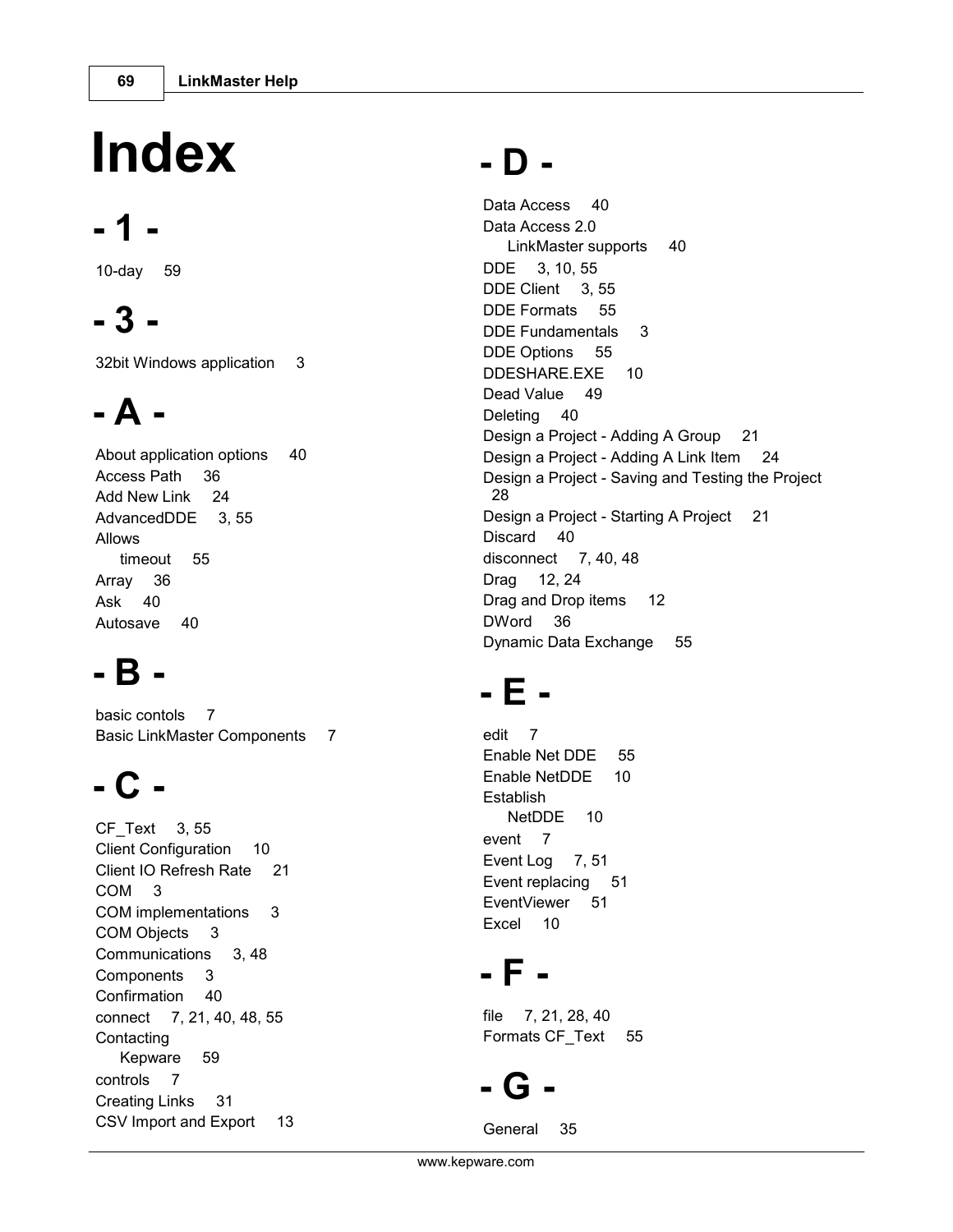General Options 7, 40 group 7, 12, 21, 35, 53

# **- H -**

Halt 51 Help 59 High 39 How Do I...? 68

# **- I -**

IDs 53 Ignore deadband 53 IMPORTANT 59 Importing and Exporting Link Items from CSV 31 INI 21 Input 36 Interfaces 3 Introduction 3 Item Description 35 Item display 12 Item Icon 35 Item ID 24, 36 Item names 24 Item Properties 35, 39 Item Scaling 39 items 7, 21, 35

# **- K -**

KEPServerEX 24

# **- L -**

License Purchase 59 License Transfer 61 Link Group Properties 33 Link Input dialog 24 Link Item General 35 Link Item Input 36 Link Item Output 37 Link Options 49 Link s Output dialog allows 37 Link transfers 21 LINKDEMO.OPF 24

LinkMaster Configuration 10 LinkMaster dde 10 LinkMaster Registration 60 Linkmaster.INI 21 LMDDEDATA 10 Local Machine 24 Low 39

# **- M -**

Machine Name 36 Making NetDDE 10 menu 7, 21, 40, 59 Microsoft 55 Microsoft s Net 55 Minimum System Requirements 20 Most Recently Used file list 28

# **- N -**

Name 35 Net Starting 55 Net DDE 55 NETDDE establish 10 making 10 start 10 NetDDE services 10 NETDDE.EXE 10 New Link 24 New Link icon 24

# **- O -**

Off 55 On/Off link 33 OPC 3, 7, 21, 48, 55 OPC Client 28 OPC Compliance Options 53 OPC Note 40 OPC Options 52 OPC Quick Client 28 OPC Specification 3 options 7, 21, 40, 48, 49, 52, 53, 55 Output 37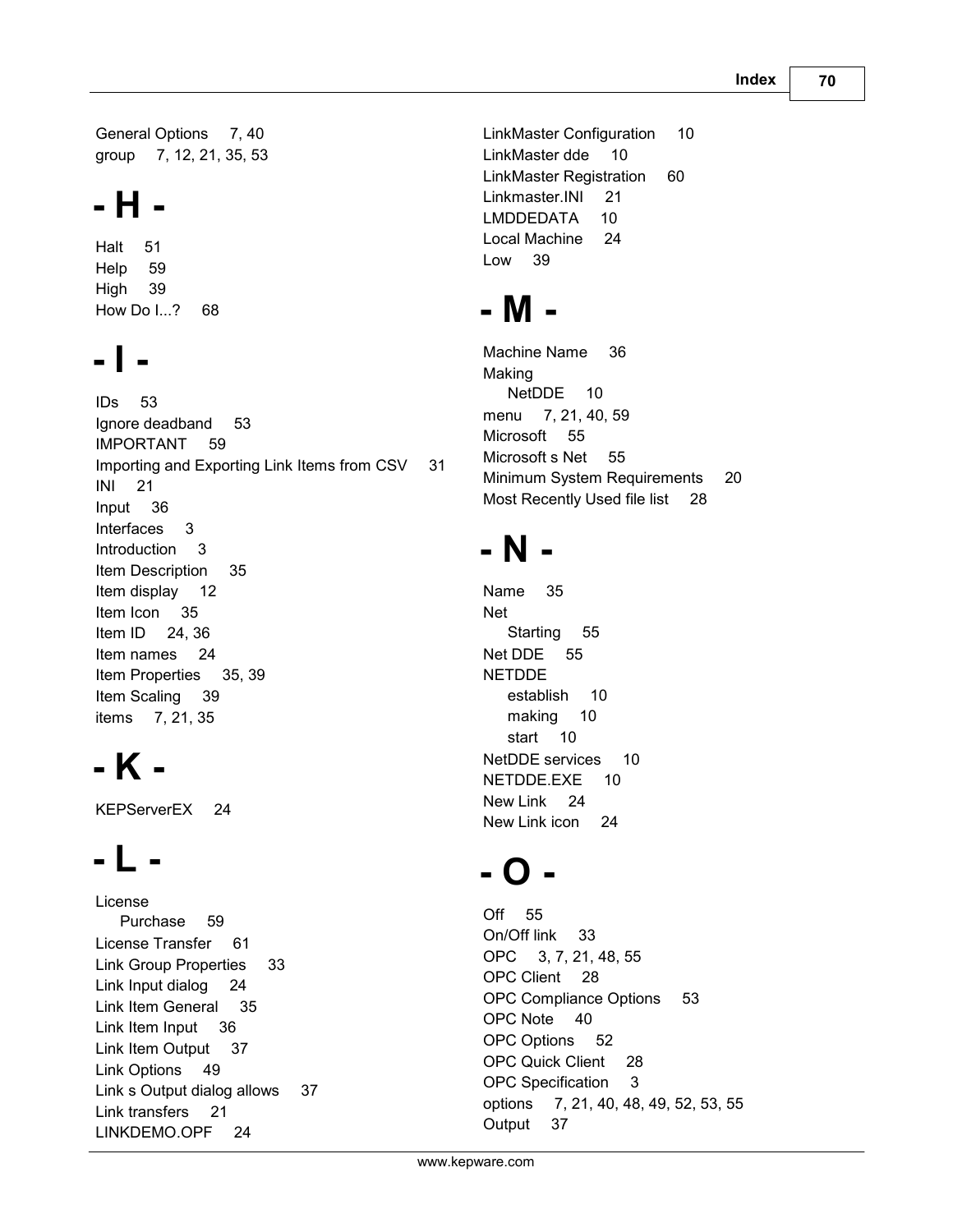Output item 24 overview 3, 7 Overwrite As Needed 51

# **- P -**

Processing Array Data In A DDE Client 9 Project Design 28 Testing 28 Prompt 40 Purchase License 59 LinkMaster License 59 Purchase A LinkMaster License 59

# **- Q -**

Quick Browse 24 Quick Browse window 24

# **- R -**

Ram 20 Read Only selecting 35 Read/Write 35 Recommended System Requirements 20 Redunancy 16 refresh 7, 33 reintialize conection 7 Reject Language IDs 53 remote 10, 20, 21, 36 Remove button clicking 37 Reset 17 Running The LinkMaster 20

# **- S -**

S/N 60 Sample contains 68 Scaled Value 39 Scaling 7, 39 Selecting Read Only 35 Server Excel 10 Server Name 36, 37 Server Update Rate 21 setting 33 service 7, 55 Service Name 55 Service Options 43 Setting Server Update Rate 33 shares 10, 55 Signed 16-bit 36, 37 Signed 32-bit 36, 37 Signed 8-bit 36, 37 Simulator 19 Square Root 7, 39 **Starting** Net 55 NetDDE 10 status bar 7 String 36 Support 52 Supports COM 7 System Tags 11, 33

# **- T -**

Tag Browsing 7 Taskbar 59 Terms CPU 33 Timeout 40, 52, 55 tools 7 Tools|Options|DDE select 10 topic 10, 19

# **- U -**

Unlock License 60 Unsigned 16-bit 36, 37 Unsigned 32-bit 36, 37 Unsigned 8-bit 36, 37 Update button pressing 37 update interval 7, 33